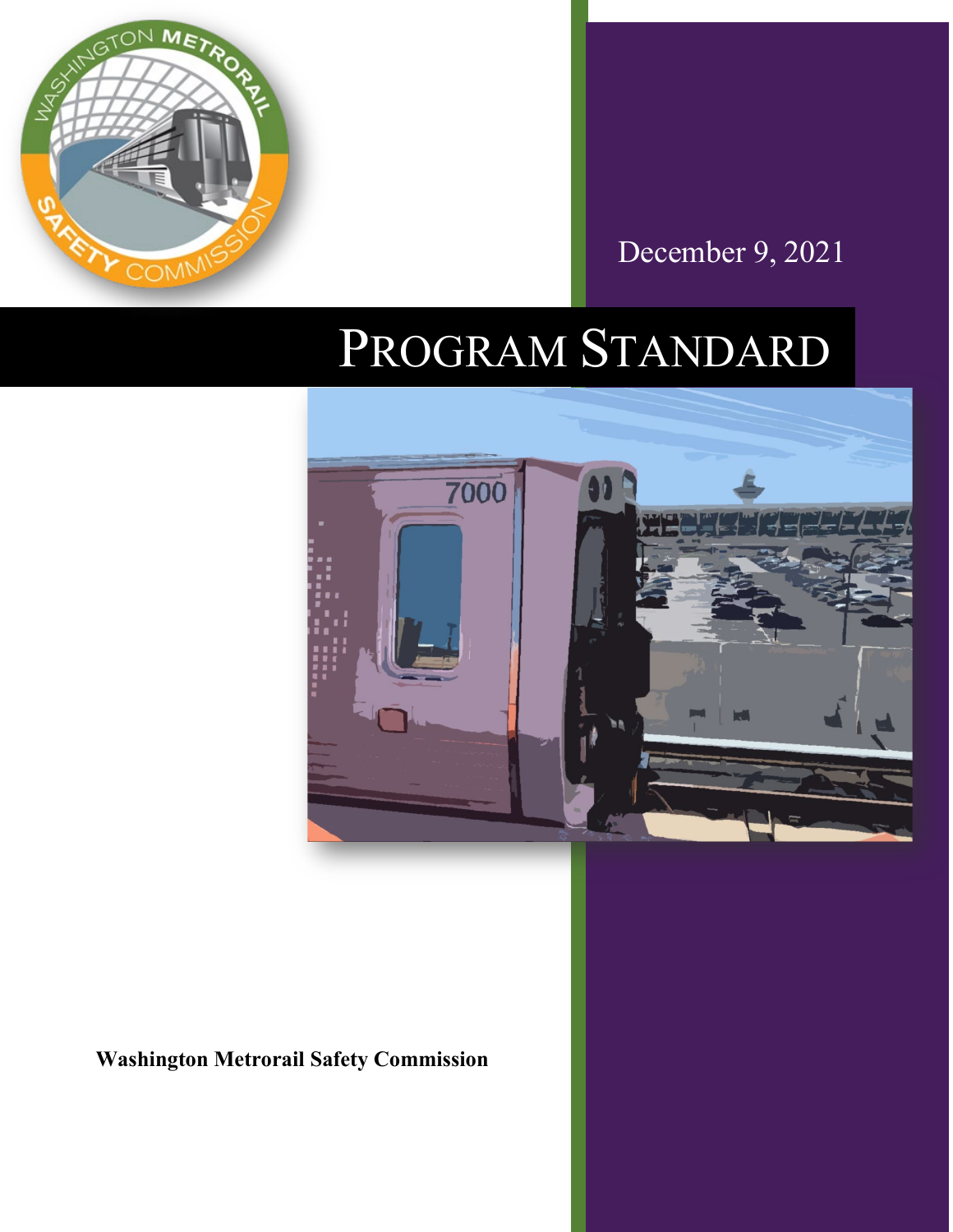<span id="page-1-0"></span>

| <b>Revision</b> | <b>Date</b>        | <b>Section</b>                                                                    | <b>Note of Change</b>                                                                                                                                                                                                                                                                                                                                               |
|-----------------|--------------------|-----------------------------------------------------------------------------------|---------------------------------------------------------------------------------------------------------------------------------------------------------------------------------------------------------------------------------------------------------------------------------------------------------------------------------------------------------------------|
| $\mathbf{0}$    | September 26, 2018 | All new                                                                           | Original Program Standard                                                                                                                                                                                                                                                                                                                                           |
| 1               | July 11, 2019      | Section 8 Accident<br>Investigations                                              | WMSC Resolution R-2019-9                                                                                                                                                                                                                                                                                                                                            |
| $\overline{2}$  | September 10, 2019 | <b>Section 8 Accident</b><br>Investigations                                       | WMSC Resolution R-2019-10                                                                                                                                                                                                                                                                                                                                           |
| 3               | July 1, 2020       | Appendix $A$ — Safety Event<br>Notification Matrix update                         | WMSC Resolution R-2020-06<br>(Update also notes retired codes.)                                                                                                                                                                                                                                                                                                     |
| $\overline{4}$  | June 1, 2021       | All sections                                                                      | <b>WMSC Resolution R-2021-06</b><br>(Condense and streamline<br>document, including consolidation<br>of appendices into body of<br>document.)                                                                                                                                                                                                                       |
| 4.1             | June 28, 2021      | Section 7 Safety Event<br>Notification & Section 8<br>Safety Event Investigations | WMSC electronic vote conducted<br>June $21-23$ , $2021$ (Update to<br>incorporate WMATA's newly<br>created Incident Management<br>Official (IMO), incorporate IMO's<br>internal role into event scene<br>release, and reporting updates.<br>Technical update to "Using the<br>Program Standard" to specify new<br>Juneteenth National Independence<br>Day holiday.) |
| 4.2             | December 9, 2021   | Section 10.A.2 Safety<br><b>Certification Verification</b>                        | <b>WMSC Resolution R-2021-14</b><br>(Temporary Use Notice (TUN)<br>interim update.)                                                                                                                                                                                                                                                                                 |

# **REVISIONS**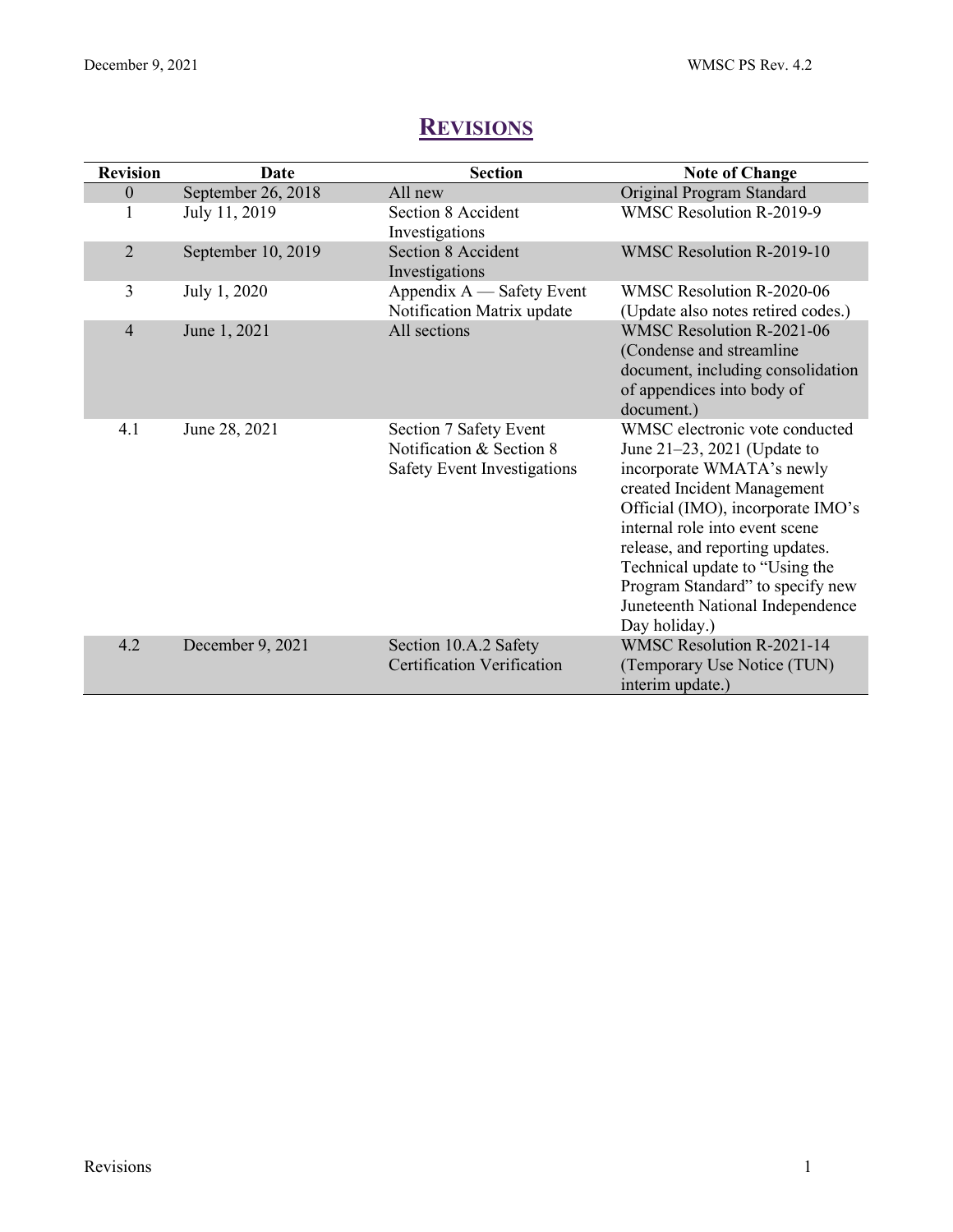# **TABLE OF CONTENTS**

<span id="page-2-0"></span>

| А.<br><b>B.</b>                                                                     |                                                                                              |  |
|-------------------------------------------------------------------------------------|----------------------------------------------------------------------------------------------|--|
| А.<br>B.<br>$C_{\cdot}$<br>D.<br>Е.<br>F <sub>r</sub><br>G.<br>А.<br>B.<br>C.<br>D. |                                                                                              |  |
|                                                                                     |                                                                                              |  |
| А.<br>B.                                                                            |                                                                                              |  |
|                                                                                     | SECTION 4: OVERSIGHT OF PTASP, SAFETY PLANS, INTERNAL SAFETY REVIEWS, AND                    |  |
| А.<br>B.<br>$C_{\cdot}$<br>D.                                                       | WMATA ANNUAL INTERNAL SAFETY AUDIT REPORT AND CERTIFICATION OF COMPLIANCE WITH THE PTASP  16 |  |
|                                                                                     |                                                                                              |  |
| А.<br><b>B.</b><br>C.<br>D.<br>Е.                                                   |                                                                                              |  |
|                                                                                     |                                                                                              |  |
| А.<br><b>B.</b><br>$\mathcal{C}$ .<br>D.                                            |                                                                                              |  |
|                                                                                     |                                                                                              |  |
| А.                                                                                  |                                                                                              |  |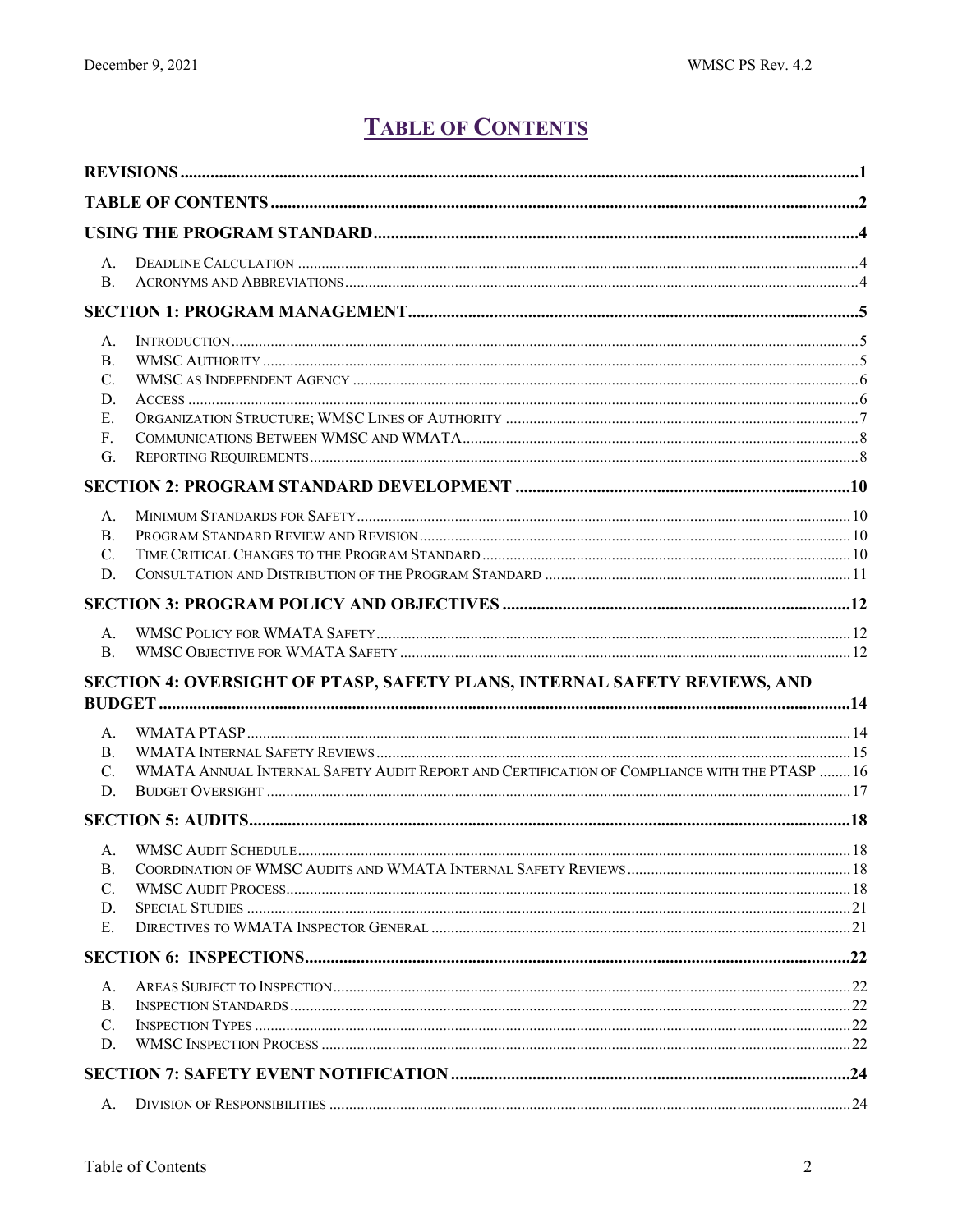| B.              |  |
|-----------------|--|
| $\mathcal{C}$ . |  |
| D.              |  |
|                 |  |
| A <sub>1</sub>  |  |
| <b>B.</b>       |  |
| $C_{\cdot}$     |  |
| D.              |  |
| $E_{\rm L}$     |  |
| F.              |  |
| G.              |  |
|                 |  |
| $A_{\cdot}$     |  |
| <b>B.</b>       |  |
| $\mathcal{C}$ . |  |
| D.              |  |
| E.              |  |
|                 |  |
| А.              |  |
| $\mathbf{B}$ .  |  |
| $C_{\cdot}$     |  |
| D.              |  |
|                 |  |
| $A_{-}$         |  |
| B.              |  |
|                 |  |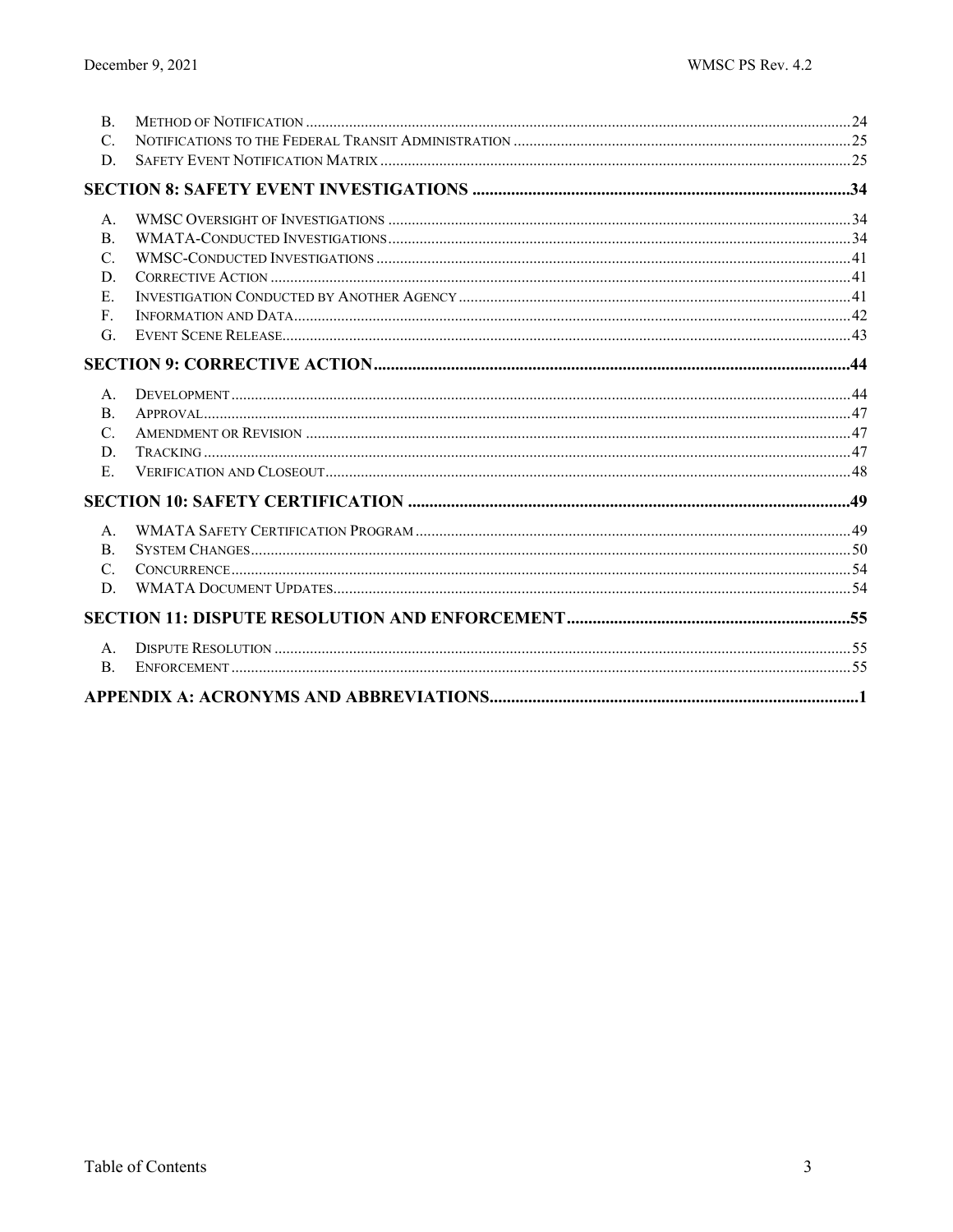# **USING THE PROGRAM STANDARD**

# <span id="page-4-1"></span><span id="page-4-0"></span>**A. Deadline Calculation**

The following rules apply for calculating any deadline stated in this Program Standard or any other deadline set by the WMSC in any other communication.

- 1. When a deadline is stated in a format that is date or time certain (e.g. September 1, 2020 2:00 p.m. or similar) that is the deadline that controls.
- 2. **When the period is stated in days or a longer unit of time:** Exclude the day of the event that triggers the period; count every day, including intermediate Saturdays, Sundays, and holidays (defined below); and include the last day of the period, but if the last day is a Saturday, Sunday, or holiday, the period continues to run until the end of the next day that is not a Saturday, Sunday, or holiday.
- 3. **When the period is stated in hours:** Begin counting immediately on the occurrence of the event that triggers the period; count every hour, including hours during Saturdays, Sundays, and holidays.
- 4. "Holiday" means:
	- a. The day set aside by federal statute for observing New Year's Day, Presidential Inauguration, Martin Luther King Jr.'s Birthday, President's Day, Memorial Day, Juneteenth National Independence Day, Independence Day, Labor Day, Columbus Day, Veterans' Day, Thanksgiving Day, or Christmas Day, and
	- b. Any day declared a holiday by the President or Congress.

# <span id="page-4-2"></span>**B. Acronyms and Abbreviations**

A table of acronyms and abbreviations used in this Program Standard is located at Appendix A.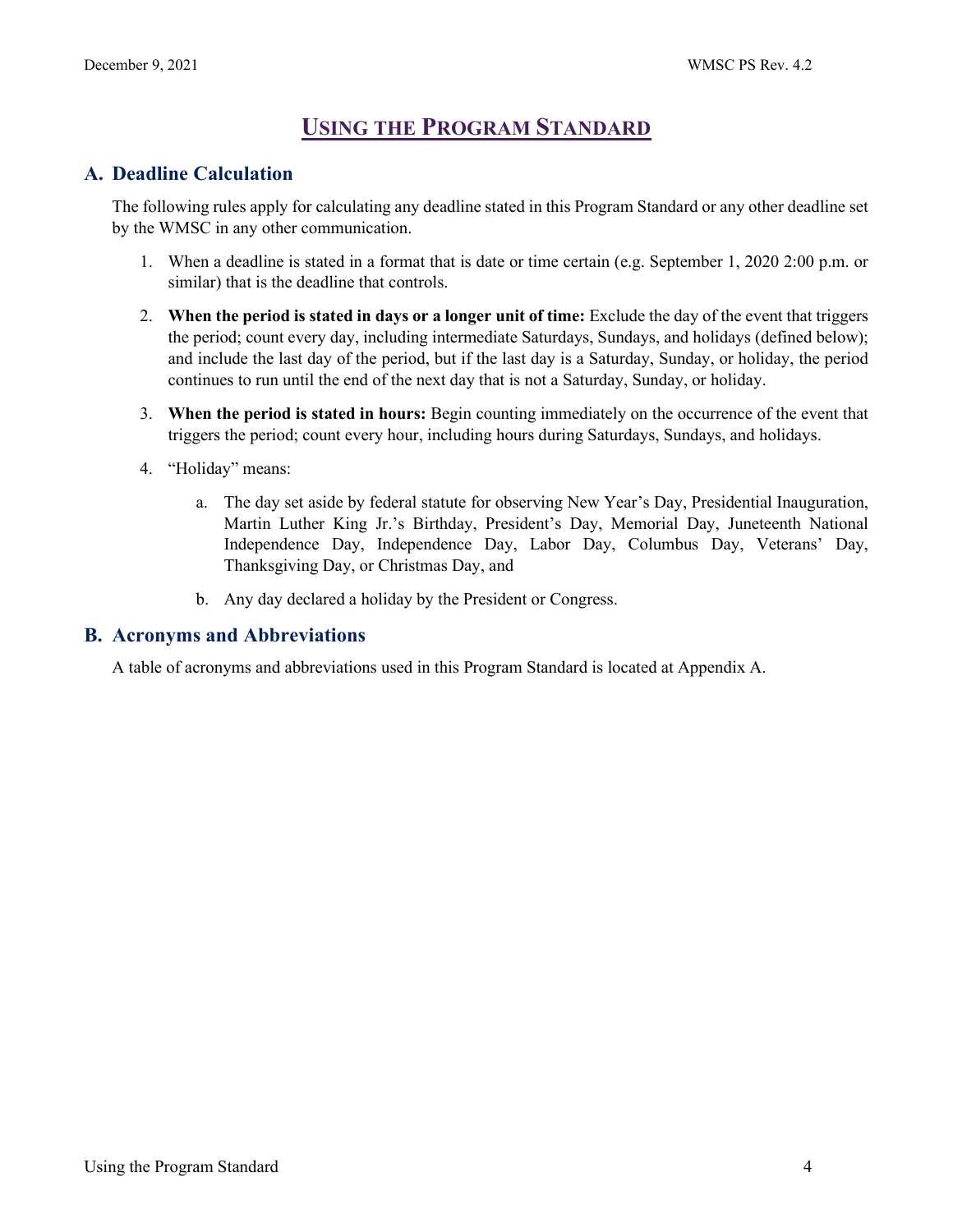# **SECTION 1: PROGRAM MANAGEMENT**

<span id="page-5-0"></span>This section outlines the WMSC's authority and states reporting requirements.

*Program management. The SSO program standard must explain the authority of the SSOA to oversee the safety of rail*  fixed guideway public transportation systems; the policies that govern the activities of the SSOA; the reporting *requirements that govern both the SSOA and the rail fixed guideway public transportation systems; and the steps the SSOA will take to ensure open, on-going communication between the SSOA and every rail fixed guideway public transportation system within its oversight.*

49 CFR § 674.27(a)(1).

### <span id="page-5-1"></span>**A. Introduction**

This Program Standard describes how the Washington Metrorail Safety Commission (WMSC) implements all requirements of its State Safety Oversight (SSO) program for the Washington Metropolitan Area Transit Authority's (WMATA) Metrorail System as authorized by the WMSC Compact and as required by statute at Title 49 U.S. Code Section 5329 and Federal Transit Administration (FTA) regulations at Title 49 Code of Federal Regulations Part 674.

### <span id="page-5-2"></span>**B. WMSC Authority**

The WMSC is the entity created by an interstate compact via independent legislative acts of the District of Columbia, the Commonwealth of Virginia, and the State of Maryland. [1](#page-5-3) The Compact grants the WMSC oversight authority over the entire WMATA Rail System (Metrorail), which includes all real and personal property owned, leased, operated, and otherwise used by WMATA rail services, and WMATA rail projects under design or construction by entities other than WMATA. The Compact provides the WMSC's investigative authority over WMATA personnel and contractors, property, equipment, facilities, rolling stock, and operations of the WMATA Rail System, including, without limitation, electronic information and databases.

In accordance with 49 U.S.C. § 5329 and 49 CFR § 674.15(b), the WMSC is the designated State Safety Oversight Agency (SSOA) for Metrorail. The WMSC adheres to regulations promulgated by the FTA pertaining to the oversight of Rail Fixed Guideway Public Transportation Systems, which may be found at 49 CFR Parts 670–74.

The Compact provides the WMSC authority to conduct oversight activities on the Metrorail System and adjacent property, including but not limited to investigatory and other actions such as:

- Investigating safety events and requiring WMATA to investigate safety events, including allegations of non-compliance pursuant to 49 CFR § 674.25(c)
- Examining compliance with policies for safe operation, maintenance, and use of the Metrorail system
- Conducting independent assessments and evaluations of safety issues
- Conducting announced and unannounced inspections

<span id="page-5-3"></span><sup>1</sup> The legal authority for the WMSC is derived from an Interstate Compact, which was authorized by identical legislation enacted by each of the jurisdictions served by Metrorail: D.C. Act 21-666, which became law on February 10, 2017; Maryland H.B. 119, which became law on March 30, 2017; and Virginia H.B. 2136, which became law on March 24, 2017. The U.S. Congress granted its consent and approval of the WMSC Compact via H.J.Res.76, which became P.L. 115-54 on August 22, 2017 (accessible at [https://wmsc.gov/library/compact/\)](https://wmsc.gov/library/compact/). The Program Standard collectively refers to this legislation as the "WMSC Compact" or "Compact".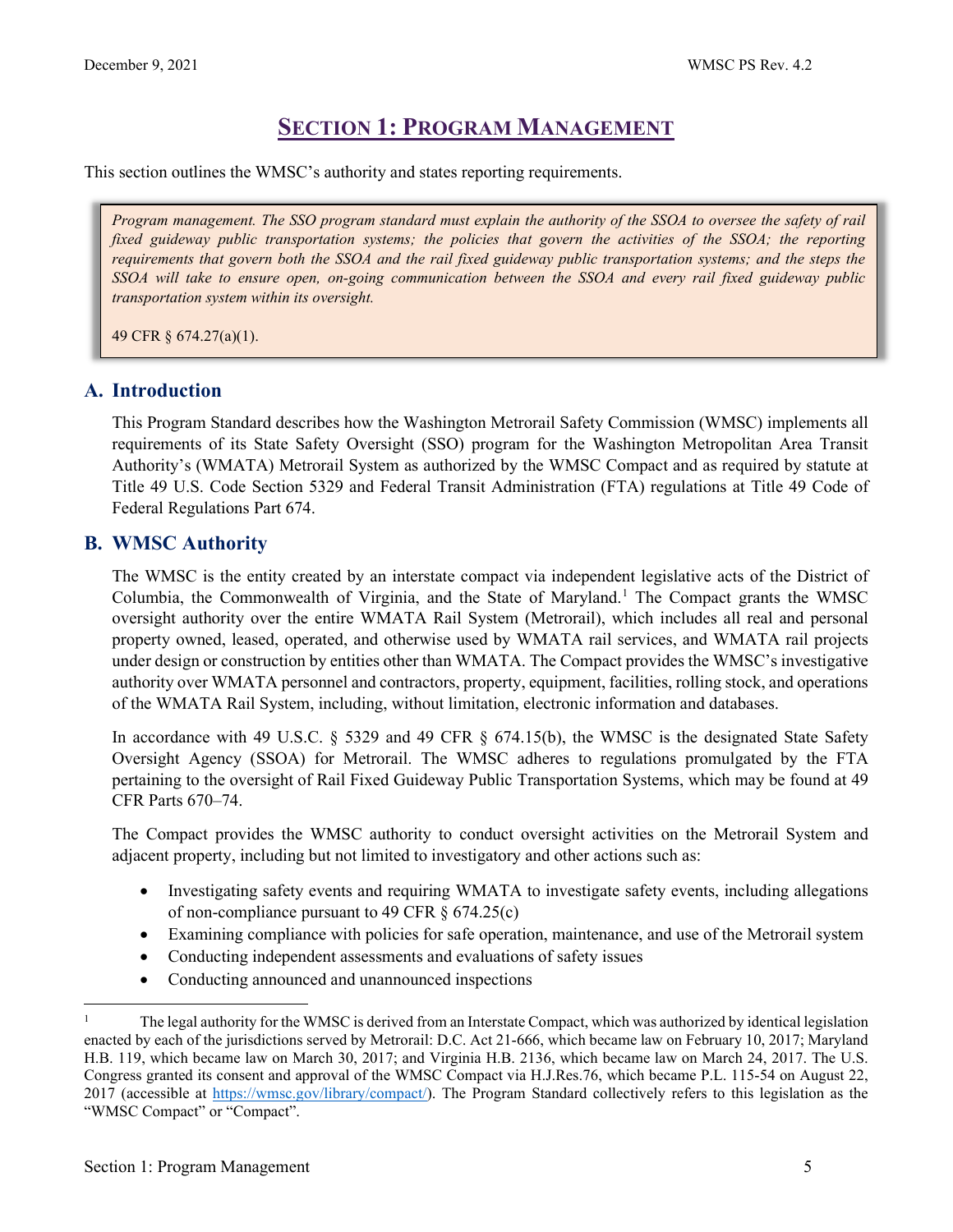- Reviewing records, including electronic information and databases
- Interviewing WMATA employees or contractors
- Reviewing video and audio recordings
- Accessing data downloaded from electronic devices and recorders
- Taking measurements and photographs
- Observing employees in the performance of work
- Issuing subpoenas
- Taking legal action in a court of competent jurisdiction
- Issuing citations or fines
- Directing WMATA to prioritize spending on safety-critical items
- Removing a specific vehicle, infrastructure element, or hazard<sup>2</sup> from the Metrorail system
- Restricting, suspending, or prohibiting rail service, with appropriate notice, on all or part of the Metrorail system
- Directing WMATA to suspend or disqualify from performing, in a Safety Sensitive Position<sup>[3](#page-6-3)</sup>, an individual (employee or contractor) who has violated safety rules, regulations, policies, or laws in a manner that the WMSC determines makes that individual unfit for performance in such a position
- Furnishing of records to include print and electronic records; audio and video recordings; all or each that might be central to an ongoing investigation, inspection, observation, or evaluation attached to a WMSC activity
- Take other such actions that the WMSC may deem appropriate

# <span id="page-6-0"></span>**C. WMSC as Independent Agency**

In accordance with 49 U.S.C.  $\S 5329(e)(4)(A)$  and the WMSC Compact, the WMSC is financially and legally independent of WMATA, and does not employ any individuals who are also responsible for the administration of any rail fixed guideway public transportation program that would be subject to a SSO program.

# <span id="page-6-1"></span>**D. Access**

**1. Right of Access**

The WMSC Compact authorizes the WMSC to conduct "inspections, investigations, examinations, and testing of WMATA personnel and contractors, property, equipment, facilities, rolling stock, and operations of the WMATA Rail System, including, without limitation, electronic information and databases through reasonable means, which may include issuance of subpoenas." (WMSC Compact § 31(a).) This authority permits the WMSC direct, unimpeded access to all WMATA databases and systems, which includes but is not limited to:

- a. Data
- b. System monitoring utilities
- c. Intranet resources

<span id="page-6-2"></span><sup>2</sup> *Hazard* means any real or potential condition that can cause injury, illness, or death; damage to or loss of the facilities, equipment, rolling stock, or infrastructure of a rail fixed guideway public transportation system; or damage to the environment. (49 CFR § 674.7.)

<span id="page-6-3"></span><sup>3</sup> *Safety Sensitive Position* means "any position held by a WMATA employee or contractor designated in the Public Transportation Agency Safety Plan for the WMATA Rail System and approved by the [WMSC] as directly or indirectly affecting the safety of the passengers or employees of the WMATA Rail System," such a position is one that affects the safety of WMATA personnel, contractors, first responders or the public, regardless of whether the position is front-line or upper-level management. (WMSC Compact § 1(h)).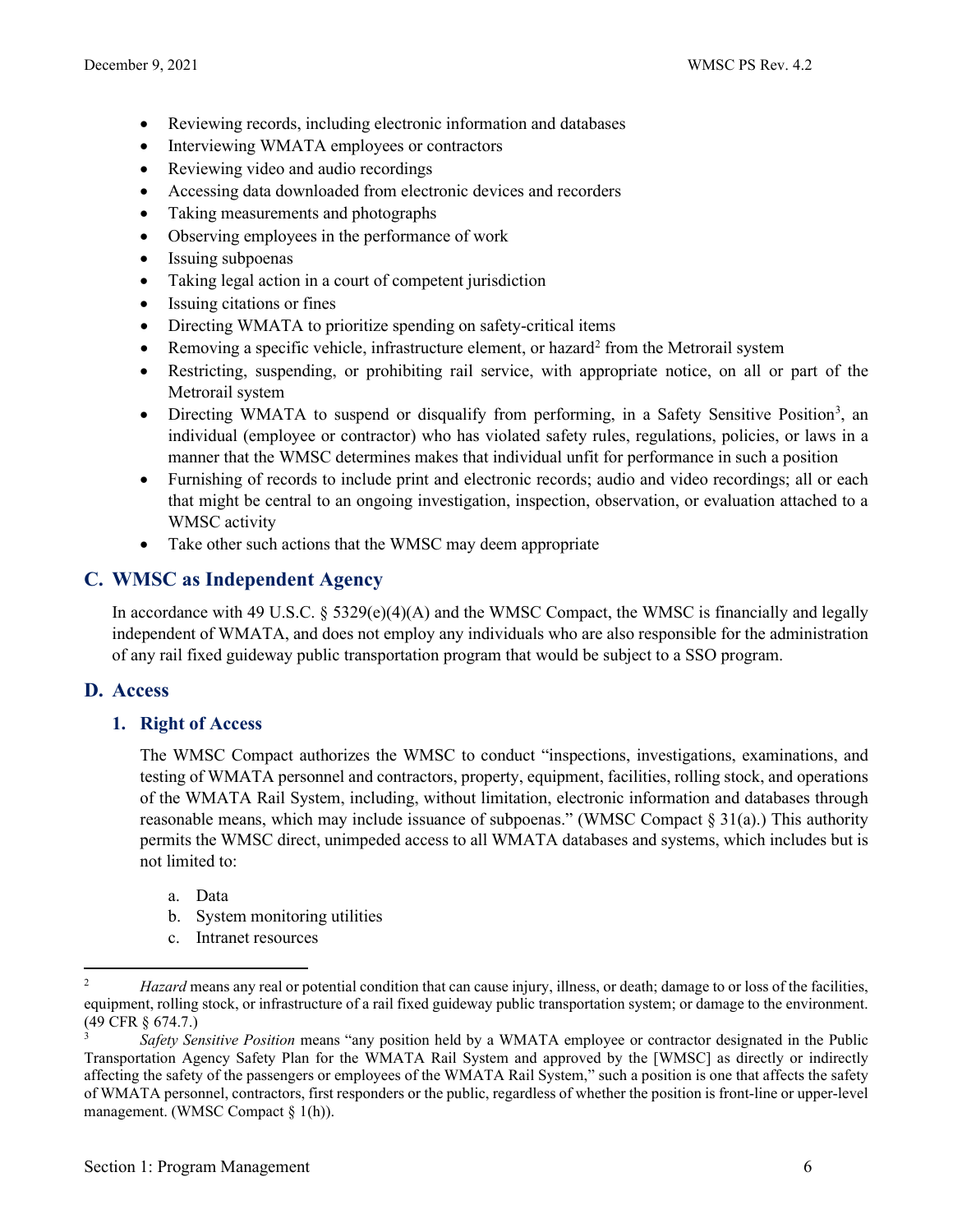- d. Cloud-based applications
- e. Internal drives
- f. Radio or other communication channels
- g. Other systems used by WMATA or WMATA contractors

At a minimum, WMATA must provide the following:

- a. Password-protected logon credentials for all WMSC personnel requesting such credentials and any other assistance necessary to fully access and use the system(s) for which access is sought. WMATA may fulfill this obligation through provision of WMATA-issued devices, corresponding security access tokens, and dedicated profiles on the WMATA network for all WMSC personnel requiring such credentials.
- b. Data in all immediately-accessible and archival formats, in their original form and without editing or alteration, simultaneously with WMATA's receipt as information is generated, retrieved and gathered, for all of WMATA's data and applications (e.g. Maximo, Documentum, Windchill, GOTR and Procore, any successor software applications, and other applications not listed).
- c. For WMATA coordination with the WMSC:
	- i. Any WMATA employee, consultant, or contractor to whom a WMSC employee addresses a request for information must promptly provide the requested information to the WMSC.
	- ii. WMATA must appoint an information technology point of contact to ensure the WMSC has immediate and unimpeded access to all systems.

In addition, the WMSC may "enter upon the WMATA Rail System and, upon reasonable notice and a finding by the Chief Executive Officer that a need exists, upon any lands, waters and premises adjacent to the WMATA Rail System, including without limitation property owned or occupied by the federal government." (WMSC Compact § 31(b).) This authority permits the WMSC unescorted access to WMATA property and adjacent property. WMSC staff will identify themselves to WMATA staff upon request.

#### **2. Notification to WMATA Personnel and Contractors**

**Not less frequently than every three months**, WMATA must issue a notification to all WMATA officials, employees, consultants, and contractors directing all such personnel to cooperate and respond immediately to any and all requests made by WMSC personnel, and to promptly provide any requested information directly to the WMSC.

WMATA must also include this notification as part of every new employee on-boarding. For contractors, WMATA must include the notification to the contractor in each authorization to begin work.

In addition, WMATA may not retaliate against any official, employee, consultant, or contractor who interacts with the WMSC. WMATA may not proscribe or otherwise discourage communication, cooperation, or the sharing of information with the WMSC. This must also be conveyed in the notification.

# <span id="page-7-0"></span>**E. Organization Structure; WMSC Lines of Authority**

The WMSC Compact vests the organization's authority in the Commissioners who are appointed by the District of Columbia, the State of Maryland, and the Commonwealth of Virginia. The day-to-day work of the WMSC is led by the Chief Executive Officer. The Chief Operating Officer (COO) oversees and supervises a team that includes subject-matter experts in the areas of train operations, rail vehicles, traction power, track and structures, automatic train control, program implementation, rail safety, fire and life safety, as well as project staff.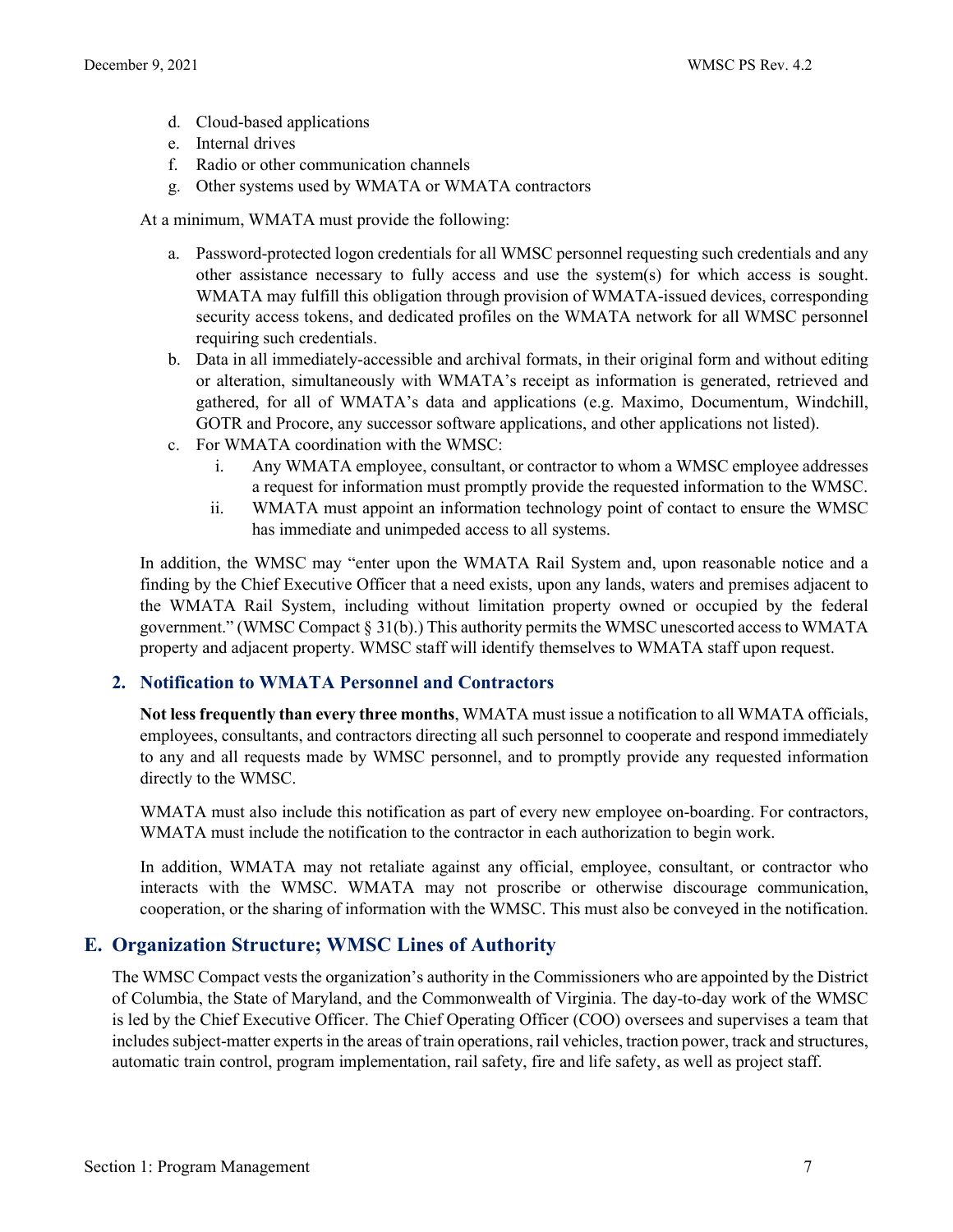WMSC staff are authorized to perform duties in furtherance of all aspects of this Program Standard. The WMSC may also retain contractors to support the activities of the WMSC staff. WMSC staff and contractors alike are agents of the WMSC. As such, they represent the WMSC in all activities pertaining to the performance of this Program Standard. Contractors may represent the WMSC without the presence of WMSC staff.

# <span id="page-8-0"></span>**F. Communications Between WMSC and WMATA**

Communications between the WMSC and WMATA occur at all levels of both organizations. Frequent and candid communication between the WMSC and WMATA is essential, as it serves to maintain transparency and rapport. This communication may be formal (e.g. written correspondence or orders) or informal (e.g. discussions in the field, ad-hoc meetings, or teleconferences), and it also includes topical recurring meetings and information exchanges. WMSC staff are regular observers or participants at WMATA activities that include disaster drills, safety meetings, and training activities.

The WMSC favors informal, oral communication wherever appropriate. When written communication is required, the WMSC will communicate with WMATA electronically. Accordingly, the WMSC requires that all written communications from WMATA to the WMSC also occur electronically via e-mail to WMSC.gov addresses or the WMSC's file sharing platform (currently fulfilled by the WMATA-WMSC Collaboration SharePoint site). This extends to correspondence, notifications, status updates, cyclical reports, responses to WMSC electronic communication, document production requests, and all other written communication. WMATA is to adhere to deadlines stated in this Program Standard as well as to those set by WMSC staff.

Metrorail must also provide near real-time alerts to the WMSC detailing safety events and other events in all parts of the Metrorail system. At present, WMATA's Rail Operations Control Center (ROCC) Alerts e-mailed to "WMSC Alert" and reports e-mailed to "WMSC Notifications" fulfill this function. The WMSC requires such alerts and reports to continue as a requirement of access in furtherance of oversight.

# <span id="page-8-1"></span>**G. Reporting Requirements**

# **1. Compact Requirements**

The WMSC is required to publish annually a status report on the safety of the Metrorail system. (WMSC Compact § 35.) This report must include status updates of outstanding Corrective Action Plans (CAP), WMSC directives, and ongoing investigations.

As also required by the WMSC Compact, the WMSC publishes an annual report on its programs, operations, and finances. (WMSC Compact § 37.)

The WMSC Compact requires the WMSC to provide a copy of each of these reports to the FTA Administrator; the Mayor of the District of Columbia and the D.C. Council; the Governor of Maryland and the General Assembly; the Governor of Virginia and the General Assembly; and to the WMATA General Manager and the WMATA Board of Directors. (WMSC Compact §§ 35, 37.)

# **2. FTA Requirements**

**On or before March 15 of each year**, in accordance with 49 CFR § 674.39, the WMSC submits the following to FTA:

a. Updates and revisions to this Program Standard, along with any updates and revisions to the procedures accompanying this Program Standard, with a summary of changes to the Program Standard made during the previous twelve months;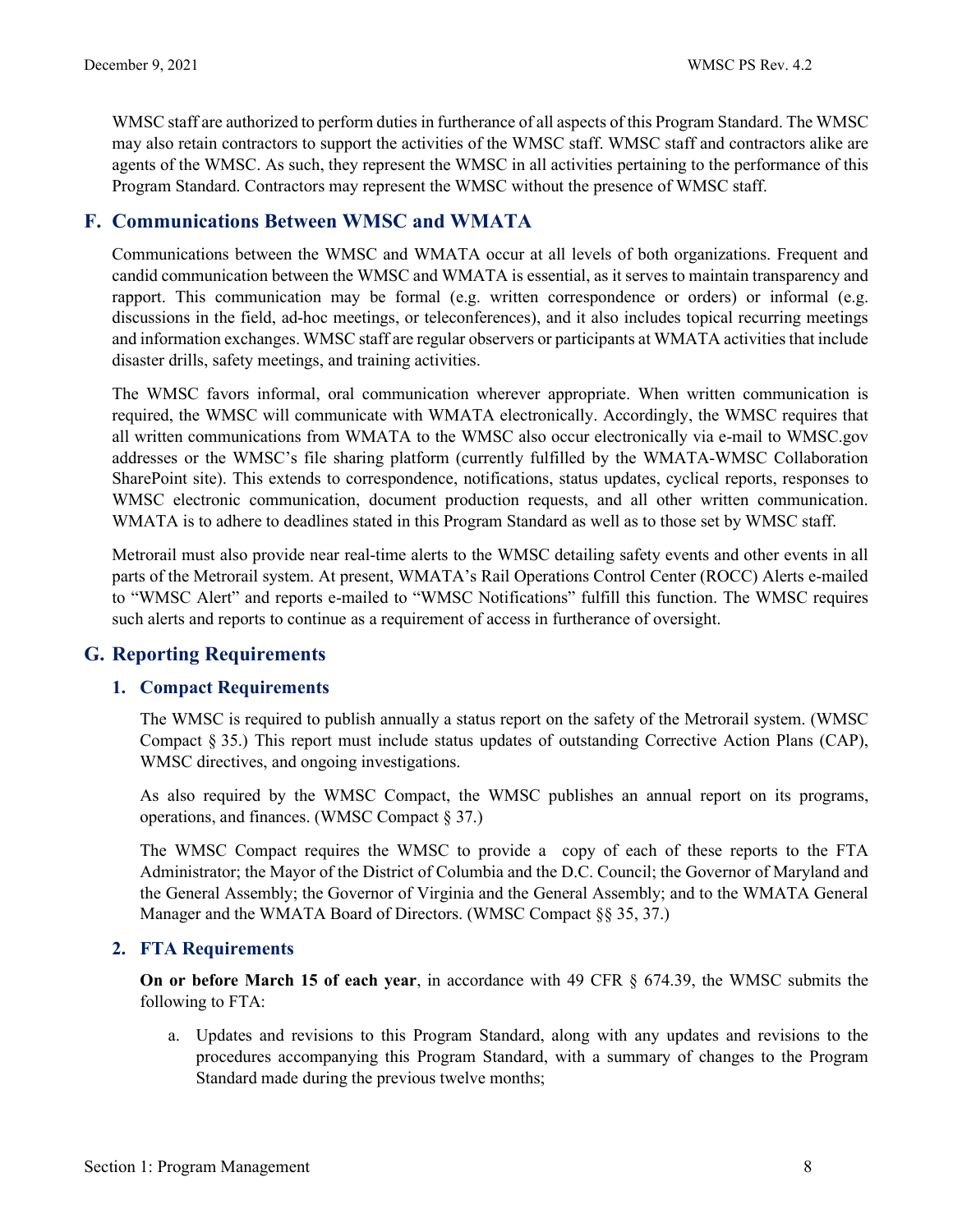- b. Evidence that each of the WMSC's employees and contractors has completed the requirements of the Public Transportation Safety Certification Training Program or, if in progress, the anticipated completion date of training;
- c. A publicly available report that summarizes the WMSC's oversight activities for the preceding twelve months, describes the causal factors of accidents identified through investigation, and identifies the status of corrective actions, changes to WMATA's Public Transportation Agency Safety Plan (PTASP), and the level of effort by the WMSC in carrying out its oversight activities;
- d. A summary of the triennial audits completed during the preceding twelve months, and WMATA's progress in carrying out CAPs arising from triennial audits;
- e. Evidence that the WMSC has reviewed and approved any changes to the WMATA Public Transportation Agency Safety Plan during the preceding twelve months; and
- f. Certification that the WMSC is compliant with FTA's annual reporting requirements as outlined in this section.

The materials for the FTA SSO Annual Report are submitted electronically through a reporting system specified by FTA.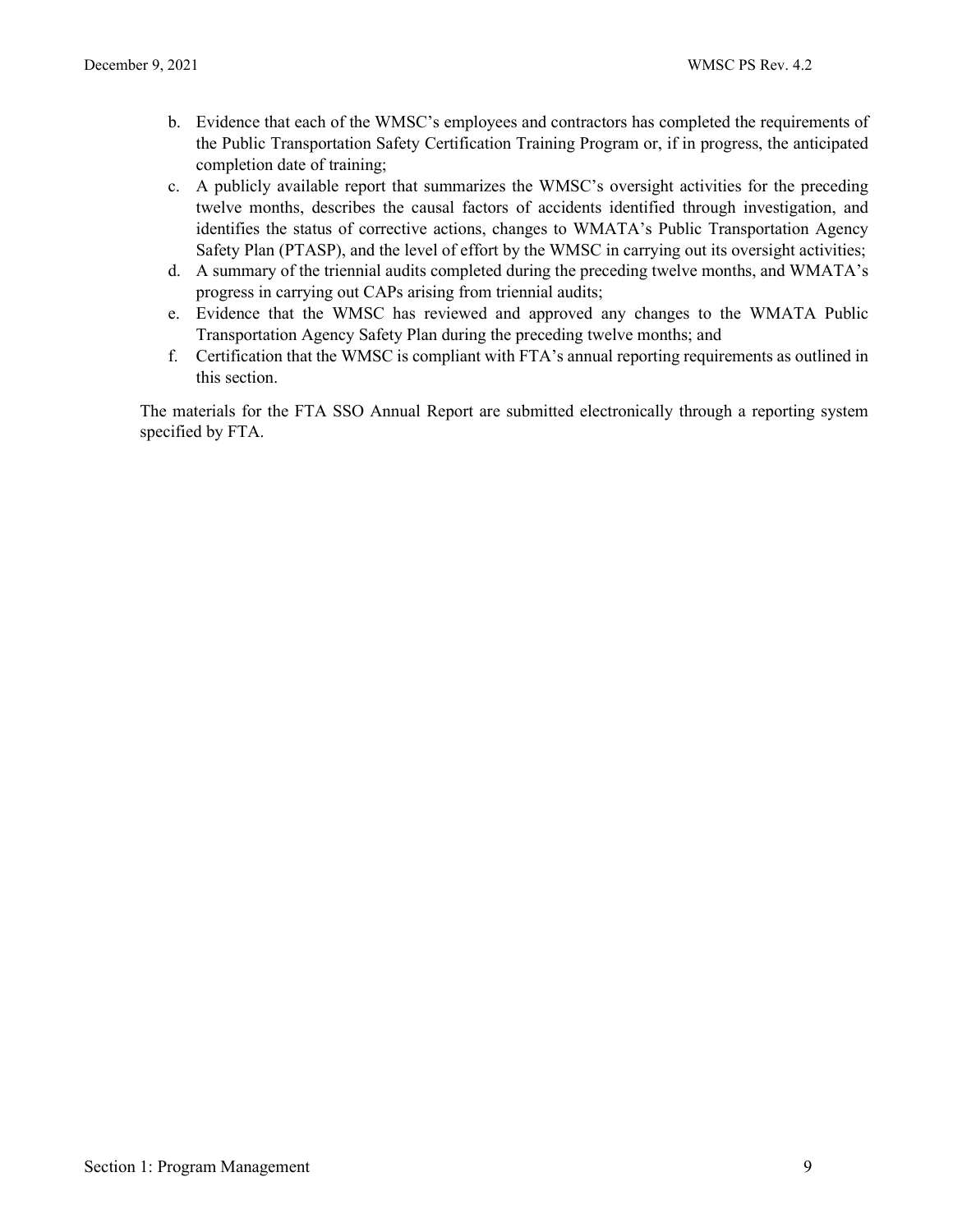# **SECTION 2: PROGRAM STANDARD DEVELOPMENT**

<span id="page-10-0"></span>This section explains the WMSC's process for developing, reviewing, adopting, and revising its minimum standards for safety.

*Program standard development. The SSO program standard must explain the SSOA's process for developing, reviewing, adopting, and revising its minimum standards for safety, and distributing those standards to the rail fixed guideway public transportation systems.*

49 CFR § 674.27(a)(2).

# <span id="page-10-1"></span>**A. Minimum Standards for Safety**

The Program Standard describes the elements and methodology of the WMSC's oversight program. This Program Standard was developed according to the WMSC Compact and federal requirements including, but not limited to 49 U.S.C. § 5329 and 49 CFR Parts 670–74.

In accordance with 49 CFR Parts 673–74, WMATA is responsible for establishing its own minimum safety standards. However, WMATA's failure to establish adequate standards may result in the WMSC adopting, in whole or in part, any practices used by the U.S. Department of Transportation, the American Public Transportation Association (APTA), or other standard-setting organization. In the absence or deficiency of other standards, the WMSC may adopt its own standards.

# <span id="page-10-2"></span>**B. Program Standard Review and Revision**

The WMSC will review this Program Standard at least annually and will update it as needed. The WMSC Chief Executive Officer (CEO) or the CEO's designee is responsible for overseeing this process.

The WMSC develops proposed Program Standard revisions based on WMSC staff experience implementing the Program Standard. The WMSC CEO designates the WMSC staff member responsible for compiling such changes. During the annual review of the Program Standard, this list will be evaluated against the enabling legislation for legality, then-current guidance from FTA, and recommended industry best practices. Discussions with WMATA personnel may also occur at the WMSC's initiation, and where appropriate, the WMSC may incorporate suggested changes that enhance safety or provide pragmatic efficiencies furthering WMATA's compliance with the Program Standard.

Upon significant revisions to this document, or when other conditions dictate, the WMSC will provide a draft of the revised Program Standard to WMATA via WMATA's system safety point of contact. Significant revisions to the Program Standard are those updates that would require changes in the WMATA PTASP affecting staffing requirements, changes in work processes, or that would result in expanded work efforts on the part of Metrorail.

Once reviewed and adopted by the WMSC Board, that version of the Program Standard remains in effect until subsequently revised.

# <span id="page-10-3"></span>**C. Time Critical Changes to the Program Standard**

The WMSC may make interim revisions to the Program Standard as provided in this Section 2.C. In these circumstances, the WMSC CEO will advise the WMSC Board on the basis for the proposed change. The Board must institute any such change as an interim revision to this Program Standard.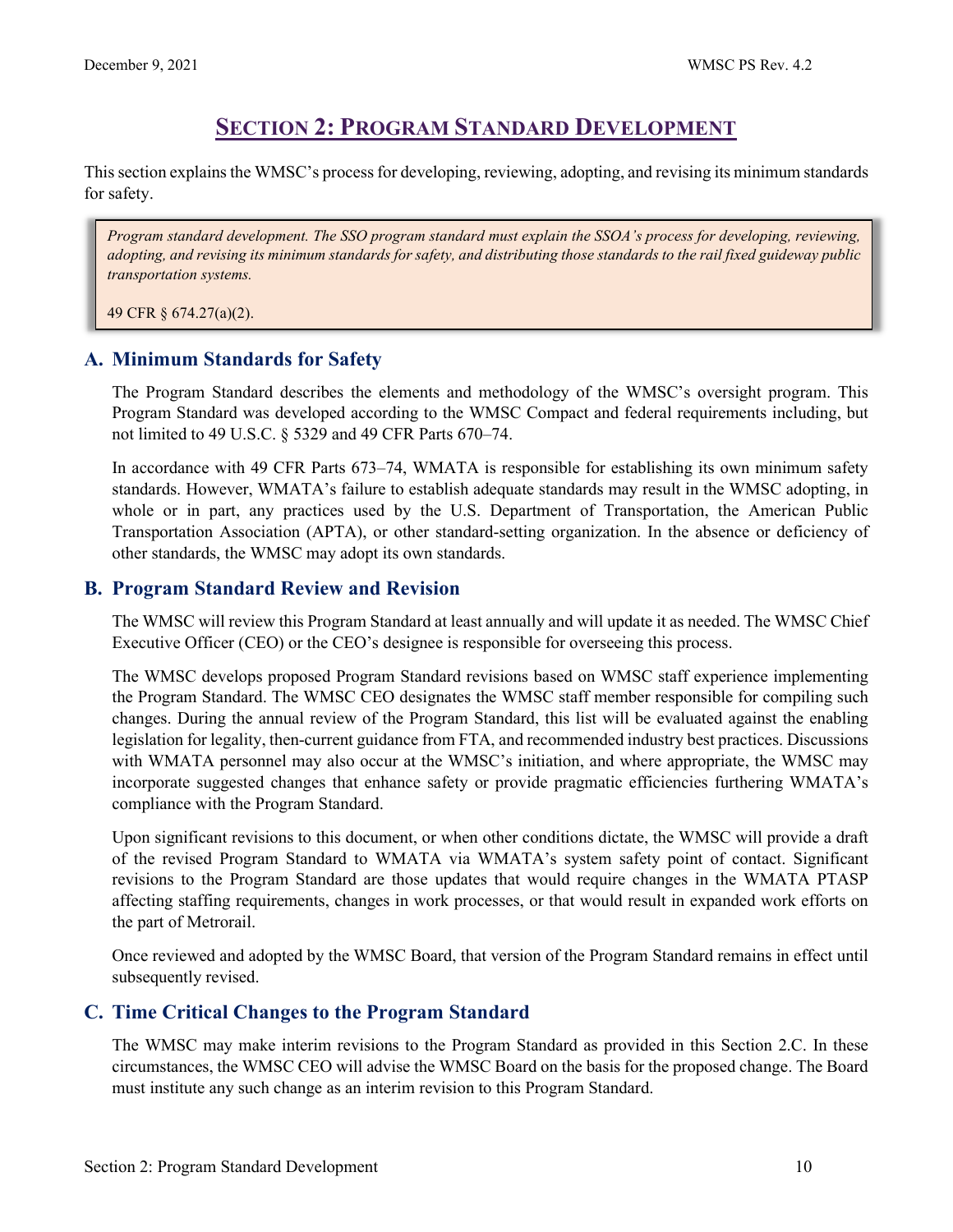The WMSC will communicate the revision in writing to the designated WMATA contact person, WMATA Chief Safety Officer, and the General Manager.

The WMSC Board must incorporate any interim changes adopted in accordance with this Section 2.C **no later than the next annual update** to this Program Standard.

# <span id="page-11-0"></span>**D. Consultation and Distribution of the Program Standard**

Once the WMSC develops a final draft of the revised Program Standard to the designated WMATA system safety point of contact. WMATA must review and provide response (if any) **within 30 days** of transmission of the draft Program Standard. This is WMATA's opportunity to propose factual corrections to the Program Standard as it pertains to WMATA's organization and functions. No revisions WMATA recommends will alter the scope of the WMSC's oversight authority. The WMSC retains sole discretion to incorporate any aspect of WMATA's response. The WMSC Board must adopt the final revised WMSC Program Standard prior to implementation.

The WMSC Chief Executive Officer transmits each version of the Program Standard adopted by the WMSC Board to the WMATA system safety point of contact, the WMATA General Manager, and the WMATA Board of Directors who must then further disseminate throughout WMATA.

All revisions to the WMSC Program Standard are submitted to the FTA as part of the WMSC's annual report submission.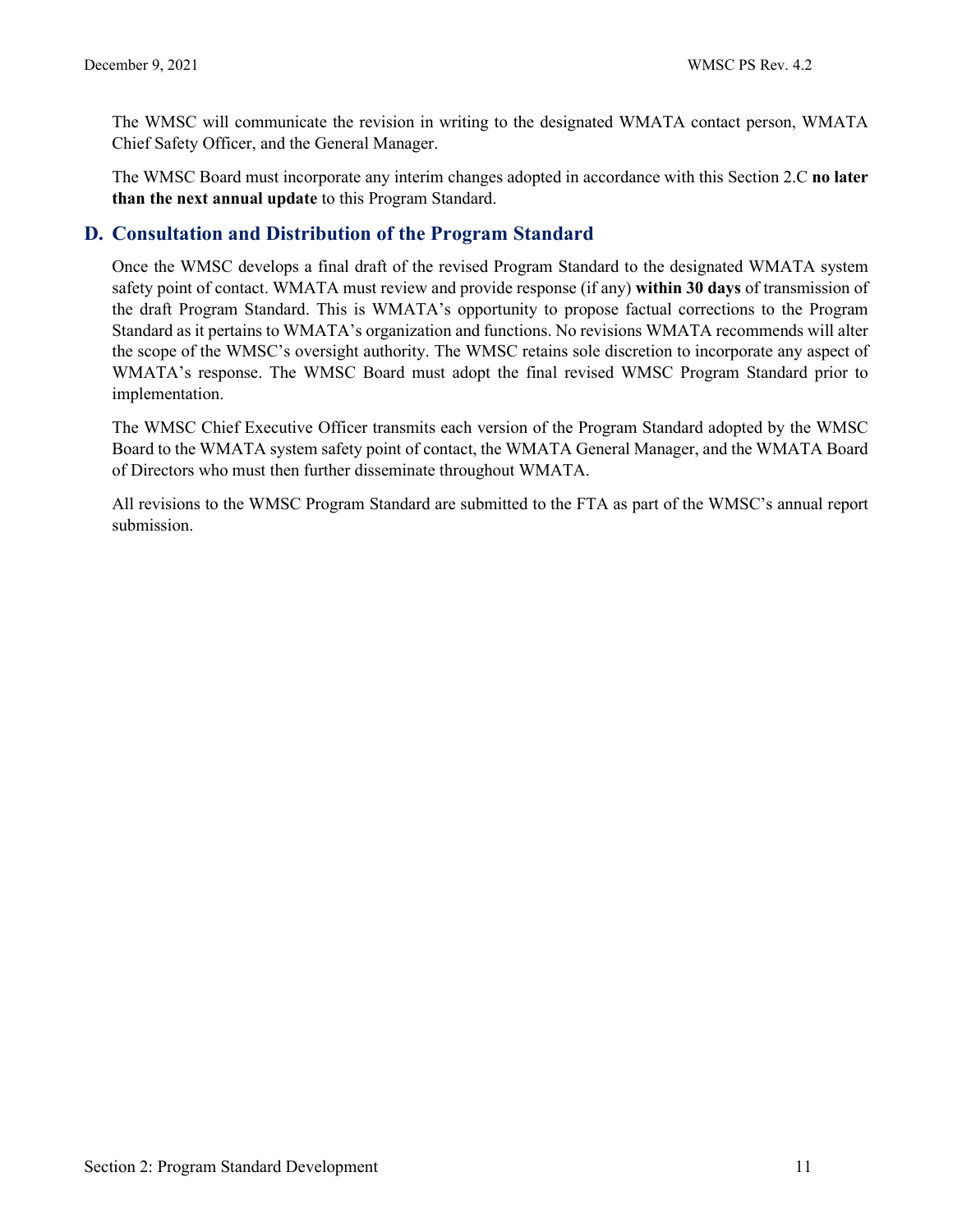# **SECTION 3: PROGRAM POLICY AND OBJECTIVES**

<span id="page-12-0"></span>In accordance with 49 U.S.C. § 5329 and 49 CFR Part 674, the WMSC is the independent entity with safety oversight and enforcement authority over Metrorail.

*Program policy and objectives. The SSO program standard must set an explicit policy and objectives for safety in rail fixed guideway public transportation throughout the State.*

49 CFR § 674.27(a)(3).

# <span id="page-12-1"></span>**A. WMSC Policy for WMATA Safety**

Six commissioners and three alternates serve on the WMSC's board. Each member must have expertise in transportation safety or related fields. Among other responsibilities, the board reviews Metrorail's safety plans, adopts investigation reports, considers Metrorail's progress on CAPs, and adopts the Program Standard.

The WMSC's daily operations are led by the CEO who oversees highly trained technical staff to conduct inspections, investigations, audits, reviews, and other oversight activities. Part of that work includes monitoring and reviewing Metrorail's efforts to correct conditions identified by that oversight work.

WMSC staff includes experts in all aspects of the Metrorail system including operations, traction power, train control and signals, track and structures, and fire/life safety. The WMSC operates completely independent of WMATA.

Among other authority, the WMSC can, as necessary, require Metrorail to restrict, partially suspend or completely shut down rail service.

To ensure continuous safety improvement of the Metrorail system, the WMSC is authorized and fully prepared  $t \circ$ :

- Conduct investigations
- Issue subpoenas
- Take legal action in a court of competent jurisdiction
- Issue citations or fines
- Direct WMATA to prioritize spending on safety-critical items
- Remove a specific vehicle, infrastructure element, or hazard from the Metrorail system
- Restrict, suspend, or prohibit rail service, with appropriate notice, on all or part of the Metrorail system
- Direct WMATA to suspend or disqualify from performing in a Safety Sensitive Position, an individual (employee or contractor)—or group of individuals—who has violated safety rules, regulations, policies, or laws in a manner that the WMSC determines makes that individual unfit for the performance in such a position
- Take other such actions that the WMSC may deem appropriate, consistent with the WMSC's purpose and authority

# <span id="page-12-2"></span>**B. WMSC Objective for WMATA Safety**

The WMSC establishes the following:

• The WMSC requires a PTASP that WMATA must review, update, approve, and submit annually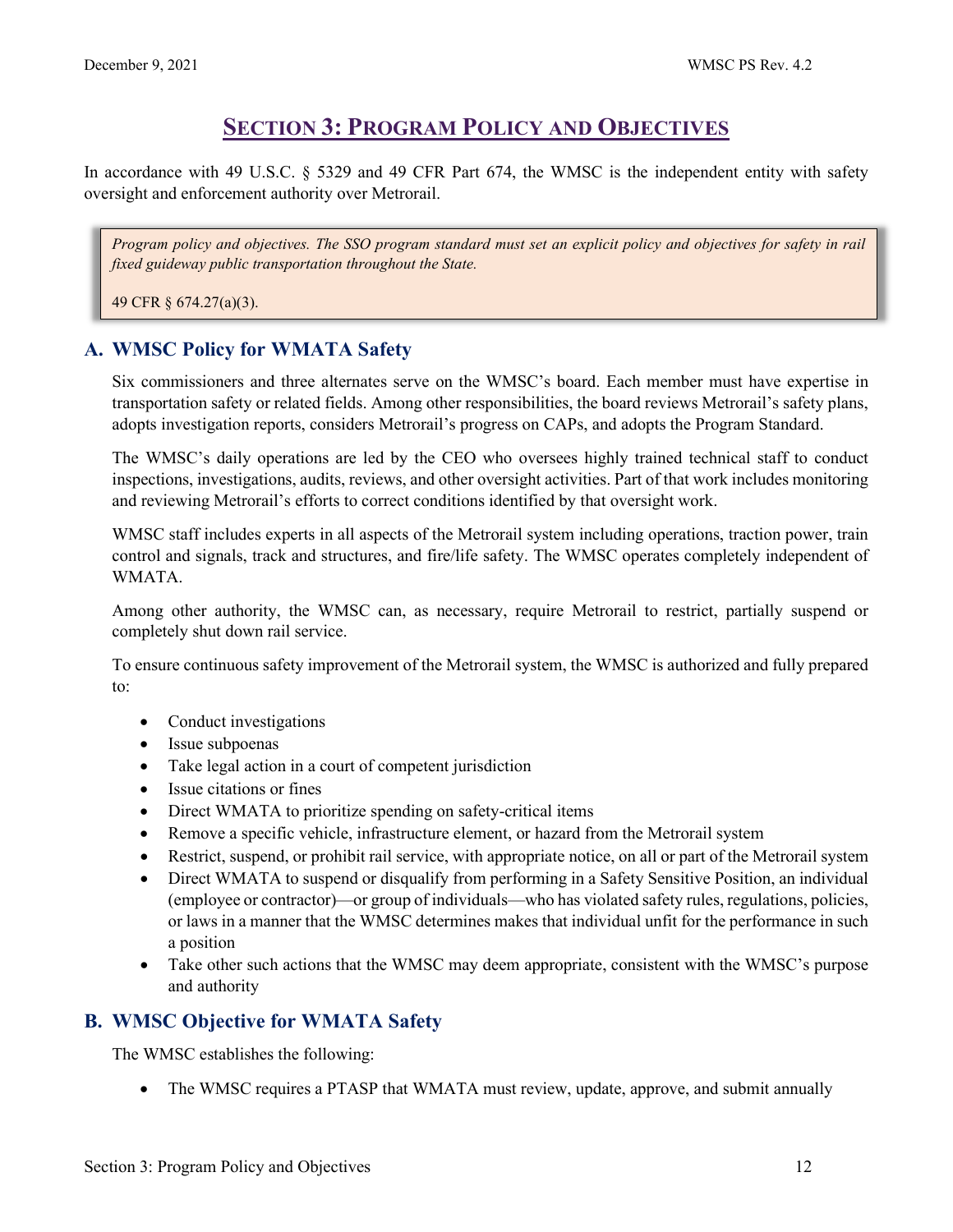- The WMSC requires WMATA to create, review, approve, and verify CAPs as provided in this Program Standard
- The WMSC or WMATA conduct investigations of safety events as provided in this Program Standard
- The WMSC enters and inspects WMATA property, equipment, infrastructure, facilities, vehicles, operations, and maintenance activities in fulfillment of safety oversight, which includes digital systems, data, etc.; WMATA must cooperate with the WMSC's efforts.
- The WMSC conducts audits of WMATA on an ongoing basis, with a complete review of the Metrorail system occurring once triennially in accordance with the WMSC Compact  $\S 30(e)$
- The WMSC provides annual or periodic information to the District of Columbia, Maryland, and Virginia as required by the WMSC Compact
- The WMSC provides annual or periodic information to the FTA as required by regulation
- The WMSC is as transparent as practicable in its activities, while protecting safety sensitive information inherent in all its activities
- The WMSC maintains a strong and cooperative working relationship with WMATA employees and management
- The WMSC judiciously uses its enforcement authority to address safety trends and concerns promptly and effectively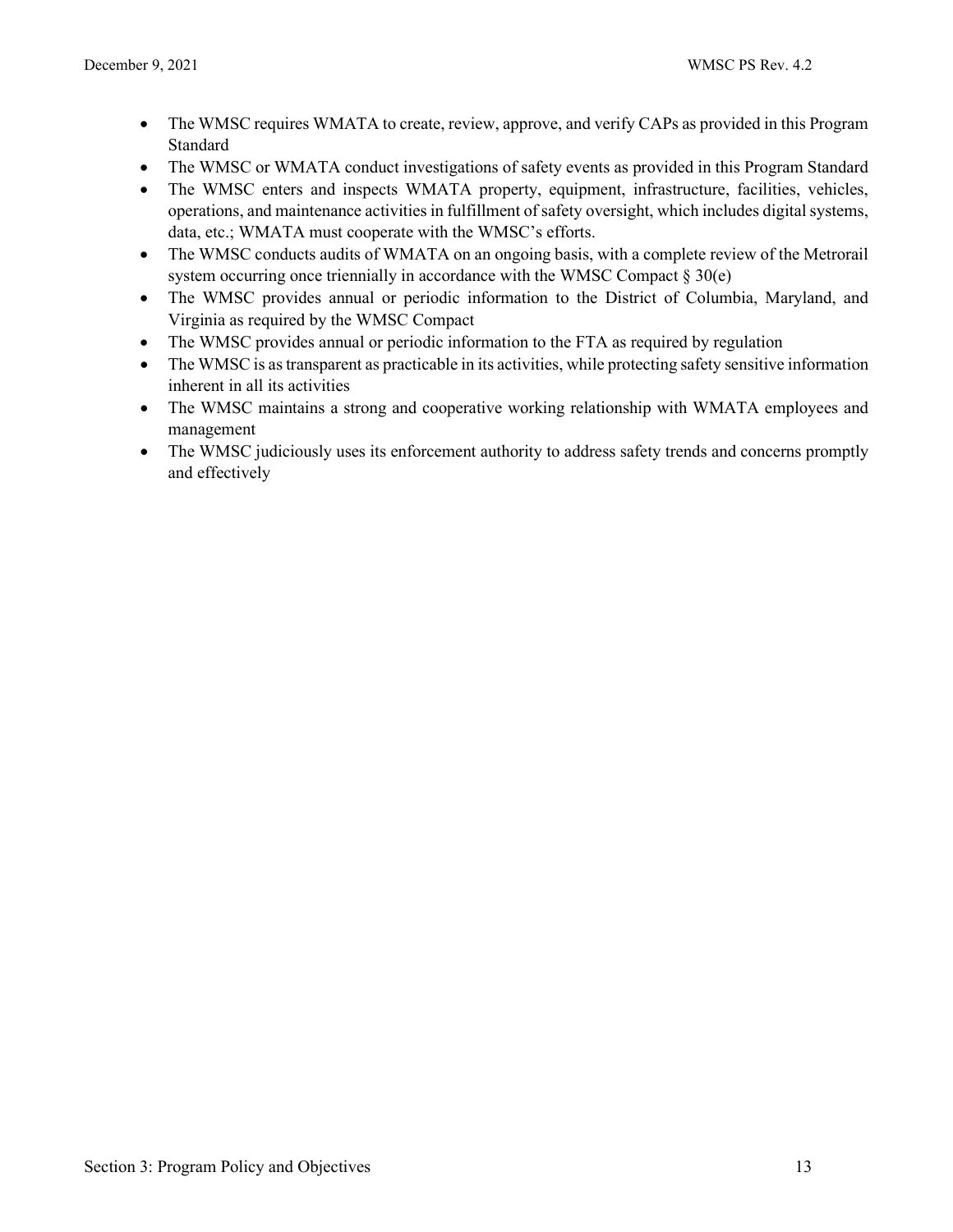# <span id="page-14-0"></span>**SECTION 4: OVERSIGHT OF PTASP, SAFETY PLANS, INTERNAL SAFETY REVIEWS, AND BUDGET**

This section explains the WMSC's role in overseeing WMATA's execution of its PTASP, safety plans, internal safety reviews of Metrorail pursuant to 49 C.F.R. §674.25(b), and budget.

*Oversight of Rail Public Transportation Agency Safety Plans and Transit Agencies' internal safety reviews. The SSO program standard must explain the role of the SSOA in overseeing an RTA's execution of its Public Transportation Agency Safety Plan and any related safety reviews of the RTA's fixed guideway public transportation system. The program standard must describe the process whereby the SSOA will receive and evaluate all material submitted under the signature of an RTA's accountable executive. Also, the program standard must establish a procedure whereby an RTA will notify the SSOA before the RTA conducts an internal review of any aspect of the safety of its rail fixed guideway public transportation system.*

49 CFR § 674.27(a)(4).

# <span id="page-14-1"></span>**A. WMATA PTASP**

The WMSC oversees the implementation of Metrorail's PTASP, as required by 49 CFR Part 673. The PTASP constitutes Metrorail's stated commitment and approach to eliminating or mitigating hazards throughout the rail system with the purpose of continually improving its safety performance.

The PTASP applies beginning from December 2020; however, predecessor System Safety Program Plans (SSPP) remain relevant for certain periods of time until PTASP is fully implemented.

#### **1. Preparing a Compliant PTASP**

WMATA's PTASP must include the elements required by 49 CFR Part 673, as may be amended from time to time, including but not limited to:

- a. A policy statement signed by the WMATA General Manager (i.e. the Accountable Executive<sup>[4](#page-14-2)</sup>) endorsing the safety program and describing the authority that establishes the Safety Management System, which means, per 14 CFR § 5.5, "the formal, top-down, organization-wide approach to managing safety risk and assuring the effectiveness of safety risk controls;" the WMATA Board of Directors must also approve the PTASP
- b. An objective process for safety risk management, with adequate means of risk mitigation for Metrorail
- c. A process and timeline for annually reviewing and updating the PTASP
- d. A comprehensive staff training program for the operations personnel directly responsible for the safety of Metrorail
- e. Identify a fully certified safety officer who reports directly to the WMATA General Manager
- f. A program to support the execution of the PTASP by all employees and contractors for Metrorail
- g. Other requirements promulgated through future FTA regulations or WMSC requirements

As required by 49 CFR § 674.29, in determining whether to approve WMATA's PTASP, the WMSC must evaluate the following:

<span id="page-14-2"></span><sup>4</sup> *Accountable Executive* is the "a single, identifiable individual who has ultimate responsibility for carrying out the Public Transportation Agency Safety Plan of a public transportation agency." (49 CFR § 674.7.)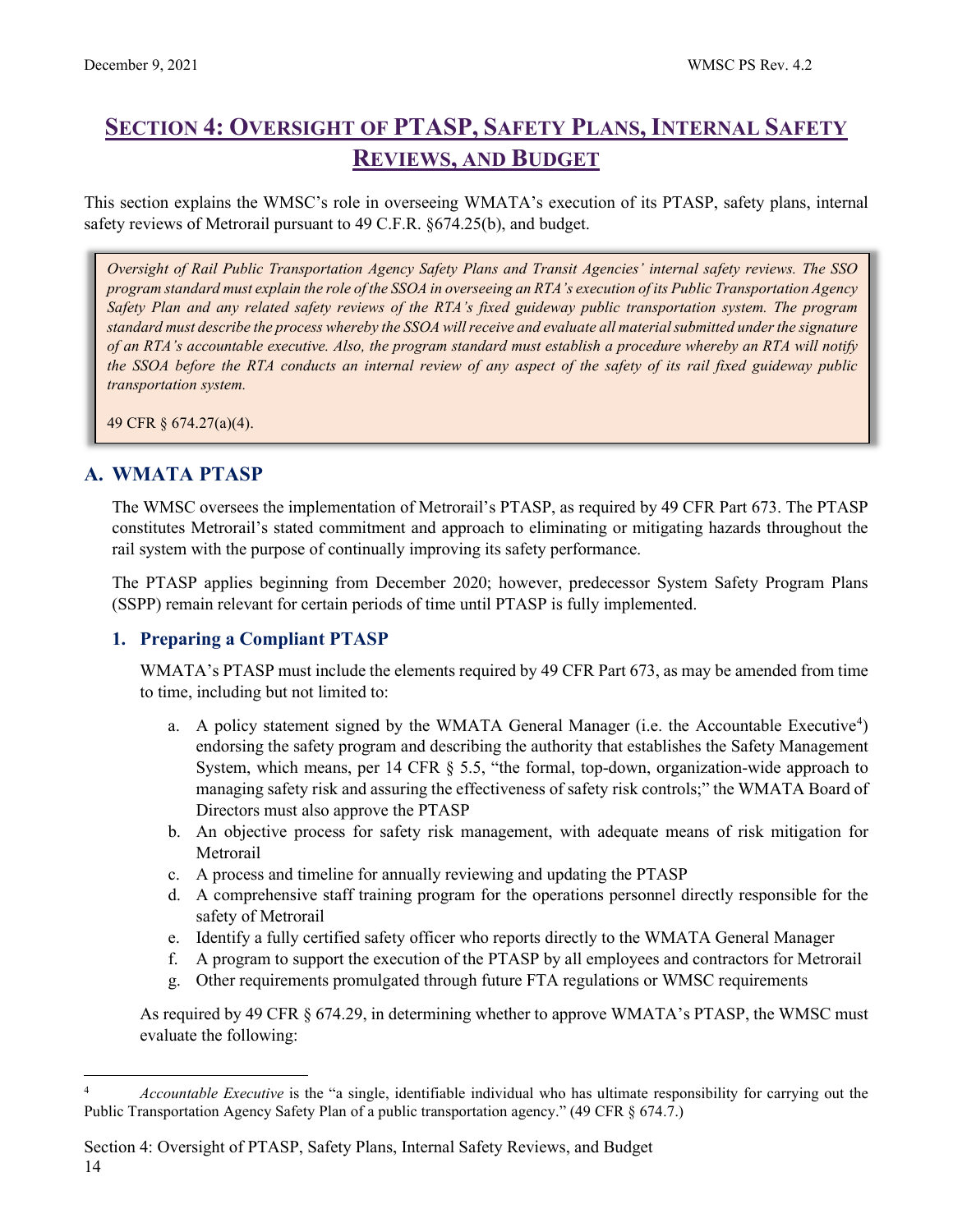- a. Whether the PTASP is consistent with 49 CFR Part 673, the National Public Transportation Safety Plan, and compliant with this Program Standard
- b. Whether the PTASP is approved by WMATA's Board of Directors and signed by the General Manager (i.e. Accountable Executive)
- c. Whether the PTASP sets forth a sufficiently explicit process for safety risk management, with adequate means of risk mitigation for Metrorail
- d. Whether the PTASP includes a process and timeline for annual review and update
- e. Whether the PTASP includes a comprehensive staff training program for the operations personnel directly responsible for the safety of Metrorail
- f. Whether the PTASP identifies an adequately trained safety officer who reports directly to the general manager, and
- g. Whether the PTASP includes adequate methods to support the execution of the PTASP by all employees, agents, and contractors for Metrorail

# **2. PTASP Annual Review**

WMATA must submit a revised PTASP to the WMSC for review on an annual basis. Each year, the WMSC coordinates with WMATA to enable PTASP review and revision. WMATA must initiate this process **within a practicable time not later than 9 months** from the effective date of the last revision; must be completed **within 12 months** from the effective date of the last revision.

In the event the WMSC does not approve a PTASP revision, the WMSC Chief Executive Officer provides written explanation to the WMATA Chief Safety Officer and the General Manager. WMATA must then modify and resubmit its PTASP to the WMSC **within 20 days**.

# <span id="page-15-0"></span>**B. WMATA Internal Safety Reviews**

WMATA must conduct internal reviews of its PTASP. Over a three-year period, WMATA must review the implementation of all elements of the PTASP. In upholding its responsibility to oversee the WMATA internal safety review program, the WMSC will participate on occasion in WMATA internal safety reviews to observe the various components of the internal review program. The WMSC will notify WMATA when it intends to participate.

WMATA must develop and document internal safety review procedures. The purpose of these procedures is to assess PTASP implementation and compliance. At a minimum, the internal safety review process must:

- 1. Identify the WMATA Department with primary responsibilities for conducting internal safety reviews
- 2. Be conducted by WMATA personnel trained not only in auditing but also in system safety, safety risk management, hazard management, and safety management systems
- 3. Describe the process used to determine if all identified elements of WMATA's PTASP are performing as intended
- 4. Determine if hazards are being identified in a timely manner, and
- 5. Ensure that all elements of the PTASP are reviewed in an ongoing manner and completed over a threeyear cycle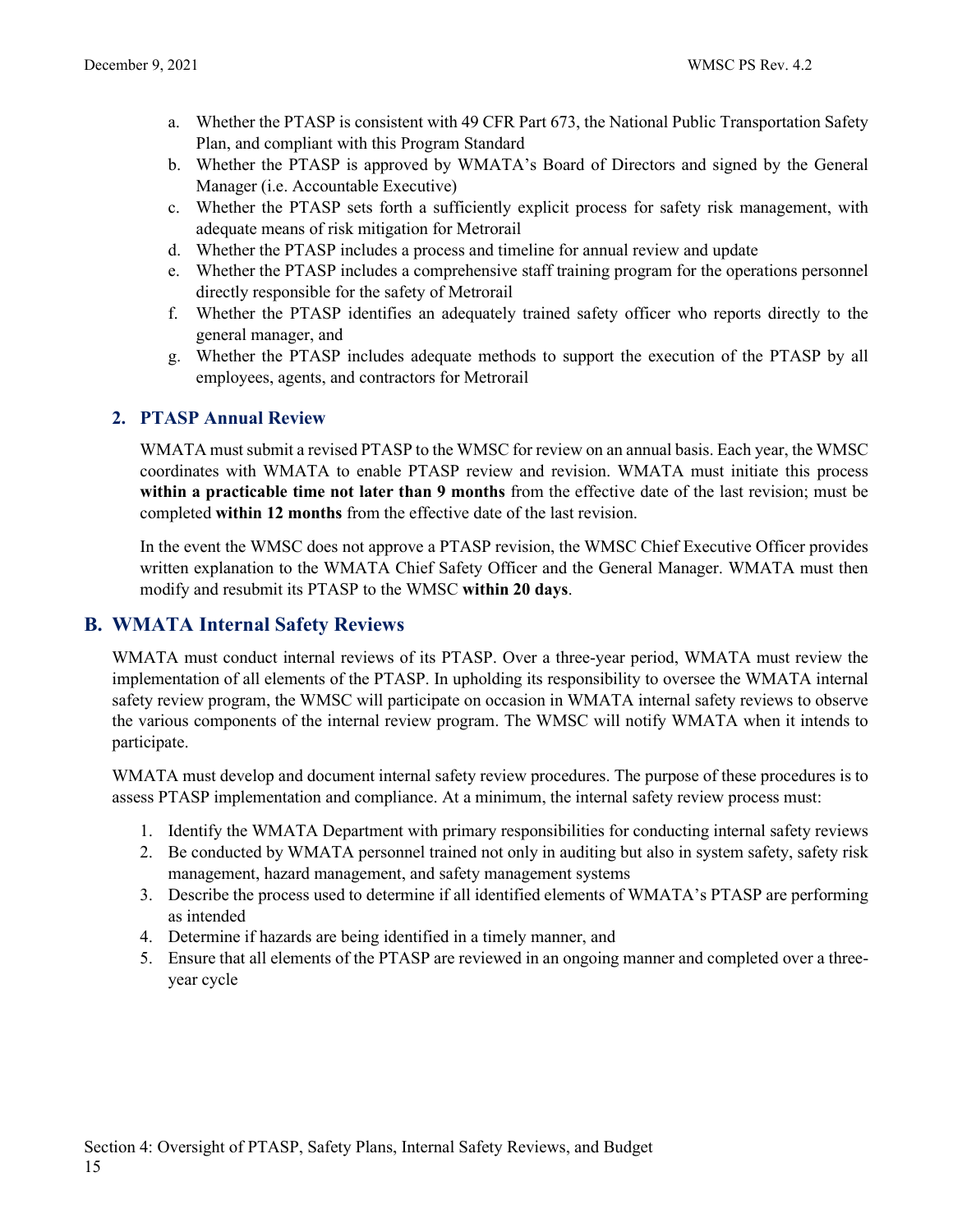### **1. WMATA Deliverables to the WMSC for Internal Safety Reviews:**

| <b>WMATA Deliverable</b>                                | <b>Deadlines for Deliverables</b>                   |
|---------------------------------------------------------|-----------------------------------------------------|
| Three-year schedule setting forth when each             | On or before February 1 of each year                |
| PTASP element will be reviewed and specific             |                                                     |
| scheduling details. At a minimum, this schedule         |                                                     |
| must state the month or quarter when the review         |                                                     |
| is anticipated to be conducted. As the schedule         |                                                     |
| changes or further details become known, the            |                                                     |
| WMSC must be updated accordingly.                       |                                                     |
| Notification to the WMSC before conducting              | At least 30 days prior to the start of the internal |
| scheduled internal reviews.                             | review                                              |
| Review Plan, including all checklists and               | At least 10 days prior to the start of the internal |
| procedures that will be used during the review,         | review                                              |
| and identification of the personnel responsible for     |                                                     |
| conducting the review.                                  |                                                     |
| Report (see Section 4.D below for minimum               | Within 90 days of the conclusion of the internal    |
| <i>requirements</i> ) under the Accountable Executive's | review                                              |
| signature.                                              |                                                     |

The report for each internal safety review must include:

- a. A summary of the internal safety review
- b. Completed internal safety review checklists
- c. Findings of the internal safety review with clear indication of whether each safety element complies with the PTASP or other relevant documentation, and
- d. If, as the result of a review, WMATA determines that it is not in compliance with the PTASP, its Accountable Executive must identify the activities WMATA must take to achieve compliance, including corrective actions addressing the findings in accordance with this WMSC Program Standard

# <span id="page-16-0"></span>**C. WMATA Annual Internal Safety Audit Report and Certification of Compliance with the PTASP**

**On or before February 1 of each year**, WMATA must submit an annual safety review report to the WMSC. This annual report must include the following information:

- 1. A summary of all completed WMATA internal safety reviews performed during the past year
- 2. Completed internal review checklists
- 3. Findings of each internal safety review, and
- 4. An itemized list of corrective actions

**Within 15 days** of receipt of the report, the WMSC will either approve the report in writing, or state that it is unable to approve the report. If the WMSC does not approve the report, WMATA has **12 days** to address any noted deficiencies or required changes and submit a revised report to the WMSC.

If the annual internal safety review report is approved by the WMSC, no further action is required of WMATA related to that annual report. However, the WMSC may require other information or analysis relating to the internal safety review process as part of regular oversight.

Any WMATA objections to required changes to the annual report must be stated along with suggested alternatives **within 10 days** from the date the WMSC issued the required changes. The WMSC and WMATA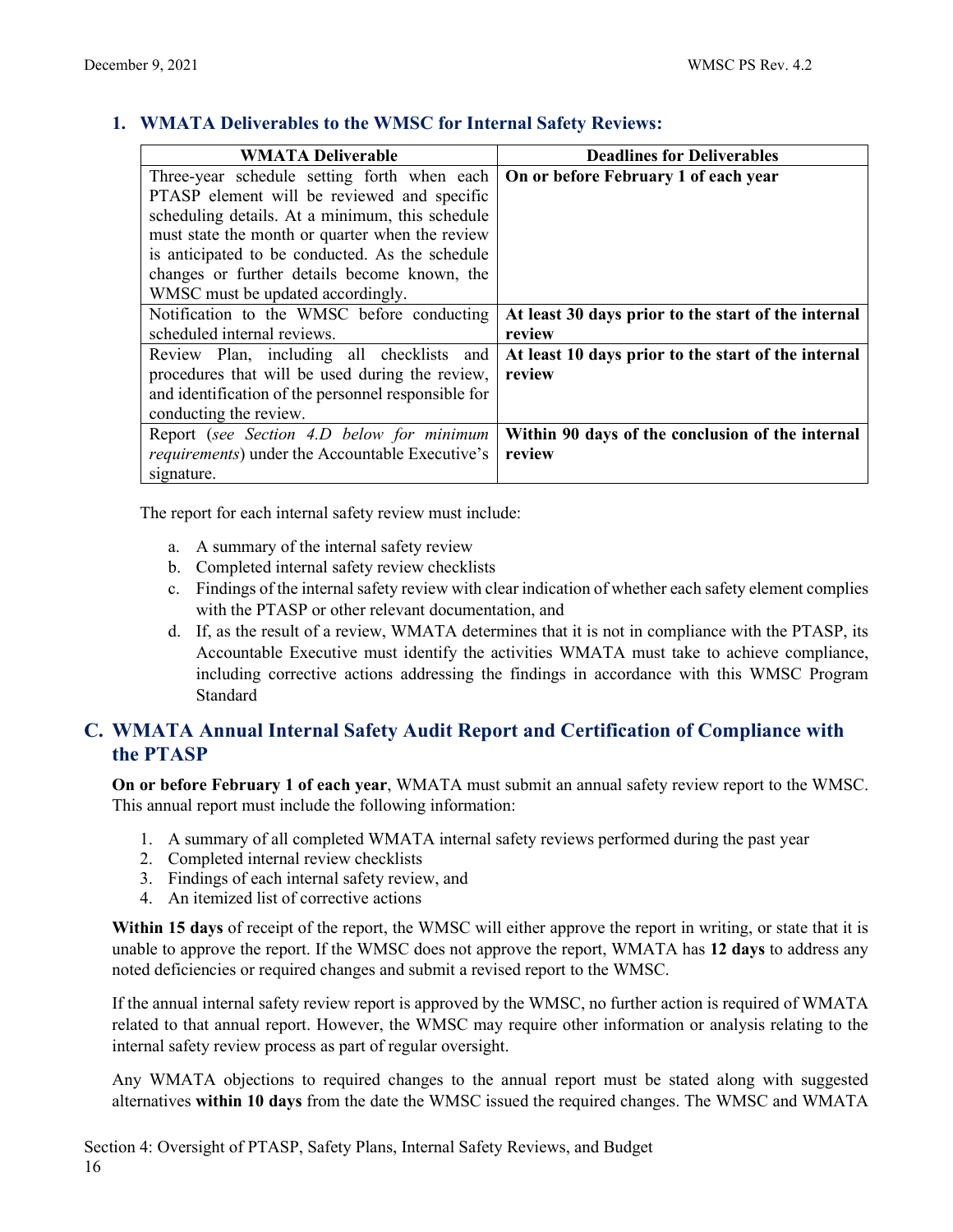must review the objections and proposed alternatives and agree to an appropriate course forward **within 10 days** based on a schedule set by the WMSC.

WMATA is to deliver the annual internal safety review report to the WMSC in an electronic format agreed to by the WMSC Chief Executive Officer. The report must be submitted in an unalterable format with all required approval signatures visible.

Along with the report, WMATA must also submit a letter signed by the WMATA Accountable Executive certifying that it is compliant with the PTASP. This certification letter must describe compliance with all the provisions contained in the PTASP, and not just those elements that were subjected to internal safety reviews in the previous year. For areas not in compliance, WMATA must state the action being taken to achieve compliance. The WMATA internal safety review process requires affected departments within WMATA to propose pragmatic, timely corrective actions to address findings of non-compliance.

# <span id="page-17-0"></span>**D. Budget Oversight**

WMATA is required to allocate its resources effectively to maintain a state of good repair, improve safety performance, mitigate hazards and safety risk, and to correct safety deficiencies. WMATA must also comply with all applicable federal requirements.

Metrorail must keep the WMSC informed of the WMATA budget and budgetary process including its capital needs inventory, capital improvement program, transit asset management plan, and annual capital, operating and reimbursable budgets each time the documents are updated. WMATA must also provide the WMSC with the proposed annual capital, operating and reimbursable budgets as soon as the documents are available. WMATA must provide to the WMSC versions of any additional budget documents the WMSC requests, as such documents are being used for WMATA internal purposes as of the date of the WMSC's request.

The WMSC has the authority to review and, if necessary, require spending on specific safety-related projects. The WMSC may issue recommendations to WMATA staff, to funding jurisdictions, or to WMATA's Jurisdictional Coordinating Committee. The WMSC may issue directives requiring budget reassessment or budget modifications to WMATA. The WMSC may also direct WMATA's Office of Inspector General (OIG) to conduct budget-related audits or reviews.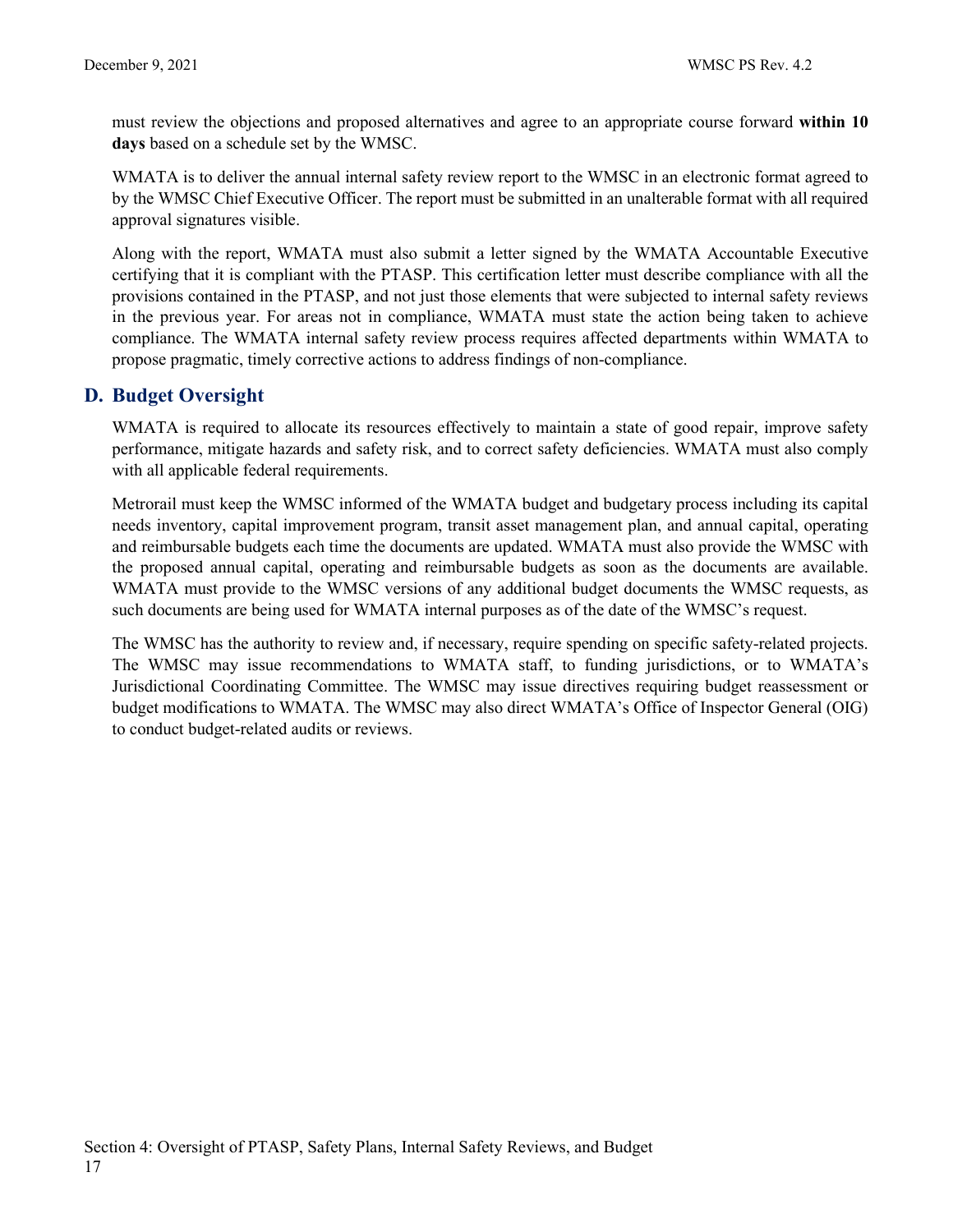# **SECTION 5: AUDITS**

<span id="page-18-0"></span>This section describes the WMSC's audit activities. While audits are generally planned, the WMSC may conduct audits outside of the audit schedule, such as in response to a safety event.

*Triennial SSOA audits of Rail Public Transportation Agency Safety Plans. The SSO program standard must explain the process the SSOA will follow and the criteria the SSOA will apply in conducting a complete audit of the RTA's compliance with its Public Transportation Agency Safety Plan at least once every three years, in accordance with 49 U.S.C.§ 5329. Alternatively, the SSOA and RTA may agree that the SSOA will conduct its audit on an on-going basis over the three-year timeframe. The program standard must establish a procedure the SSOA and RTA will follow to manage findings and recommendations arising from the triennial audit.*

49 CFR § 674.27(a)(5).

# <span id="page-18-1"></span>**A. WMSC Audit Schedule**

In accordance with 49 CFR § 674.31 and the WMSC Compact: Every three years the WMSC completes a full audit of Metrorail and determines whether Metrorail is compliant with its PTASP and other rules, policies, procedures, and requirements. Due to the size and complexity of Metrorail, this is an ongoing effort over a three-year timeframe with separate audits corresponding to specific areas within Metrorail.

The WMSC provides WMATA with an audit schedule and any necessary updates to that schedule.

# <span id="page-18-2"></span>**B. Coordination of WMSC Audits and WMATA Internal Safety Reviews**

WMATA implements an internal safety review program in accordance with Program Standard Section 4 and 49 CFR Part 674 requirements. While WMSC audits and WMATA internal safety reviews include many of the same functional areas, their timing should not coincide.

WMATA's internal safety reviews should occur between the WMSC's audits of the same area. At a minimum, **at least 12 months** must elapse from the date of the WMSC audit report before WMATA undertakes an internal safety review of that same functional area audited by the WMSC. For example, the WMSC issued a Rail Operations Control Center Audit Report in September 2020, WMATA should time its internal safety review of Rail Operations no sooner than September 2021. The purpose of staggering is to maximize the safety benefits of each audit and internal safety review.

# <span id="page-18-3"></span>**C. WMSC Audit Process**

The WMSC deploys an ongoing audit process that separately evaluates each Metrorail functional area over the course of a three-year period. This Section 5.C provides the structure to accomplish those individual functional area audits. The WMSC reserves the discretion to deviate from stated timelines as needed to balance its oversight obligations.

# **1. Audit Activities**

To initiate an audit, the WMSC will e-mail a notification letter to WMATA. Separately, or along with the notification letter, the WMSC will also e-mail initial document requests and queries to WMATA. WMATA then has **30 days** from receipt of the initial requests and queries to provide documents or responses. Upon receipt of these documents or responses, the WMSC begins its initial review.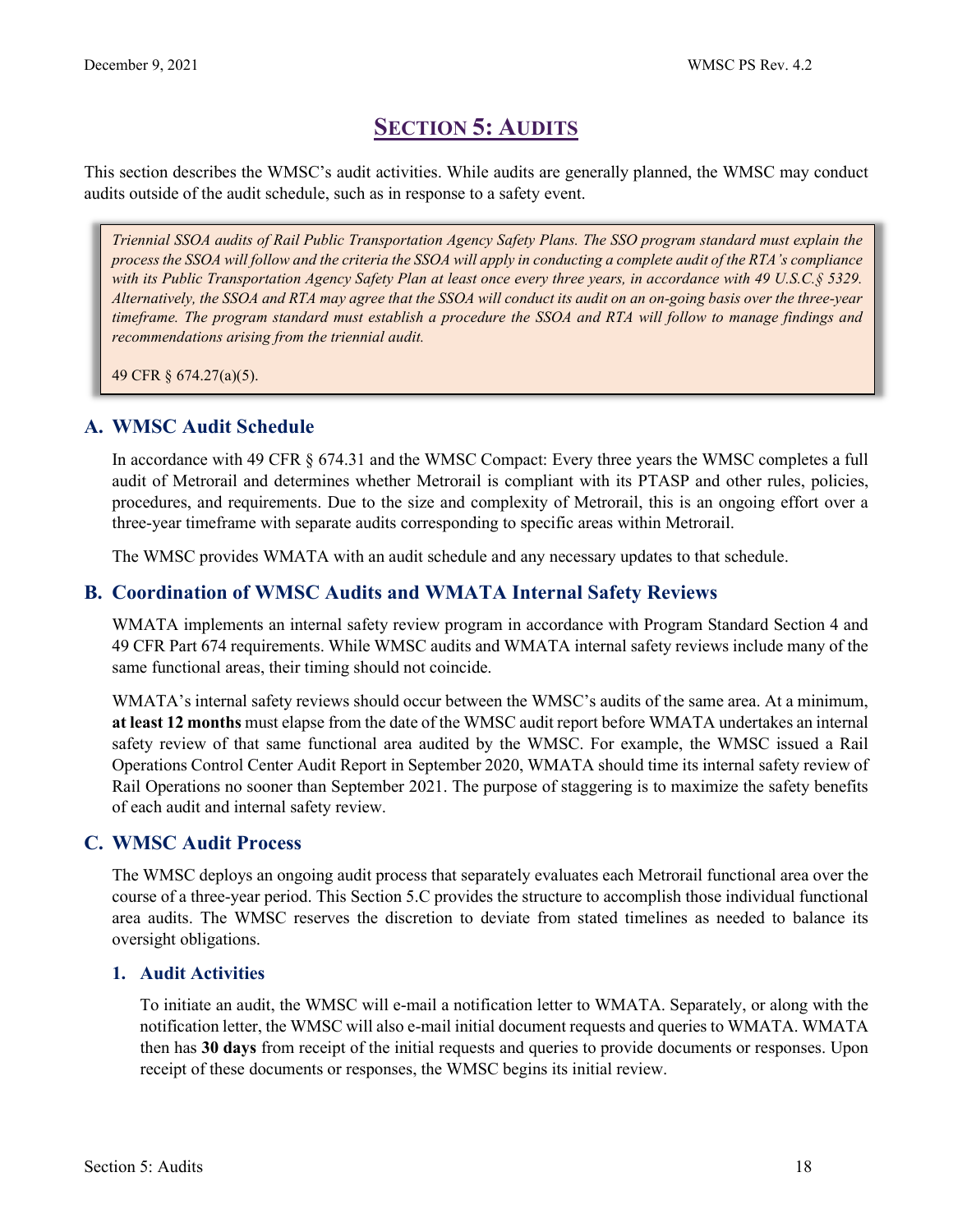The WMSC will conduct the on-site portion after receipt of the initial documents and responses, which ordinarily follows **within 30 days** of receipt of the initial document request. The on-site activities will be scheduled for a time suitable to both parties. The on-site activities may be held on WMATA premises/specific location, remotely, or in a mixed form depending on the audit needs and current environment.

Once the on-site portion is scheduled, the WMSC and WMATA will coordinate the appearance of interviewees selected by the WMSC. The WMSC may name specific personnel or ask WMATA to provide personnel based on given parameters. Additional interviews may be requested at any time, even after conclusion of the scheduled on-site activities.

The on-site portion begins with an entrance conference attended by both WMSC and WMATA personnel (WMATA may select its attendees). The entrance conference will outline the audit scope, audit schedule, WMSC audit team, and discuss any other relevant facets of the audit.

Thereafter, the WMSC will interview relevant WMATA and contractor personnel, including front-line and managers. The interviews may be scheduled prior to, during, or after the on-site activities. Document review is an ongoing task that continues throughout an audit. To maintain the integrity of the audit process, only the named interviewee(s) and the WMSC may attend interviews, unless the WMSC allows otherwise.

Site visits are another on-site activity. Additional site visits may be required even after conclusion of the initially scheduled on-site activities if WMSC staff determine those visits are needed.

WMSC staff will comply with all applicable procedures and rules while on the right-of-way, which includes personal protective equipment (PPE). Ordinarily, the WMSC will enter non-public areas with an authorized WMATA guide; however, the WMSC Compact authorizes the WMSC to enter WMATA premises and adjacent facilities without such guide at the WMSC's discretion. (See WMSC Compact § 31(b).) WMSC staff will identify themselves to WMATA staff upon request.

At the conclusion of the on-site activities, the WMSC will hold an exit conference. This serves to recap the audit scope and to convey any preliminary issues that have been identified at that time. Preliminary issues presented during the exit are, in fact, preliminary and a list of findings or recommendations will be provided in writing as part of the audit report detailed in Section 5.C.2 below.

# **2. Findings**

A finding may result from an audit, inspection, investigation, or any other oversight activity conducted by the WMSC. The WMSC issues finding(s) in any instance where:

- a. WMATA is not in compliance with external or internal requirements, plans, rules, policies, standards, or procedures
- b. Personnel or asset(s) are exhibiting an unsafe condition despite being compliant with external or internal requirements, plans, rules, policies, standards, or procedures
- c. WMATA lacks a requirement, plan, rule, policy, standard, or procedure that is necessary
- d. WMATA requirements, plans, rules, policies, standards, procedures, training, or actual implementation or actions, individually or collectively, are insufficient for safety

The WMSC may also issue or adopt findings requiring corrective action based on oversight or investigation work conducted by other entities such as the National Transportation Safety Board (NTSB). (See Program Standard Section 9.A.1.)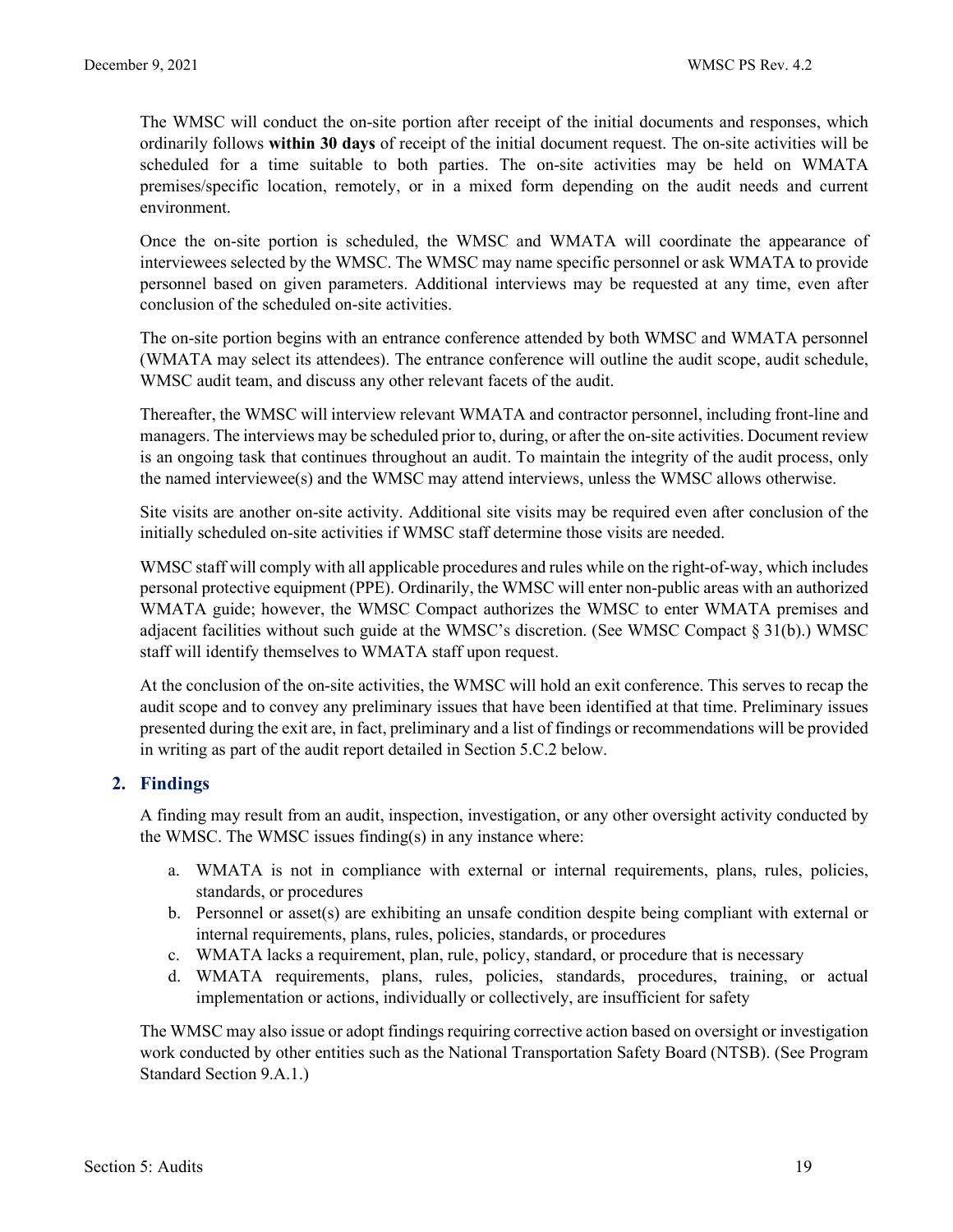Urgent hazards or trends identified during an audit, inspection, investigation, or any other oversight activity that pose an imminent safety threat necessitate a finding. The WMSC will immediately direct WMATA to correct the identified condition.

Urgent hazards or trends require immediate corrective action given the high probability that Metrorail personnel, customers, the public, or the environment are in imminent danger. For example, inoperable fans in a contiguous tunnel section is an urgent hazard.

#### **3. Recommendations**

The WMSC may also issue safety recommendation(s) on the same basis as a finding for areas of concern that do not rise to the level of a finding.

### **4. Corrective Action**

For each finding, WMATA must create a suitable corrective action plan in accordance with Program Standard Section 9 (Corrective Action).

For each safety recommendation, WMATA must respond on the same timeline as for any findings. If WMATA determines corrective action is necessary for a recommendation, WMATA must also follow Program Standard Section 9 (Corrective Action). If WMATA determines that a CAP is unnecessary, WMATA must complete a hazard analysis in accordance with WMATA's approved procedure in its PTASP as justification to accept the level of risk associated with the recommendation. In that case, WMATA must submit the hazard analysis, a justification for the conclusion that the CAP is unnecessary, and any associated documentation.

For urgent hazards or trends, WMATA may undertake immediate corrective action and mitigation without WMSC approval. Urgent hazards or trends are conditions that require immediate corrective action given the high probability that Metrorail personnel, customers, the public, or the environment are in imminent danger. For example, inoperable fans in a contiguous tunnel section is an urgent hazard. **Within 24 hours**, WMATA must provide all information related to the urgent hazard and its emergency corrective action or mitigation that is planned or underway. Where the WMSC is unable to approve the CAP, the WMSC will work with WMATA to formulate an acceptable CAP.

# **5. Audit Report**

At the conclusion of each audit, the WMSC will provide a draft audit report to WMATA. This report articulates any findings or recommendations. WMATA must review the draft audit report and provide any comments on the technical accuracy of the report to the WMSC **within 30 days** of the WMSC's transmission of the draft report to WMATA. As appropriate, the WMSC will incorporate revisions based on those comments received from WMATA.

Upon receipt of final findings and recommendations, through a final audit report or other oversight activities, WMATA must then develop suitable CAPs via the process provided in Program Standard Section 9.

# **6. Cumulative Audit Report**

At the conclusion of each three-year cycle, when the WMSC has conducted audits of all areas of Metrorail and its PTASP, the WMSC will produce a single audit volume of reports encompassing all of that cycle's individual audit reports.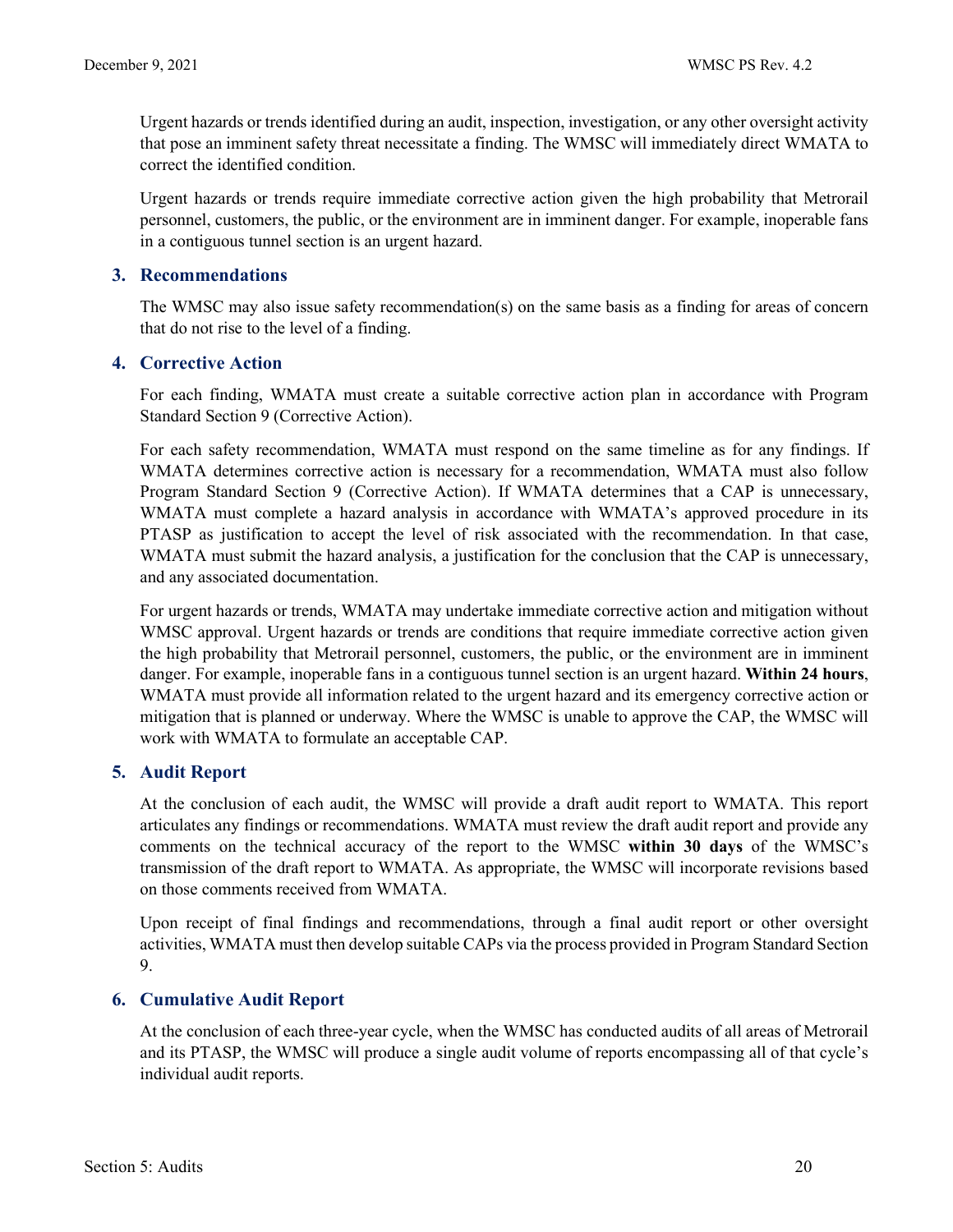# <span id="page-21-0"></span>**D. Special Studies**

In response to a FTA or National Transportation Safety Board (NTSB) directive, or at the direction of the WMSC Board, the WMSC may conduct a special study based on an identified safety-related issue, hazard, or trend that warrants additional attention or investigation.

The WMSC will follow the audit process of this Section 5 to the extent practicable; however, the WMSC may determine that a special study must be expedited, elongated, or deviated from to meet the objective of safety.

# <span id="page-21-1"></span>**E. Directives to WMATA Inspector General**

In accordance with the WMSC Compact (§ 31(e)), the WMSC may compel WMATA's OIG to conduct safetyrelated audits or investigations and to provide its findings to the WMSC.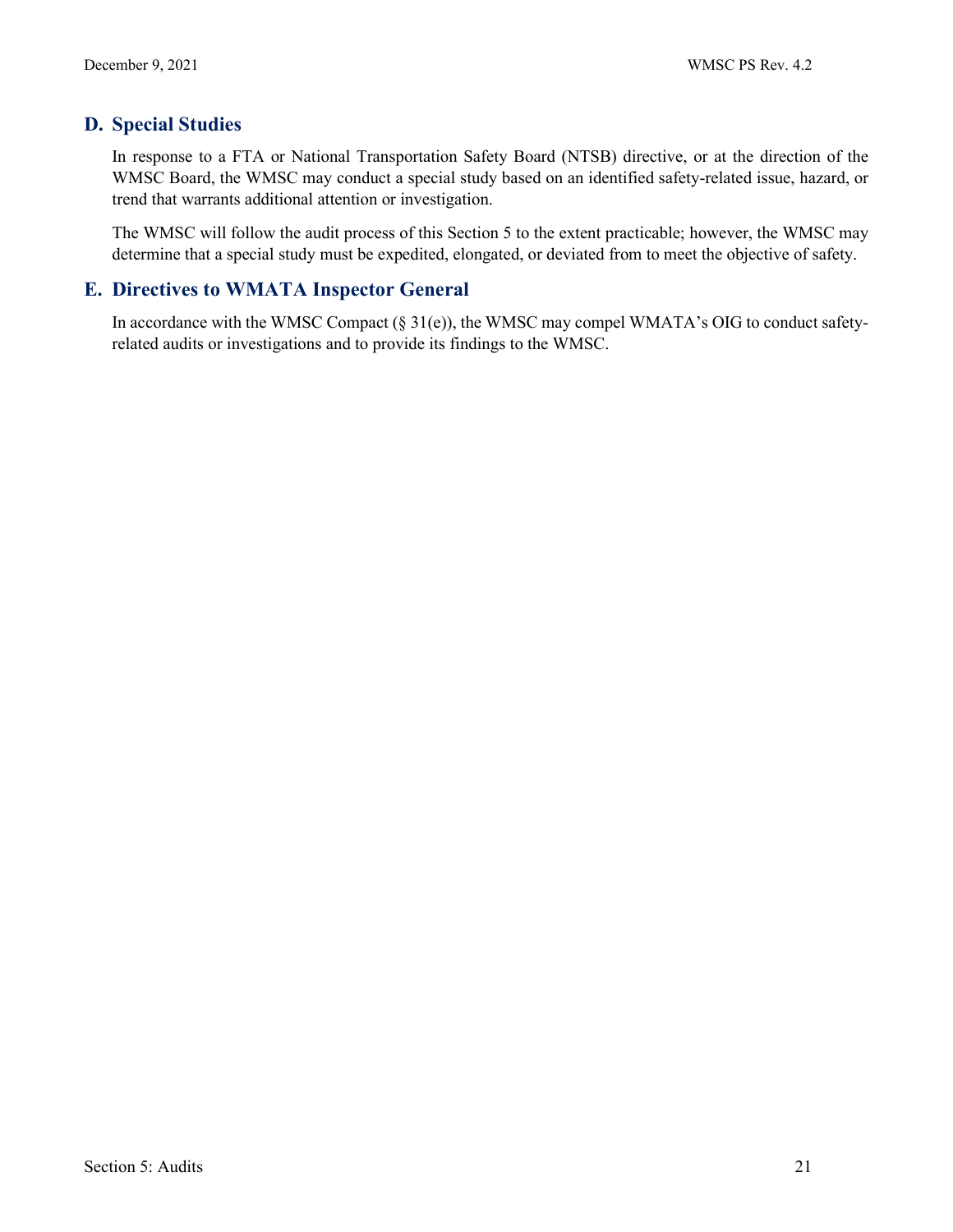# **SECTION 6: INSPECTIONS**

<span id="page-22-0"></span>This section describes the WMSC's inspection activities.

# <span id="page-22-1"></span>**A. Areas Subject to Inspection**

The WMSC may conduct inspections of any and all WMATA Rail System locations, equipment, records, documents, or other area, regardless of storage format or security classification. Therefore, any Metrorail property, personnel, or contractor performing work on behalf of WMATA could be the subject of a WMSC inspection.

Inspections may include the following non-exhaustive examples:

- CAP verification
- Data-driven or audit driven observations, records reviews, or verification
- Employees and contractors for compliance with WMATA rules and procedures
- Operational testing programs for operations and maintenance employees in safety-sensitive positions
- Communication regarding investigations, maintenance, and safety issues across WMATA departments and with WMATA executive leadership as well as WMATA Board of Directors
- The quality and effectiveness of WMATA plans, procedures, and training programs for managing emergencies, and ensuring the readiness of WMATA's front-line personnel and emergency responders
- Investigation of any allegation of noncompliance with the PTASP

### <span id="page-22-2"></span>**B. Inspection Standards**

In conducting inspections, the WMSC may assess Metrorail's compliance with federal rules, WMATA standards, rules, procedures, or other standards. In addition, the WMSC may also rely upon national effective best-practices as criteria for its inspections. The WMSC will reflect applicable standards in its inspection results.

# <span id="page-22-3"></span>**C. Inspection Types**

Inspections may be focused or broad. Some inspections will be announced, others will be unannounced, as determined by the WMSC. For example, an inspection could examine certain equipment or could examine aspects of an entire department(s).

WMSC staff will contact the relevant WMATA department or personnel as appropriate.

# <span id="page-22-4"></span>**D. WMSC Inspection Process**

The WMSC conducts inspections as a regular tool for safety oversight. Inspection activities may be held on WMATA premises, remotely, or in a mixed form depending on inspection needs and the current environment.

#### **1. Inspection Activities**

The WMSC may conduct inspections at any time and at whatever frequency necessary to further its safety oversight mandate. Inspections may occur during or after revenue service hours. Inspection observations may be taken from public areas (e.g. while riding in revenue service vehicles or spending time at Metrorail stations) or from other points, to include areas not ordinarily accessible to the public.

The WMSC may allow WMATA personnel to accompany an inspection, but this is determined on a caseby-case basis. Either way, no precedent is established dictating future practice.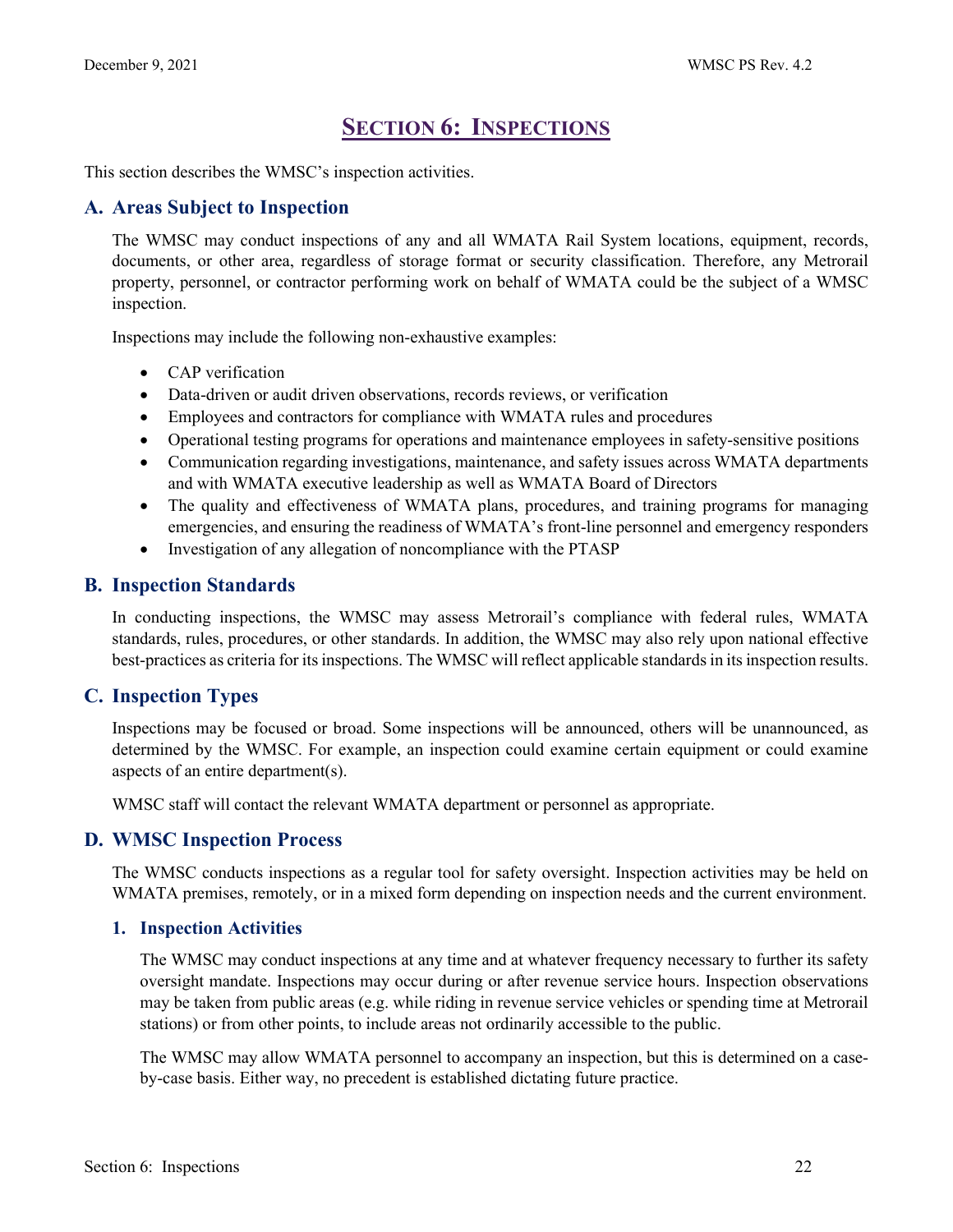WMSC staff will comply with all applicable procedures and rules while on the right-of-way, which includes PPE. Ordinarily, the WMSC will enter non-public areas with an authorized WMATA guide; however, the WMSC may elect to enter WMATA premises and adjacent facilities without such guide. (See WMSC Compact  $\S 31.$ )

### **2. Inspection Results**

At the conclusion of each inspection, a written summary is provided or a debrief occurs. This serves to articulate any defects, non-compliance issues, or findings, which is conveyed to the relevant WMATA personnel responsible. If no concerns are found, the summary or debrief will state that no concerns were identified, and that—apart from acknowledging receipt—no other response is required from WMATA.

If a written summary is provided, it is conveyed via e-mail and may appear in the e-mail body or as an attachment. It is transmitted to the relevant WMATA personnel responsible as well as to the Department of Safety and Environmental Management (SAFE).

Articulated concerns that do not rise to the level of a finding will state any action WMATA must undertake in the summary or during the debrief. WMATA must respond to the inspection summary **within 3 days** to acknowledge receipt and to convey to the WMSC what, if any, actions will be or have been taken in response. WMATA's response must be directed to the WMSC staff member(s) who initially transmitted the summary.

#### **3. Corrective Action**

If concerns on the level of a finding or recommendation are identified, the WMSC will issue findings and recommendations accordingly. The findings/recommendation process will follow Program Standard Sections 5.C (Audits) and 9 (Corrective Action), which includes the stated notification transmittal procedures.

For urgent hazards or trends, WMATA may undertake immediate corrective action and mitigation without WMSC approval. Urgent hazards or trends are conditions that require immediate corrective action given the high probability that Metrorail personnel, customers, the public, or the environment are in imminent danger. For example, inoperable fans in a contiguous tunnel section is an urgent hazard. **Within 24 hours**, WMATA must provide all information related to the urgent hazard and its emergency corrective action or mitigation that is planned or underway. Where the WMSC is unable to approve the CAP, the WMSC will work with WMATA to formulate an acceptable CAP.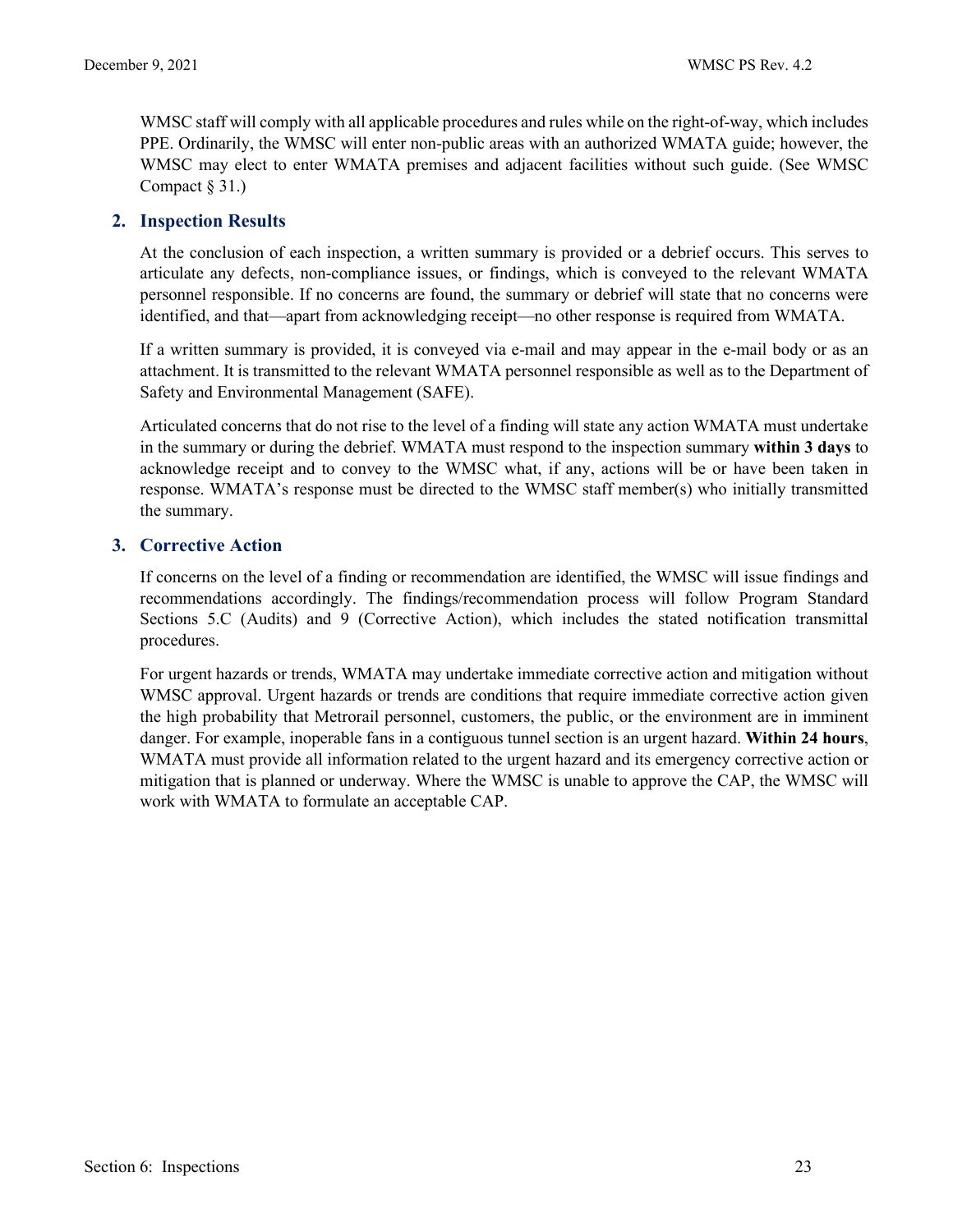# **SECTION 7: SAFETY EVENT NOTIFICATION**

<span id="page-24-0"></span>This section describes the requirements for WMATA notification and reporting of Metrorail safety events, which include accidents, incidents, or occurrences as defined in the matrix below in Section 7.D. WMATA is required to comply with all federal and state reporting requirements for other regulatory agencies in addition to notifications to the WMSC. "Reportable" safety events are those defined at 49 CFR Part 674 or this Program Standard.

*Accident notification. The SSO program standard must establish requirements for an RTA to notify the SSOA of accidents on the RTA's rail fixed guideway public transportation system. These requirements must address, specifically, the time limits for notification, methods of notification, and the nature of the information the RTA must submit to the SSOA.*

49 CFR § 674.27(a)(6).

# <span id="page-24-1"></span>**A. Division of Responsibilities**

- 1. The WMSC establishes safety event notification requirements, oversees WMATA's compliance with those requirements, and determines whether the WMSC will lead the safety event investigation
- 2. WMATA must follow the requirements of this Program Standard and must notify the WMSC of safety events as instructed in this Section 7
- 3. WMATA must fully document and report each safety event, which includes providing the WMSC with all relevant information, data, or documents
- 4. The WMSC may require WMATA to provide additional information, data, or documents related to any safety event

# <span id="page-24-2"></span>**B. Method of Notification**

WMATA must report all safety events outlined in the Safety Event Notification Matrix (Section 7.D below) in the timeframe and manner specified for each safety event type. The WMSC and WMATA meet on a regular basis to review a summary and status of safety events with outstanding or recently completed reports. The emails reporting the events serve as the record of all reported safety events.

# **1. Notification Requirements**

- a. WMATA must identify both the department and individual responsible for safety event notification and reporting.
- b. WMATA must transmit the notification as soon as possible (but not later than the deadlines provided in the Safety Event Notification Matrix, Section 7.D below) so the WMSC can promptly determine whether it will respond to the safety event scene.
- c. WMATA must provide the WMSC with additional details as they become available.
- d. For every safety event notification, the WMSC requires the following specific, minimum information:
	- i. Name and contact information of the caller or e-mail sender
	- ii. Date and time of the event
	- iii. Event Code from the Safety Event Notification Matrix
	- iv. Description of the Event
	- v. Location of the event (and direction of travel, if applicable)
	- vi. Vehicle identifying information for all vehicles involved
	- vii. Number of fatalities
	- viii. Number of injured persons requiring medical attention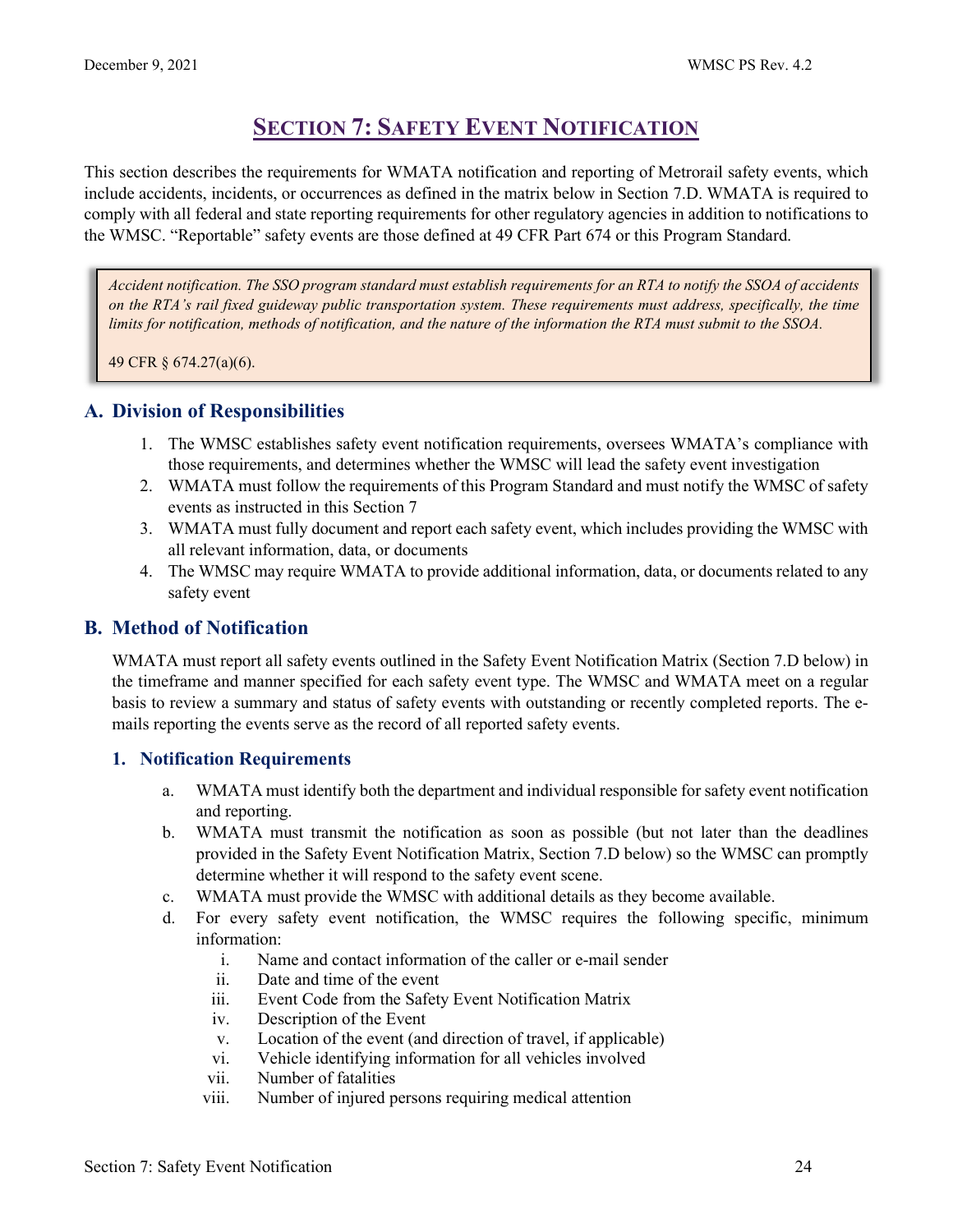- ix. Property damage (estimated, in dollars, as available)
- x. Description of investigation activities already conducted and immediate mitigations, and
- xi. Determination of cause, as available

# <span id="page-25-0"></span>**C. Notifications to the Federal Transit Administration**

In accordance with 49 CFR § 674.33, WMATA must also report accident-type safety events to the FTA **within 2 hours**. Accidents are defined below in the Safety Event Notification Matrix. When notifying the FTA, WMATA must carbon copy ("cc") the WMSC on every accident notification e-mail or correspondence sent to the U.S. Department of Transportation's Transportation Operations Center.

# <span id="page-25-1"></span>**D. Safety Event Notification Matrix**

The below matrix establishes minimum notification, investigation, and reporting criteria and timeframes based on 49 CFR Part 674, this Program Standard, FTA Two-Hour Accident Notification Guidance, and National Transit Database (NTD) Reporting requirements. The WMSC may, **at any time**, require a preliminary or final report for any event, not just those with codes requiring such a report. The WMSC will contact SAFE's Deputy Chief of Investigations or their supervisors to make this request. The below matrix also specifies those events for which WMATA is always required to secure event scene release approval from the WMSC as specified in Program Standard Section 8, and specifies those other events for which Metrorail's Safety Department, via the Incident Management Official (IMO), may approve the event scene release once perishable evidence and documentation is collected as required by this Program Standard, Metrorail procedures, and any other requirements.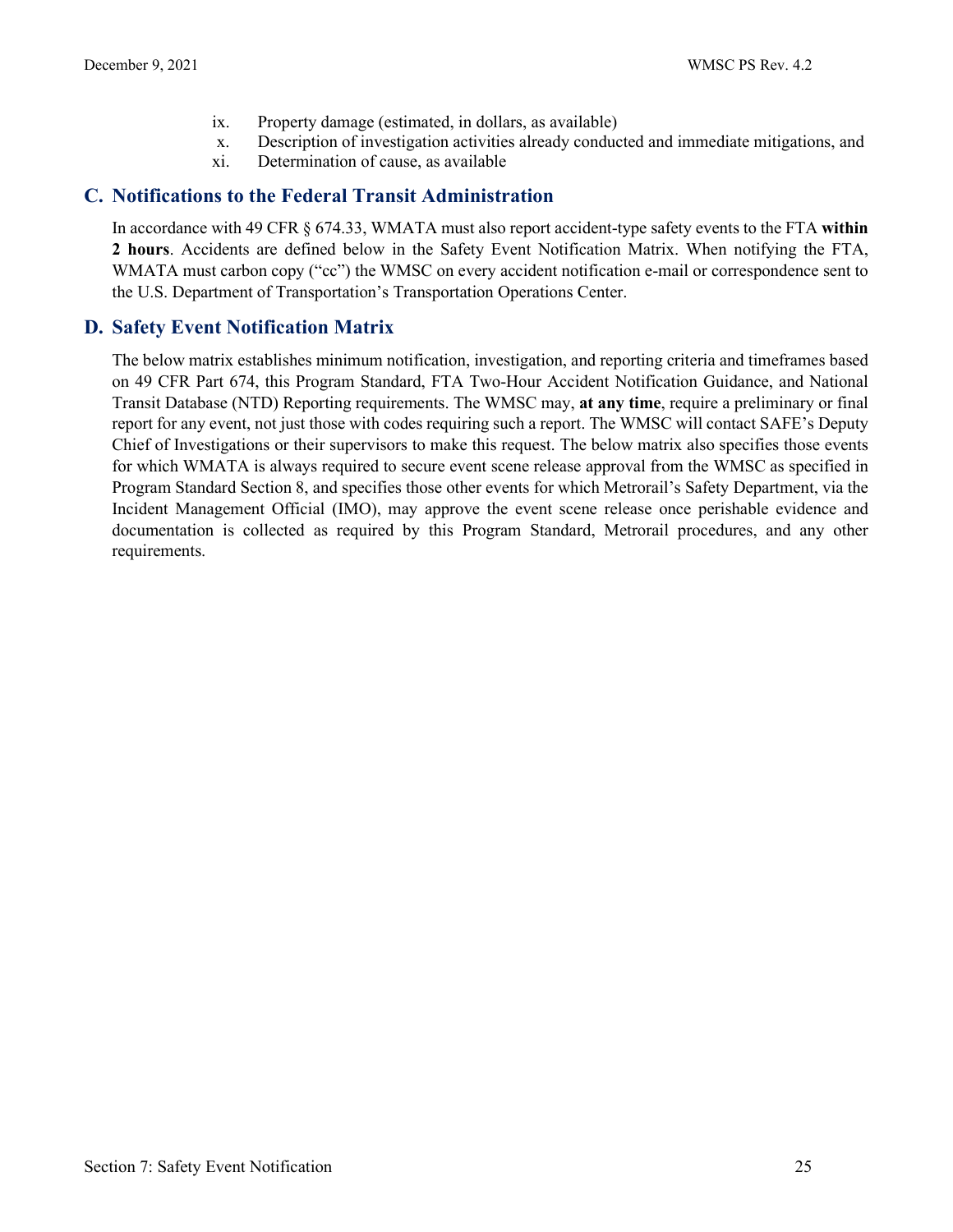|             | December 9, 2021                                                                                                                                                                                                                                                                                                                                                                                                                                                                                                                                                                                                                                                                                                                                                                                                   |                                                              | WMSC PS Rev. 4.2                                       |                                                           |                                                |  |  |
|-------------|--------------------------------------------------------------------------------------------------------------------------------------------------------------------------------------------------------------------------------------------------------------------------------------------------------------------------------------------------------------------------------------------------------------------------------------------------------------------------------------------------------------------------------------------------------------------------------------------------------------------------------------------------------------------------------------------------------------------------------------------------------------------------------------------------------------------|--------------------------------------------------------------|--------------------------------------------------------|-----------------------------------------------------------|------------------------------------------------|--|--|
| <b>Code</b> | <b>Event Type</b>                                                                                                                                                                                                                                                                                                                                                                                                                                                                                                                                                                                                                                                                                                                                                                                                  | <b>Phone</b><br><b>Notification</b><br><b>Within 2 Hours</b> | E-mail<br><b>Notification</b><br><b>Within 2 Hours</b> | <b>Preliminary or Final Safety</b><br><b>Event Report</b> | <b>Event Scene</b><br><b>Release Authority</b> |  |  |
|             | Accident-WMATA will make notifications to the WMSC as provided in this matrix. WMATA must also notify the FTA via U.S. DOT's Transportation<br>Operations Center. Phone and e-mail notifications must be completed at the earliest practicable time after any one of the following events and no later<br>than 2 hours after it occurred. All safety event data must be entered into the WMATA Event Tracker.                                                                                                                                                                                                                                                                                                                                                                                                      |                                                              |                                                        |                                                           |                                                |  |  |
| $A-1$       | Fatality<br>A death occurring at the scene or within 30 days following<br>the accident.<br>Additional guidance:<br>Includes all loss of life (fatality) that occurs on transit<br>property or is related to transit operations or maintenance.<br>This requirement excludes deaths resulting from existing<br>illness or other natural causes and homicides not related to<br>collisions with a rail transit vehicle.                                                                                                                                                                                                                                                                                                                                                                                              | Required                                                     | Required                                               | Required                                                  | <b>WMSC</b>                                    |  |  |
| $A-2$       | Serious Injury that:<br>Requires hospitalization for more than 48 hours,<br>$\bullet$<br>commencing within 7 days from the date the injury<br>was received:<br>Results in a fracture of any bone (except simple<br>$\bullet$<br>fractures of fingers, toes, or nose);<br>Causes severe hemorrhages, nerve, muscle, or tendon<br>damage;<br>Involves any internal organ; or<br>Involves second-or third-degree burns, or any burns<br>affecting more than five percent of the body surface.<br>Additional guidance:<br>Includes all serious injuries that occur on a transit property<br>or are related to transit operations or maintenance. This<br>requirement excludes injuries resulting from illness or<br>other natural causes and criminal assaults unrelated to<br>collisions with a rail transit vehicle. | Required                                                     | Required                                               | Required                                                  | <b>WMATA SAFE</b><br>(MO)                      |  |  |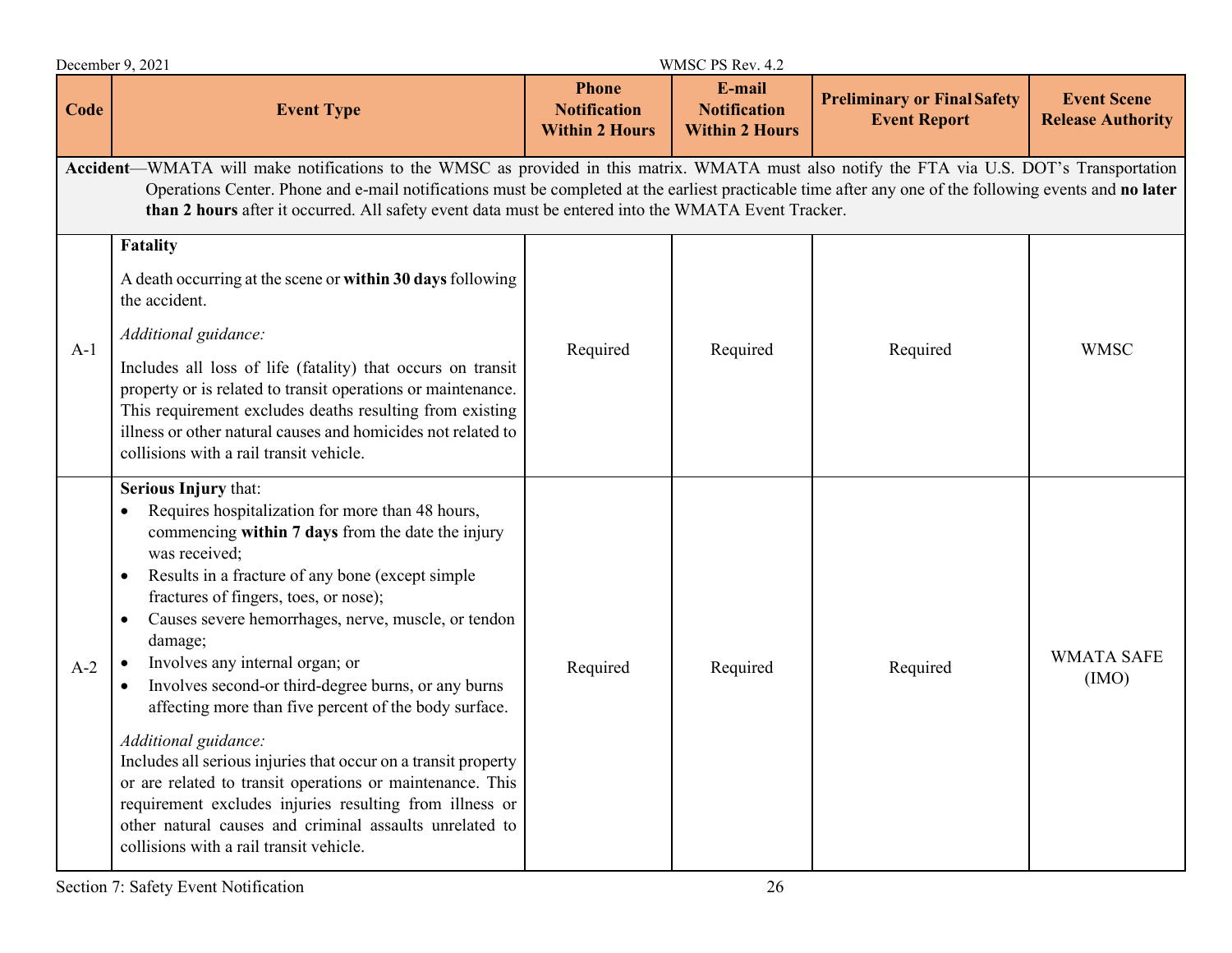| WMSC PS Rev. 4.2<br>December 9, 2021 |                                                                                                                                                                                                                                                                                                                                                                     |          |          |          |                           |
|--------------------------------------|---------------------------------------------------------------------------------------------------------------------------------------------------------------------------------------------------------------------------------------------------------------------------------------------------------------------------------------------------------------------|----------|----------|----------|---------------------------|
|                                      | <b>Collision</b><br>All collisions between two or more rail transit<br>vehicles; or<br>All collisions resulting in substantial property<br>damage, serious injury, or fatality.                                                                                                                                                                                     |          |          |          |                           |
|                                      | Additional guidance:                                                                                                                                                                                                                                                                                                                                                | Required |          |          |                           |
| $A-3$                                | Includes all collisions involving two or more rail transit<br>vehicles and all collisions involving one or more rail<br>transit vehicles at a grade crossing, with a person, or with<br>an object that results in substantial property damage,<br>serious injury, or fatality.                                                                                      |          | Required | Required | <b>WMSC</b>               |
|                                      | Substantial damage is damage to transit or non-transit<br>property, including vehicles, facilities, equipment, rolling<br>stock, or infrastructure, that adversely affects the<br>property's structural strength, performance, or operating<br>characteristics and requires towing, rescue, onsite<br>maintenance, or immediate removal prior to safe<br>operation. |          |          |          |                           |
|                                      | Substantial damage EXCLUDES damage such as cracked<br>windows; dents in, bent portions of, or small punctured<br>holes in the body; broken lights or mirrors; or removal<br>from service for minor repair or maintenance, testing, or<br>video and event recorder download.                                                                                         |          |          |          |                           |
|                                      | <b>Evacuation for Life Safety Reasons</b>                                                                                                                                                                                                                                                                                                                           |          |          |          |                           |
|                                      | Evacuation of a rail transit vehicle or facility for real or<br>perceived life safety reasons including self-evacuation.                                                                                                                                                                                                                                            |          |          | Required |                           |
| $A-4$                                | Additional guidance:                                                                                                                                                                                                                                                                                                                                                | Required | Required |          | <b>WMATA SAFE</b><br>(MO) |
|                                      | Includes evacuation due to fire, smoke or noxious fumes,<br>fuel leaks, electrical hazards, bomb threats, suspicious<br>items, or other hazards that constitute a real or potential<br>danger to any person.                                                                                                                                                        |          |          |          |                           |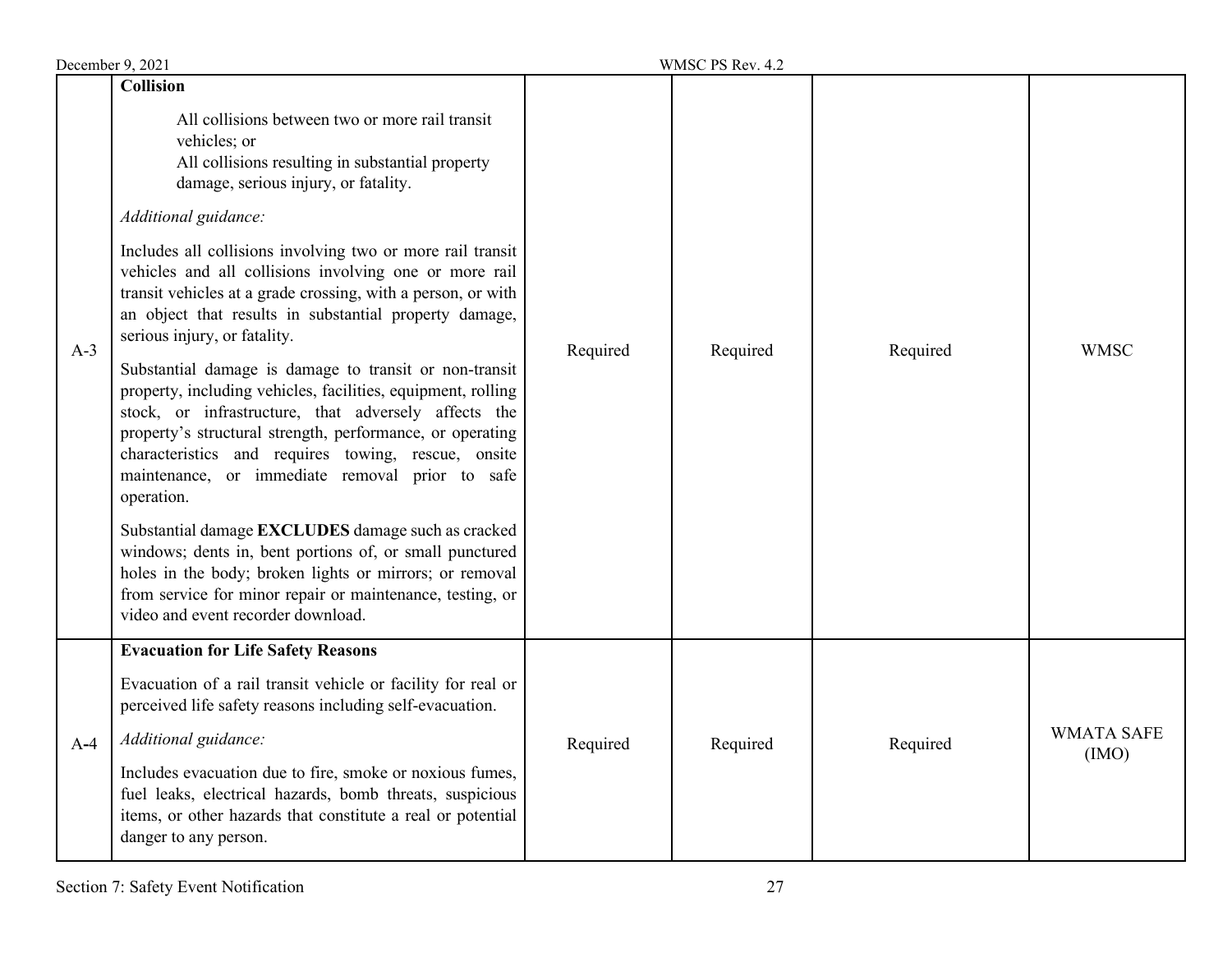|              | December 9, 2021                                                                                                                                                                                                                                                                                                                                                                                 |          | WMSC PS Rev. 4.2 |                                |             |  |
|--------------|--------------------------------------------------------------------------------------------------------------------------------------------------------------------------------------------------------------------------------------------------------------------------------------------------------------------------------------------------------------------------------------------------|----------|------------------|--------------------------------|-------------|--|
| $A-5$        | <b>Derailment</b><br>Any non-collision event in which one or more wheels of a<br>rail vehicle unintentionally leaves the rails.                                                                                                                                                                                                                                                                  | Required | Required         | Required                       | <b>WMSC</b> |  |
| $A-6$<br>(a) | <b>Runaway Train</b><br>A Class 1 vehicle in motion that is not under the control of<br>an operator regardless of whether the operator is<br>physically on the vehicle at the time.                                                                                                                                                                                                              | Required | Required         | Required                       | <b>WMSC</b> |  |
| $A-6$<br>(b) | <b>Runaway Vehicle</b><br>A Class 2 Vehicle in motion that is not under the control<br>of an operator, regardless of whether the operator is<br>physically on the vehicle at the time, where there is no<br>fatality, serious injury or substantial damage.                                                                                                                                      | Required | Required         | Required                       | <b>WMSC</b> |  |
| $A-7$        | <b>Federal Railroad Administration (FRA) Notifications</b><br>Anytime WMATA must notify the FRA of an accident as<br>defined by 49 C.F.R. § 225.5, WMATA must also notify<br>WMSC and FTA of the accident within the same time<br>frame established by the FRA.<br>Additional guidance:<br>Includes any safety event for which WMATA notifies the<br>National Response Center (NRC) or the NTSB. | Required | Required         | <b>Event-Based Requirement</b> | <b>WMSC</b> |  |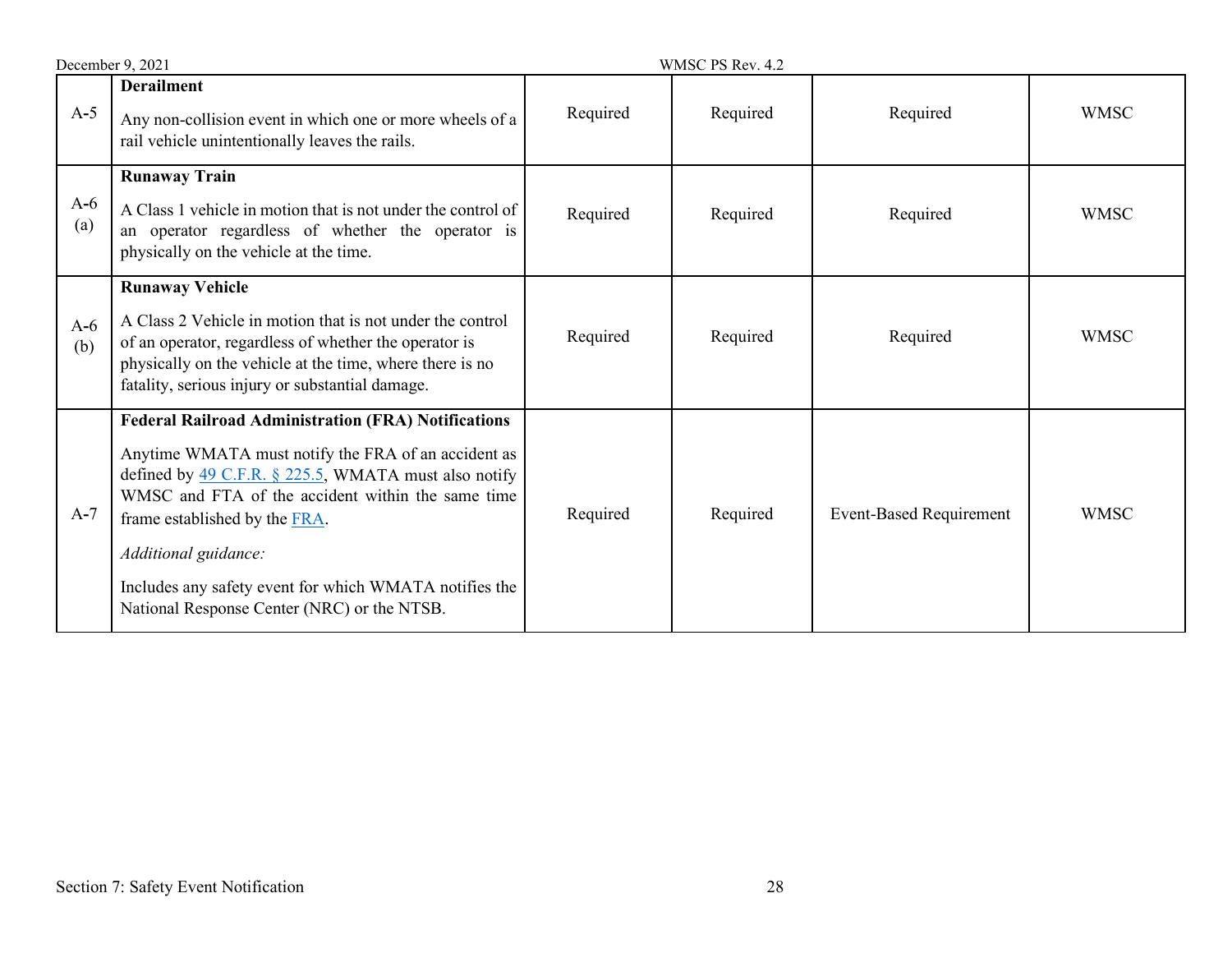| Code      | <b>Event Type</b>                                                                                                                                                                                                                                                  | <b>Phone Notification</b><br><b>Within 2 Hours</b> | E-mail<br><b>Notification</b><br><b>Within 2 Hours</b> | <b>Preliminary or Final Safety</b><br><b>Event Report</b> | <b>Event Scene</b><br><b>Release Authority</b> |
|-----------|--------------------------------------------------------------------------------------------------------------------------------------------------------------------------------------------------------------------------------------------------------------------|----------------------------------------------------|--------------------------------------------------------|-----------------------------------------------------------|------------------------------------------------|
|           | Incident—The WMSC requires notifications or reports for specific incidents as listed in this matrix. Email notifications must be sent at the earliest practicable time<br>after any of the following events and no later than 2 hours after the incident occurred. |                                                    |                                                        |                                                           |                                                |
| I-2 $(a)$ | Customer injury (minor) requiring transport                                                                                                                                                                                                                        | None                                               | Required                                               | <b>Upon Request</b>                                       | <b>WMATA SAFE</b><br>(IMO)                     |
| I-2 $(b)$ | Employee injury (minor) requiring transport                                                                                                                                                                                                                        | None                                               | Required                                               | <b>Upon Request</b>                                       | <b>WMATA SAFE</b><br>(IMO)                     |
| I-2 $(c)$ | Contractor injury (minor) requiring transport                                                                                                                                                                                                                      | None                                               | Required                                               | <b>Upon Request</b>                                       | <b>WMATA SAFE</b><br>(IMO)                     |
| $I-3$     | A collision involving a rail vehicle on the mainline, yard or<br>shop that does not result in a fatality, serious injury or<br>substantial property damage (not involving another rail<br>vehicle)                                                                 | None                                               | Required                                               | <b>Upon Request</b>                                       | <b>WMATA SAFE</b><br>(IMO)                     |
| $I-5$     | A customer departure, evacuation or removal from a train at<br>any location other than a station platform (into the right of-<br>way or onto adjacent track, including customer self-<br>evacuation, rescue train etc.), except where covered by code<br>$A-4$     | None                                               | Required                                               | <b>Upon Request</b>                                       | <b>WMATA SAFE</b><br>(IMO)                     |
| $I-6$     | Fire/smoke on or along roadway other than arcing insulator                                                                                                                                                                                                         | None                                               | Required                                               | <b>Upon Request</b>                                       | <b>WMATA SAFE</b><br>(IMO)                     |
| $I-7$     | third-rail equipment that disrupts transit<br>Damage to<br>operations                                                                                                                                                                                              | None                                               | Required                                               | <b>Upon Request</b>                                       | <b>WMATA SAFE</b><br>(IMO)                     |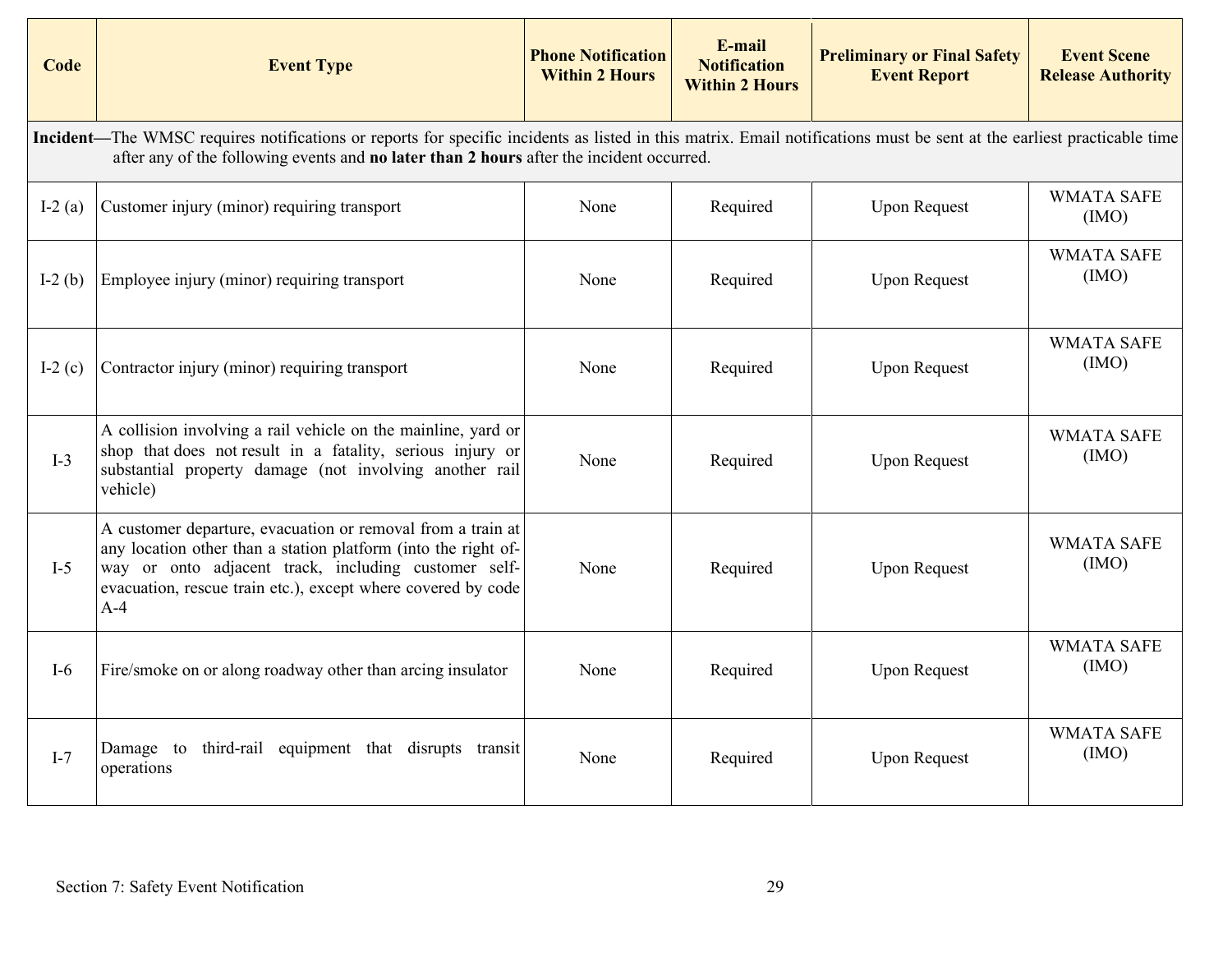| December 9, 2021 |                                          | WMSC PS Rev. 4.2 |          |                                   |                           |
|------------------|------------------------------------------|------------------|----------|-----------------------------------|---------------------------|
| $I-9$            | Hazardous material spill                 | None             | Required | Preliminary and Final<br>Required | <b>WMSC</b>               |
| $I-10$           | Arcing insulator                         | None             | Required | <b>Upon Request</b>               | <b>WMATA SAFE</b><br>(MO) |
| $I-11$           | Fire/smoke in station                    | None             | Required | <b>Upon Request</b>               | <b>WMATA SAFE</b><br>(MO) |
| $I-12$           | Fire/smoke in, on or from a rail vehicle | None             | Required | <b>Upon Request</b>               | <b>WMATA SAFE</b><br>(MO) |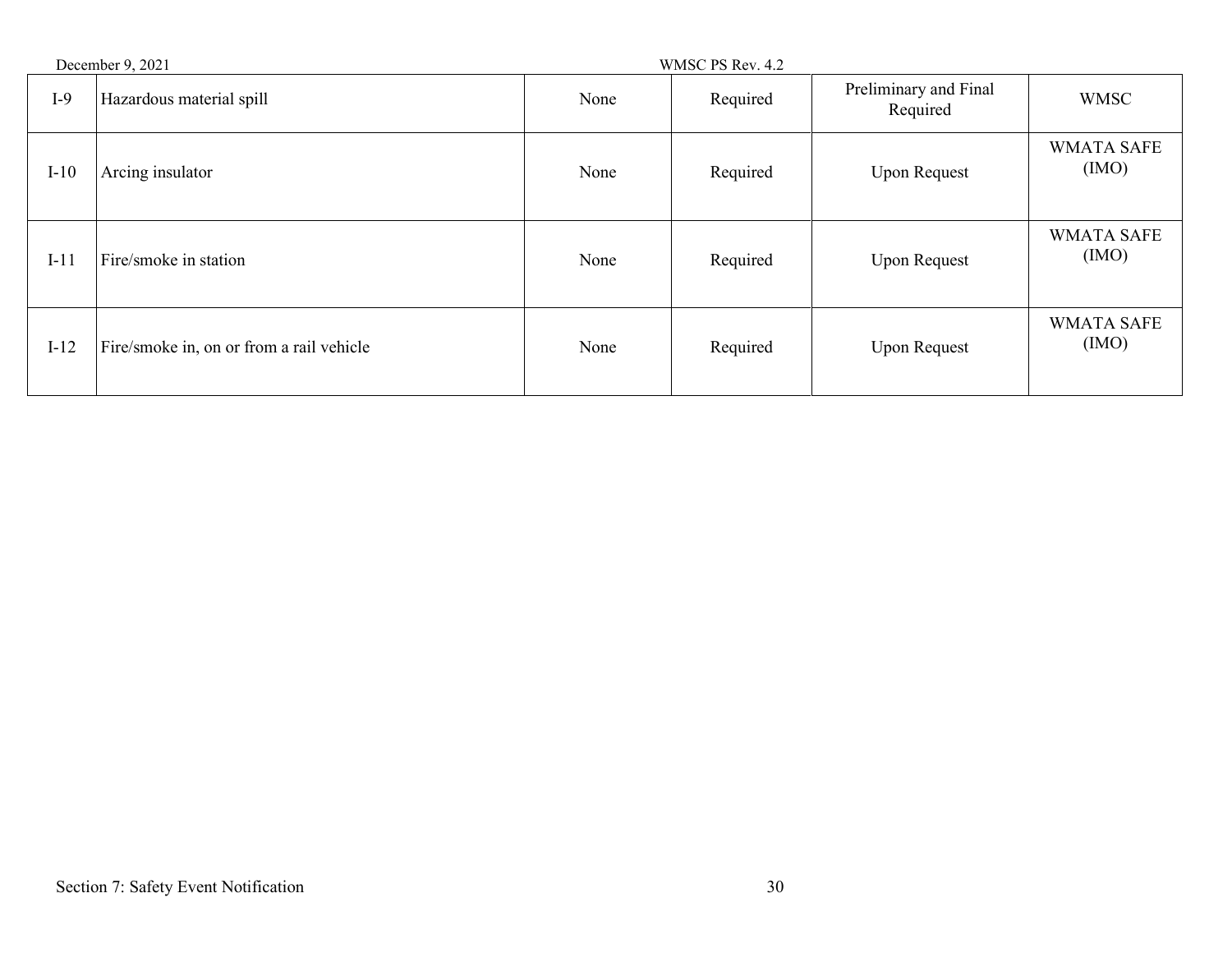|            | December 9, 2021                                                                                                                                                                                                                                                                                  |                                                    | WMSC PS Rev. 4.2                                       |                                                           |                                                |  |  |  |
|------------|---------------------------------------------------------------------------------------------------------------------------------------------------------------------------------------------------------------------------------------------------------------------------------------------------|----------------------------------------------------|--------------------------------------------------------|-----------------------------------------------------------|------------------------------------------------|--|--|--|
| Code       | <b>Event Type</b>                                                                                                                                                                                                                                                                                 | <b>Phone Notification</b><br><b>Within 2 Hours</b> | E-mail<br><b>Notification</b><br><b>Within 2 Hours</b> | <b>Preliminary or Final Safety</b><br><b>Event Report</b> | <b>Event Scene</b><br><b>Release Authority</b> |  |  |  |
|            | <b>Occurrence—The WMSC</b> requires notifications and/or reports for specific occurrences as listed in this table. Email notifications must be completed at the earliest<br>practicable time after the occurrence of any one of the following events and no later than 2 hours after it occurred. |                                                    |                                                        |                                                           |                                                |  |  |  |
| $O-7$      | Improper movement of any rail vehicle on the mainline or in<br>a yard, including over improperly aligned switch(es)                                                                                                                                                                               | None                                               | Required                                               | Preliminary and Final<br>required                         | <b>WMATA SAFE</b><br>(IMO)                     |  |  |  |
| $O-8$      | Red signal overrun                                                                                                                                                                                                                                                                                | None                                               | Required                                               | Preliminary and Final<br>required                         | <b>WMSC</b>                                    |  |  |  |
| $O-9$      | Improper movement of any rail vehicle into or within a work<br>zone                                                                                                                                                                                                                               | None                                               | Required                                               | Preliminary and Final<br>required                         | <b>WMATA SAFE</b><br>(MO)                      |  |  |  |
| $O-10$     | Signal system failure or partial system failure                                                                                                                                                                                                                                                   | None                                               | Required                                               | <b>Upon Request</b>                                       | <b>WMATA SAFE</b><br>(MO)                      |  |  |  |
| $O-12(a)$  | Station overrun                                                                                                                                                                                                                                                                                   | None                                               | Required                                               | <b>Upon Request</b>                                       | <b>WMATA SAFE</b><br>(IMO)                     |  |  |  |
| $O-12(b)$  | Operator removed from a Class 1 or Class 2 vehicle solely<br>due to concern about fatigue or use or suspected use of drugs<br>or alcohol                                                                                                                                                          | None                                               | Required                                               | <b>Upon Request</b>                                       | <b>WMATA SAFE</b><br>(IMO)                     |  |  |  |
| $O-12(c)$  | Operator removed from a Class 1 or Class 2 vehicle solely<br>due to use or suspected use of an electronic device                                                                                                                                                                                  | None                                               | Required                                               | <b>Upon Request</b>                                       | <b>WMATA SAFE</b><br>(MO)                      |  |  |  |
| $O-12$ (d) | Train exceeded regulated speed                                                                                                                                                                                                                                                                    | None                                               | Required                                               | <b>Upon Request</b>                                       | <b>WMATA SAFE</b><br>(MO)                      |  |  |  |
| $O-12(e)$  | Train passed personnel at excessive speed                                                                                                                                                                                                                                                         | None                                               | Required                                               | Preliminary and Final<br>required                         | <b>WMATA SAFE</b><br>(MO)                      |  |  |  |
| $O-12(f)$  | Operation of a Class 1 vehicle with inter car barriers<br>improperly attached or not attached                                                                                                                                                                                                     | None                                               | Required                                               | <b>Upon Request</b>                                       | <b>WMATA SAFE</b><br>(MO)                      |  |  |  |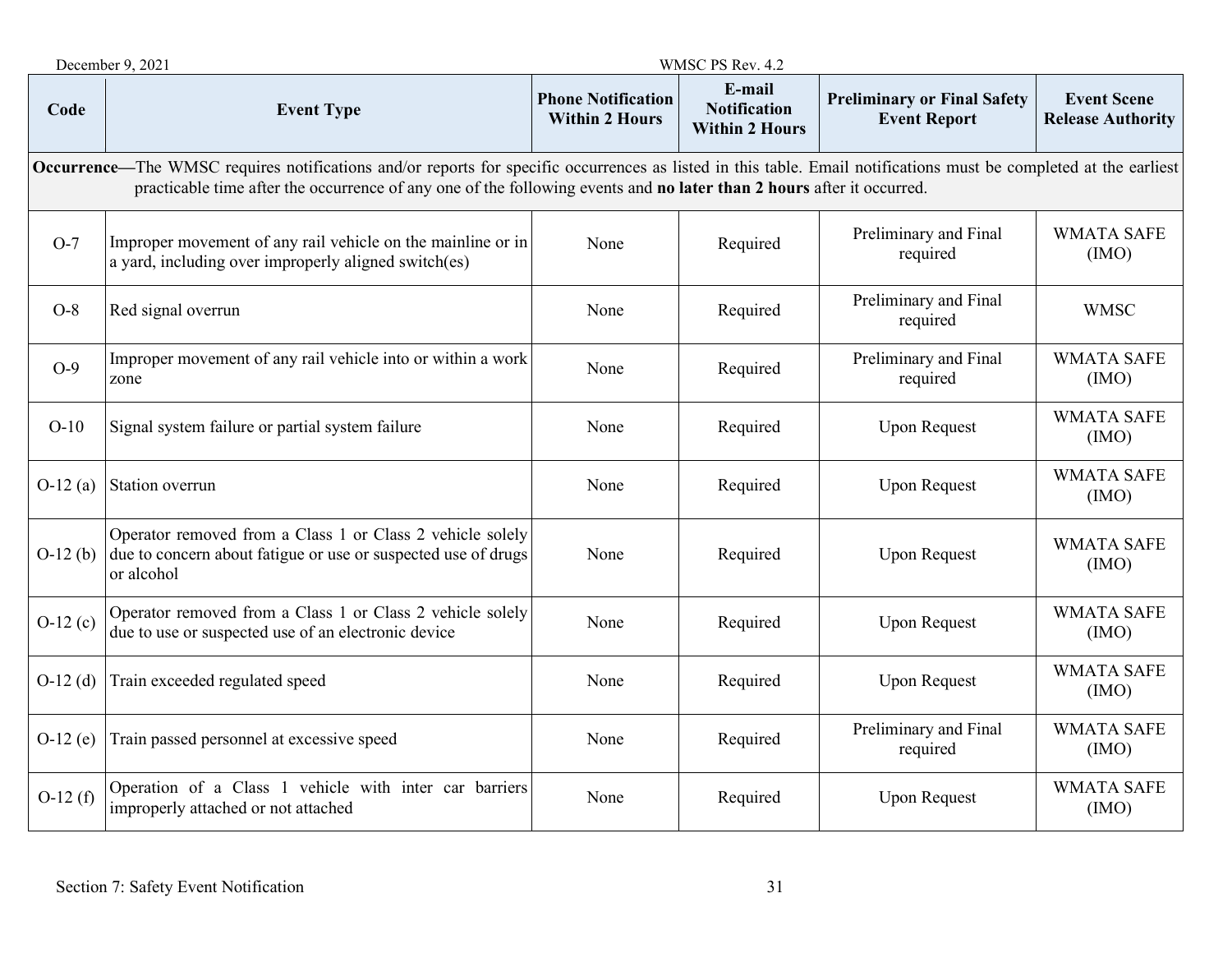|           | December 9, 2021                                                                                                                                                  |                                                    | WMSC PS Rev. 4.2                                       |                                                           |                                                |
|-----------|-------------------------------------------------------------------------------------------------------------------------------------------------------------------|----------------------------------------------------|--------------------------------------------------------|-----------------------------------------------------------|------------------------------------------------|
| Code      | <b>Event Type</b>                                                                                                                                                 | <b>Phone Notification</b><br><b>Within 2 Hours</b> | E-mail<br><b>Notification</b><br><b>Within 2 Hours</b> | <b>Preliminary or Final Safety</b><br><b>Event Report</b> | <b>Event Scene</b><br><b>Release Authority</b> |
| $O-12(g)$ | Operation of a Class 1 vehicle after a failure to properly<br>detach inter car barriers                                                                           | None                                               | Required                                               | <b>Upon Request</b>                                       | <b>WMATA SAFE</b><br>(IMO)                     |
| $O-12(h)$ | Unintentional uncoupling                                                                                                                                          | None                                               | Required                                               | Preliminary and Final<br>required                         | <b>WMSC</b>                                    |
| $O-12(i)$ | Any safety sensitive personnel removed solely due to concern<br>about fatigue or use or suspected use of drugs or alcohol<br>(other than Class 1 and 2 operators) | None                                               | Required                                               | <b>Upon Request</b>                                       | <b>WMATA SAFE</b><br>(IMO)                     |
| $O-15(a)$ | Improper door operation                                                                                                                                           | None                                               | Required                                               | Preliminary and Final<br>required                         | <b>WMATA SAFE</b><br>(IMO)                     |
| $O-15(b)$ | Un-commanded train door event                                                                                                                                     | None                                               | Required                                               | Preliminary and Final<br>required                         | <b>WMSC</b>                                    |
| $O-17$    | Speed restriction or track closure due to infrastructure<br>damage or failure                                                                                     | None                                               | Required                                               | <b>Upon Request</b>                                       | <b>WMATA SAFE</b><br>(IMO)                     |
| $O-19$    | Train rollback of a Class 1 vehicle                                                                                                                               | None                                               | Required                                               | Preliminary and Final<br>required                         | <b>WMSC</b>                                    |
| $O-20$    | Equipment fallen from or dragged by any rail vehicle                                                                                                              | None                                               | Required                                               | <b>Upon Request</b>                                       | <b>WMATA SAFE</b><br>(MO)                      |
| $O-21$    | Person falls onto right-of-way                                                                                                                                    | None                                               | Required                                               | <b>Upon Request</b>                                       | <b>WMATA SAFE</b><br>(IMO)                     |
| $O-23$    | Improper roadway worker protection                                                                                                                                | None                                               | Required                                               | Preliminary and Final<br>required                         | <b>WMATA SAFE</b><br>(MO)                      |
| $O-24$    | Any occurrence about which Metro Transit Police<br>Department notifies the Transportation Security Operations<br>Center                                           | None                                               | Required                                               | <b>Upon Request</b>                                       | <b>WMATA SAFE</b><br>(IMO)                     |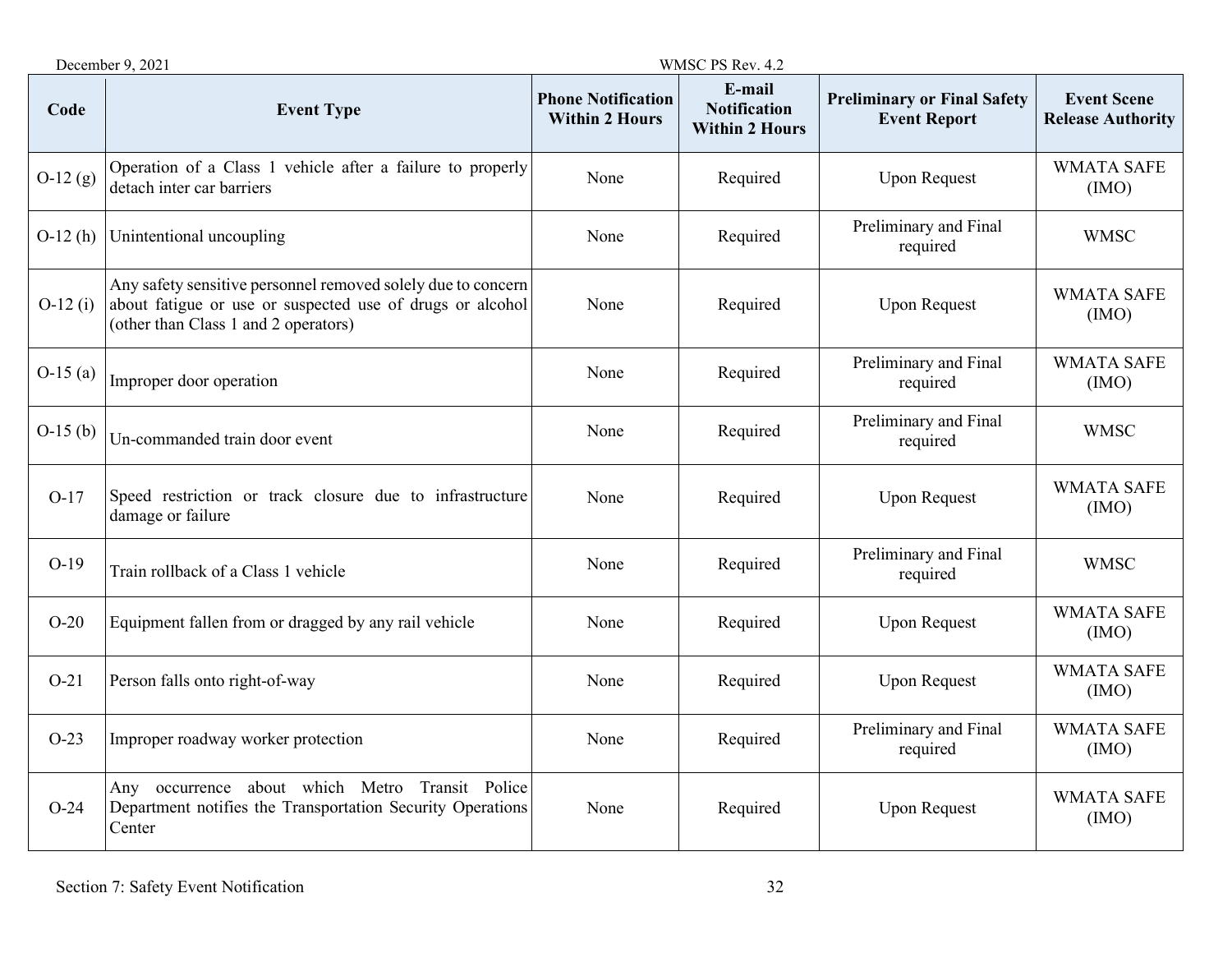|                                                                                                                                                                                                                                                            | December 9, 2021<br>WMSC PS Rev. 4.2                                                       |                   |                                                    |                                                        |                                                           |                                                |
|------------------------------------------------------------------------------------------------------------------------------------------------------------------------------------------------------------------------------------------------------------|--------------------------------------------------------------------------------------------|-------------------|----------------------------------------------------|--------------------------------------------------------|-----------------------------------------------------------|------------------------------------------------|
| Code                                                                                                                                                                                                                                                       |                                                                                            | <b>Event Type</b> | <b>Phone Notification</b><br><b>Within 2 Hours</b> | E-mail<br><b>Notification</b><br><b>Within 2 Hours</b> | <b>Preliminary or Final Safety</b><br><b>Event Report</b> | <b>Event Scene</b><br><b>Release Authority</b> |
| $O-25$                                                                                                                                                                                                                                                     | Any operation or action not listed that is noteworthy or could<br>lead to unsafe operation |                   | None                                               | Required                                               | <b>Upon Request</b>                                       | <b>WMATA SAFE</b><br>(IMO)                     |
| Safety Event Notification Matrix codes no longer in use:<br>I-1, I-4, I-8, O-1, O-2, O-3, O-4, O-5, O-6, O-11, O-13, O-14, O-16, O-18, O-22, O-26<br>For data integrity, the WMSC does not plan to reuse these codes for other purposes in future updates. |                                                                                            |                   |                                                    |                                                        |                                                           |                                                |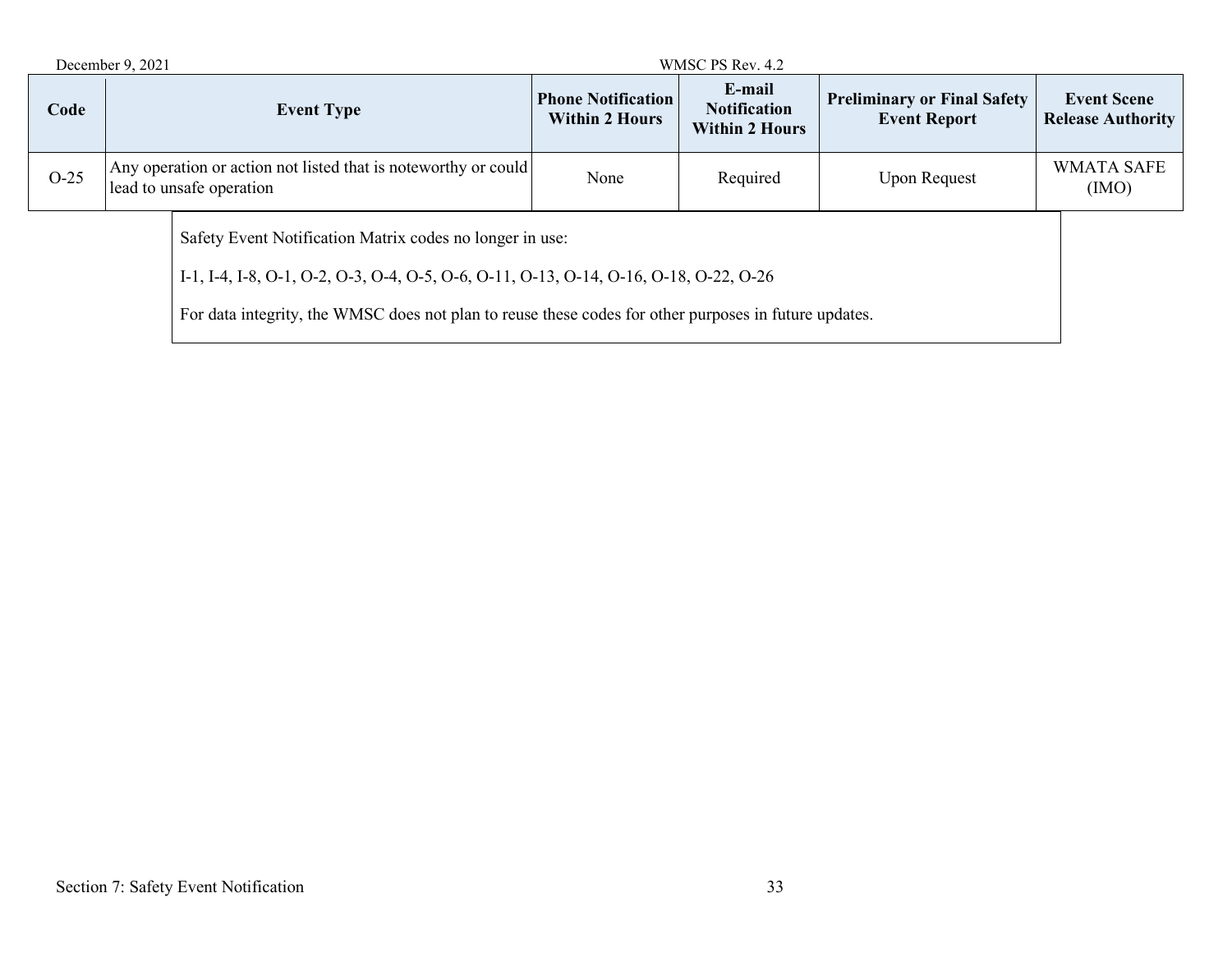# **SECTION 8: SAFETY EVENT INVESTIGATIONS**

<span id="page-34-0"></span>This section provides the procedure for all investigations.

*Investigations. The SSO program standard must identify thresholds for accidents that require the RTA to conduct an investigation. Also, the program standard must address how the SSOA will oversee an RTA's internal investigation; the role of the SSOA in supporting any investigation conducted or findings and recommendations made by the NTSB or FTA; and procedures for protecting the confidentiality of the investigation reports.*

49 CFR § 674.27(a)(7).

# <span id="page-34-1"></span>**A. WMSC Oversight of Investigations**

The WMSC oversees all investigations required by this Program Standard, which includes those led by WMATA.

When a safety event occurs, WMATA is to conduct the investigation unless notified that the WMSC is conducting the investigation. When the WMSC participates in a WMATA-led investigation, the WMSC coordinates with appropriate WMATA personnel. Regardless of whether WMATA or the WMSC leads the investigation, the relevant agency will prepare a report as specified in the Safety Event Notification Matrix (Program Standard Section 7.D).

For each safety event, WMATA has an affirmative duty to preserve the scene and all evidence related to that scene. This means that no evidence may be removed from an event scene without the express permission of the WMSC or IMO as provided in Section 7.D and Section 8.G of this Program Standard.

Except as part of first responder rescue efforts or other urgent life-safety risks, WMATA may not move or allow equipment involved in an event to be moved without that authorization, may not clean-up debris without that authorization, and must take all other required steps to preserve evidence related to the event—both at the scene and in all other areas of the WMATA Rail System. Metrorail must ensure that it preserves all electronic records related to the event and that personnel involved in the event are available for and participate in interviews and post-event testing. Perishable information or evidence must be prioritized for recording, analysis, or preservation.

# <span id="page-34-2"></span>**B. WMATA-Conducted Investigations**

For each investigation required under this Program Standard, WMATA must investigate in accordance with procedures stated here or otherwise approved by the WMSC. Each investigation requiring a final report must be documented in a final report as provided in Section 8.B.3 below. WMATA is to lead an investigation unless informed otherwise by the WMSC.

#### **1. General Requirements**

During an investigation WMATA must allow, and account for, full WMSC participation in all investigative activities. This includes, but is not limited to, sufficient notification of investigation stages to allow for WMSC participation at on-scene activities, interviews, witness-questioning, inspections, measurements, examinations, tests, data collection, or any other part of an investigation. All information must be made available to, and provided to, the WMSC.

WMATA must provide all raw and unprocessed data and information related to the investigation to the WMSC as such is obtained in the hours and days following the event as stated in Section 8.B.2 below. This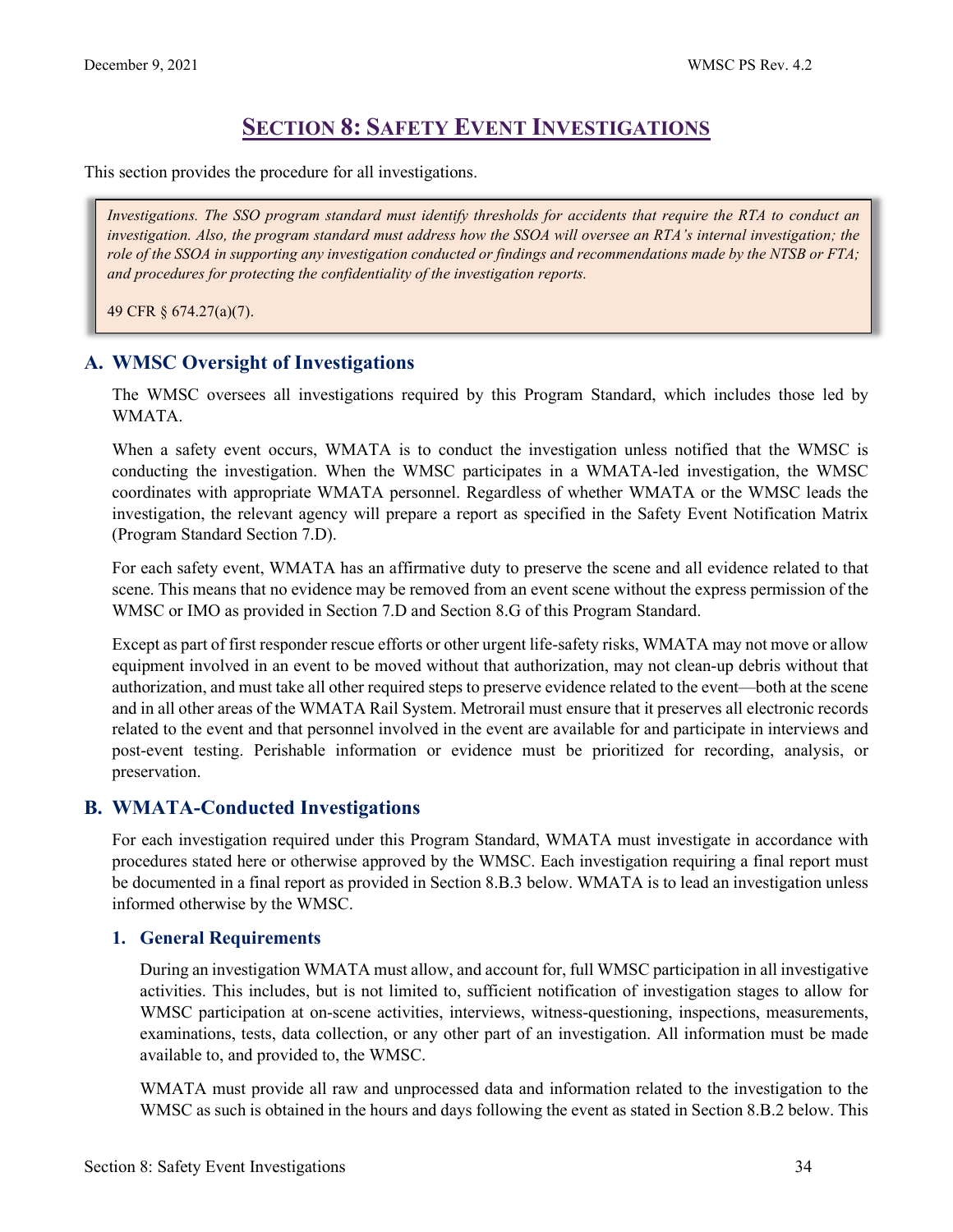information may be uploaded to the shared site, provided via e-mail, or conveyed in another manner with WMSC approval due to special circumstances.

WMATA's investigation procedure must meet the WMSC's investigation standards as set forth in this Section 8, which comprises the minimum standards for all investigations. WMATA's investigation procedure(s) must also be revised as necessary and submitted to the WMSC for approval **at least annually**.

#### **2. Investigation Procedures**

Investigations of a safety event or near-miss must include the following, as relevant, and any other elements listed in the most recent revision of the APTA Rail Transit Accident/Incident Notification and Investigation Requirements (RT-OP-S-002-02) (Rev. 3) (July 6, 2018).

#### **a. Photographs of the scene**

*Panoramic/wide-view:*

- i. Include the involved vehicle(s) or other items in full view, nearby infrastructure features, and any evident significant obstructions, objects, or conditions. If possible, scene photographs should be taken using a '4 point compass' method.
- ii. The entire scene should be photographed from multiple vantage points with sufficient depthof-field to show relative positioning of objects and subjects for later comparison with diagrams.

*Specific objects or subjects from both normal periphery and close-up view:*

- i. Each vehicle involved (exterior four sides including number, interior compartment, operating control compartment)
- ii. Resting position of all wheels
- iii. Location of railcar doors relative to platform
- iv. All visible points of vehicle damage
- v. Evidence of wheel marks on rail
- vi. All visible points of infrastructure damage
- vii. Any visibly evident contributing obstructions, objects, or conditions
- viii. Position of casualties, if stationary (marked locations if removed for treatment)
- ix. Specific pieces of a vehicle that may have contributed to the event
- x. Switches or other track features that may have contributed
- xi. Any other obstructions to vehicle, switch, infrastructure, or human movement in the area
- xii. Any other objects or subjects that may have contributed to the event or emergency response or that may have been relevant to the lead-up to the event
- xiii. Anything else that appears out of the ordinary

#### **b. General information**

- i. Location, including specifics such as chain marker, signal numbers, interlocking/station name, location relative to switches, exact location within a building or shop, etc.
- ii. Date and time of event
- iii. How and when event was identified and communicated
- iv. Time of notification of investigators
- v. Time of arrival of investigators
- vi. Lighting, visibility, and weather
- vii. Approximate temperature
- viii. Status of incident command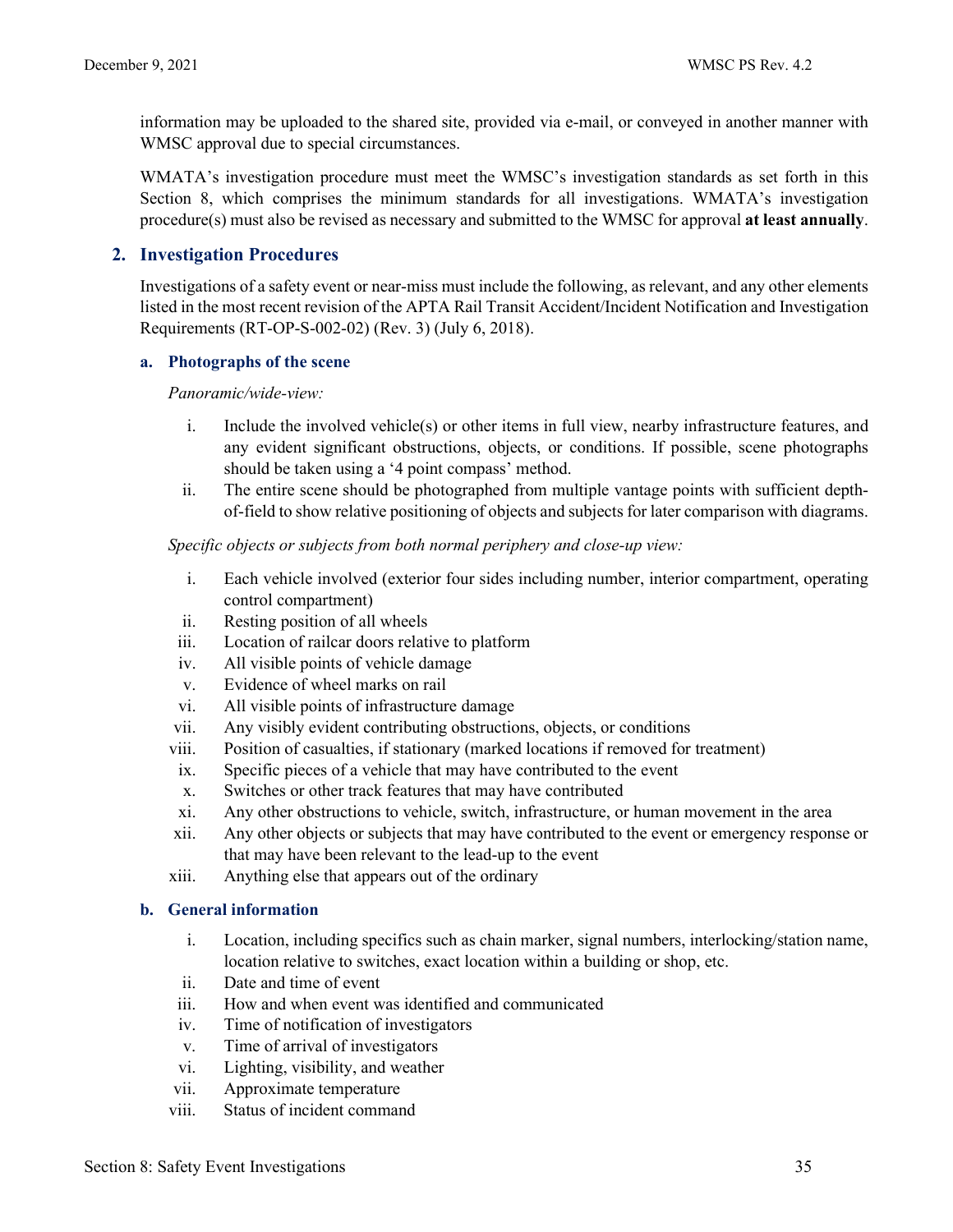#### **c. Eyewitness information**

- i. Name, address, telephone number
- ii. Witness category (employee, passenger, bystander, etc.)
- iii. Status of witness (observer or principal involved in event)
- iv. Brief description or account of what was observed

#### **d. Vehicle condition and data**

- i. Car body condition (visible damage)
- ii. Positions of all operator controls (controller and brake handles, headlight and other switches, air gauge readings, etc.)
- iii. Wheels/axles/trucks/sanders condition and relevant documentation of parts such as bolts
- iv. Brake systems
- v. Door positions or other entry/exit location conditions
- vi. Headlights, marker lights, indicator lights status
- vii. Wheel marks on track
- viii. Evidence of sanding
- ix. Evidence indicating area of contact/collision
- x. Determine line-of-sight distances
- xi. All vehicle data must be secured, downloaded, and fully analyzed and documented
- xii. Any other vehicle-related recordings must be secured, downloaded, analyzed, and documented

#### **e. Infrastructure and environmental conditions and data**

- i. Damage (observable) or lack thereof to track, signals, bridges, structures, buildings, other infrastructure equipment or machinery
- ii. Evidence (observable) of recent environmental alteration (washout, landslide, etc.)
- iii. Evidence (observable) of recent wrongdoer alteration (vandalism)
- iv. Point of derailment, collision, or other event location information
- v. Sketch the scene, as appropriate, regarding the relative location of track(s), vehicle(s), signals, equipment, apparatus, buildings, bridges, other structures; include noteworthy landmark features, such as roadways, waterways, pathways, vegetation, etc.; alignment diagram should be relative to geographic north
- vi. Measuring the scene: indelibly mark points of reference in the field (e.g. paint or chalk markings); document the correlation of points of reference with resting positions of objects or subjects; Use feet as the standard unit of measure

#### **f. Injury and Casualty factors**

- i. Document the status of all known victims, including (if possible):
	- 1) Injuries (total number, personal information)
	- 2) Fatalities (total number, personal information)
		- a) Obtain autopsy (if performed) to identify cause and time of death, toxicology and any contributing factors
	- 3) Identification of responder units that treated or transported casualties
- ii. Identification of hospitals where victims were transported
- iii. Potential injury dynamics/survival factors: Document vehicle, infrastructure, or operating conditions that could have contributed to the casualties or impacted their severity.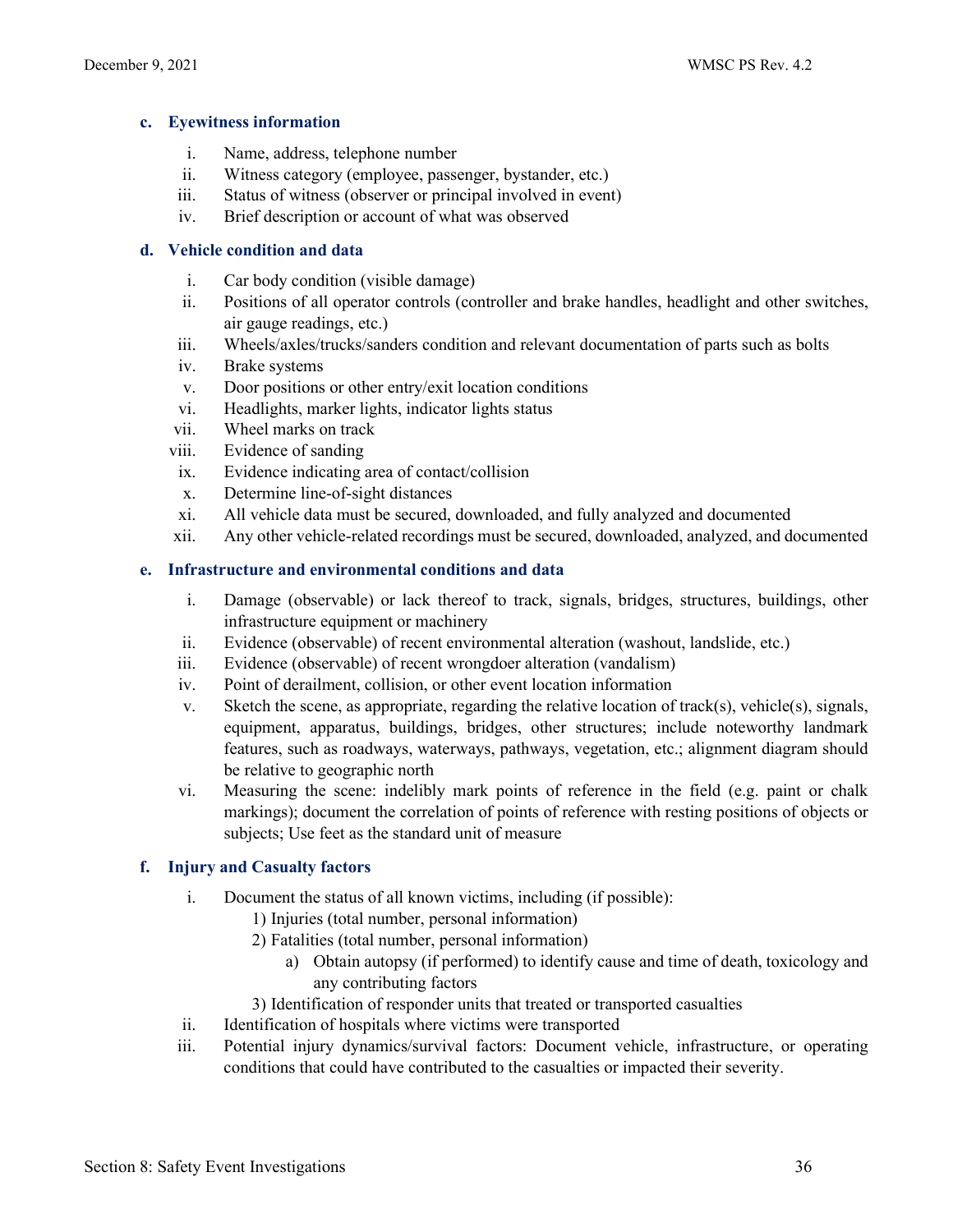#### **g. Data and audio/video recordings**

- i. Collect and preserve all other applicable data that may contribute to an understanding of the safety event (AIM playback, radio and ambient audio recordings, etc.)
- ii. Collect and preserve other non-perishable data (e.g. operational speeds and conditions, maintenance and inspection records, damage estimates, training records etc.)
- iii. Maintenance history review
- iv. Data comparison to standards

#### **h. Toxicological factors**

i. Must include, drug and alcohol testing of any employee or contractor who may have contributed to the event including, obtaining results and determining significance of any possible positive test or impairment.

#### **i. Testing of vehicle, infrastructure, and component performance and collection of related data**

*Inspections/tests of and downloads of any event recorders or records systems related to components or other systems which include:* 

- i. Operator controls
- ii. Wheels/axles/trucks
- iii. Braking systems friction, electric (dynamic), track
- iv. Signal/speed control systems on a vehicle or wayside
- v. Communication systems
- vi. Lights
- vii. Horn
- viii. Switch movement and timing
- ix. Power cables or assemblies
- x. Fire alarm, smoke alarm or suppression systems
- xi. Remote operations functions and timing (fans, switches, signals, etc.)
- xii. Local operations functions and timing (fans, switches, etc.)
- xiii. Track structure
- xiv. Traction power system
- xv. Signal systems
- xvi. Routing systems
- xvii. Buildings or other structures
- xviii. Bridges
- xix. Tunnels
- xx. Other equipment or machinery
- xxi. Collection of maintenance history information regarding each relevant item above
- xxii. Identification of manufacturer or system normal values
- xxiii. Data comparison

#### **j. Reconstruction**

*As considered relevant, reconstruct the event dynamics and sequence of events based upon all data developed from on-site investigation and off-site research. Establish facts that were contributory to the event. This may be based on:* 

i. Actual vehicle performance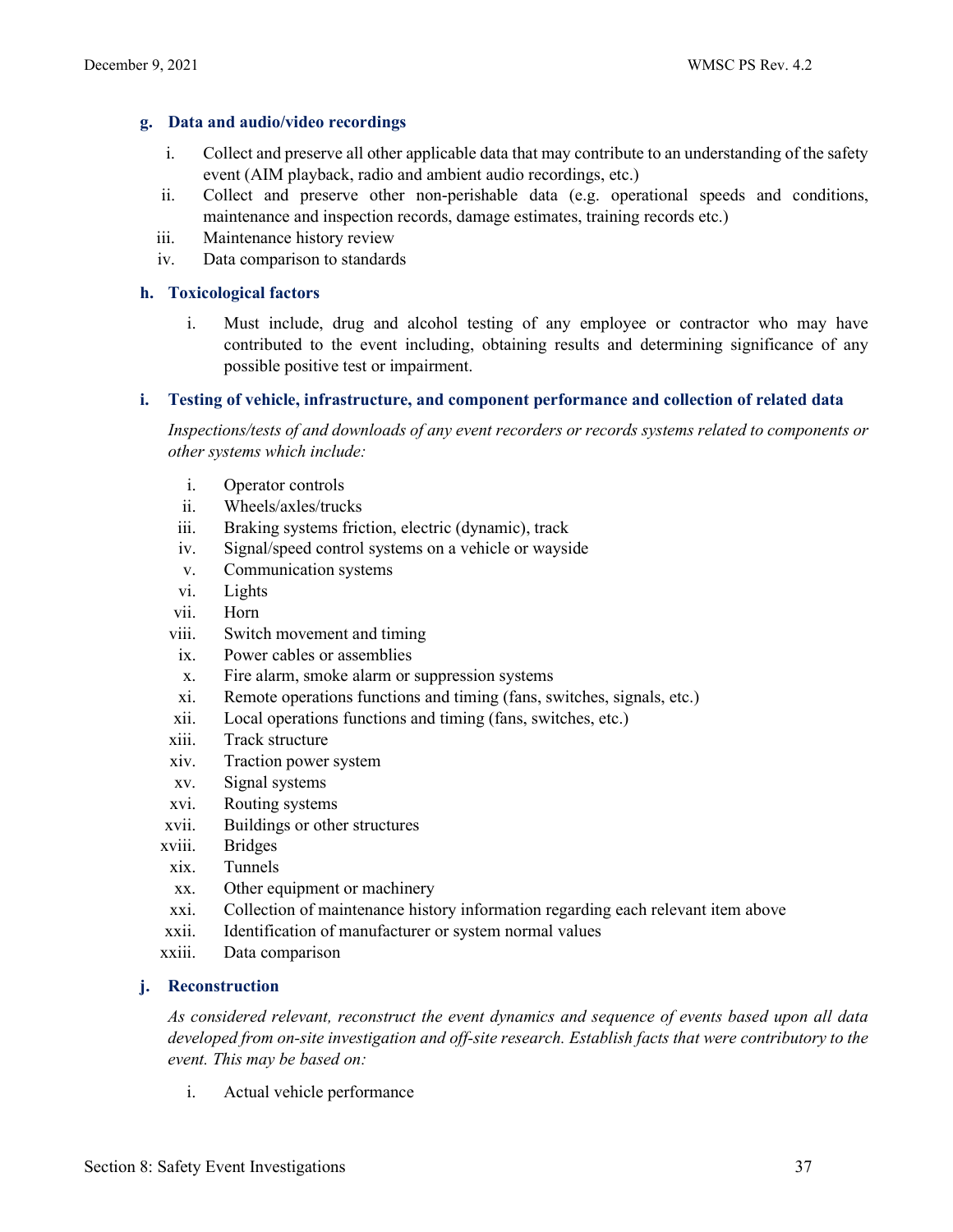- ii. Actual infrastructure performance
- iii. Actual employee performance
- iv. Mathematical calculations
- v. Scale drawings/diagrams
- vi. Photographic evidence
- vii. Operational Conditions and Factors

#### **k. WMATA instructions**

- i. Identify all applicable WMATA instructions, policies, or procedures for the type and location of the event and for any actions or inactions that may have contributed to the event
- ii. Operating rules, procedures, and special instructions
- iii. Maximum authorized speed and speed restrictions
- iv. Operating signs and locations
- v. Wayside signal locations and aspects capable of being displayed
- vi. Bulletins or other special operating orders in effect at time of event
- vii. Automatic signal systems in effect (train control, cab signals, interlockings, automatic block, etc.)
- viii. Any special operating conditions
- ix. Any verbal or informal instructions in place at the time of the event
- x. Capital project or maintenance procedures, policies, or instructions
- xi. Interviews and reports

#### **l. Primary interviews (must be scheduled as soon as practicable after event, and may be recorded)**

- i. Operators or crew members
- ii. Other employees directly or indirectly involved in the sequence of events
- iii. Non-employee event principals
- iv. Passengers
- v. Bystander witnesses

#### **m. Access relevant secondary interviews conducted by other independent sources**

#### **n. Obtain applicable supervisory reports of investigation**

#### **o. Reports from outside WMATA**

i. Obtain applicable reports of investigation prepared by outside agencies such as responding fire departments, police, or oversight groups for those agencies

#### **p. Documenting human factors**

- i. Employee records
- ii. Operating and safety practices compliance
- iii. Qualification/certification levels and experience
- iv. Training and continuing education history
- v. Accident/Incident/occurrence (i.e. safety event) history
- vi. Toxicological and medical history
- vii. Attendance/discipline history

#### **q. Fatigue factors, hours of service, and other activities**

i. Time employee reported for duty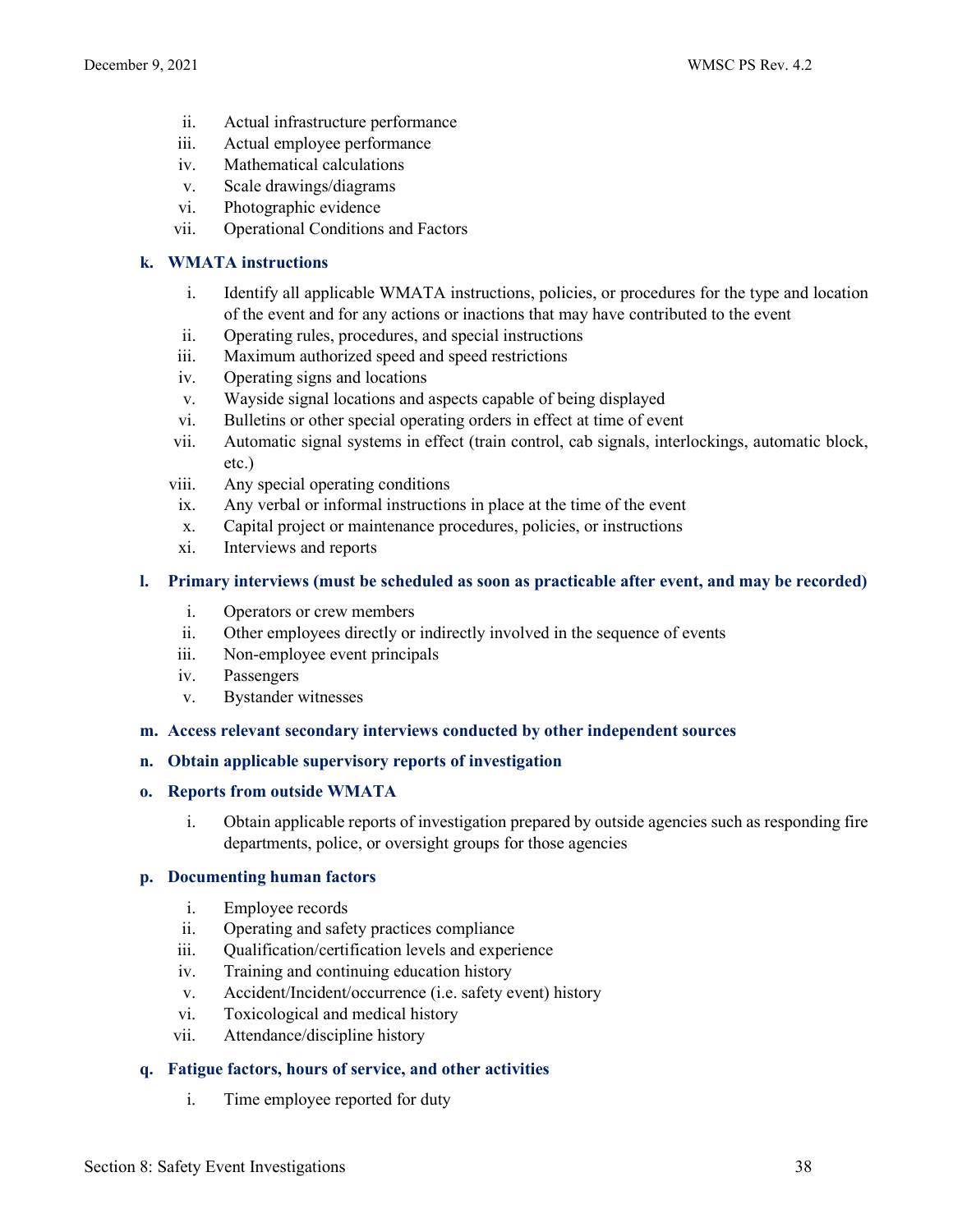- ii. Elapsed time from on-duty time until time of event
- iii. Break periods before event
- iv. Available off-duty hours before reporting for assignment
- v. Number of consecutive days worked prior to day of event
- vi. Nature of off-duty activity prior to event

#### **r. Fitness for duty**

- i. Pre-existing medical conditions
- ii. Results of WMATA toxicology tests

#### **s. For a person struck by a train obtain:**

- i. Police reports and available Closed Circuit Television (CCTV) related to indications of suicide or foul play
- ii. Medical Examiner toxicological reports

#### **t. Lab Testing**

i. When relevant, arrange for testing of materials, parts or other elements that could have contributed to the event.

#### **u. Collect any other relevant information**

#### **v. Analysis**

- i. Based on all evidence, evaluate and determine the probable root cause of the event and contributing factors. As applicable, all internal reports and interview reports should be included in that consideration and cited/included in the final report.
- ii. Technical reports (vehicle, infrastructure, other)
- iii. Outside agency reports
- iv. Data contained on records, if applicable
- v. Hand-written statements
- vi. Event log data
- vii. Radio/communication tapes and/or transcripts
- viii. Maps, drawings, or diagrams
- ix. Photographs or videos

#### **3. Report Contents**

All draft and final investigative reports produced for the WMSC must contain the following minimum information:

- a. Executive Summary
- b. Investigative Activities
- c. Event description and sequence
- d. Notifications
- e. Incident response and command
- f. Precipitating or initiating event
- g. Immediate corrective actions or mitigations
- h. Status information for all employees who may have contributed to the event
	- i. Fatigue evaluation
	- ii. Training and experience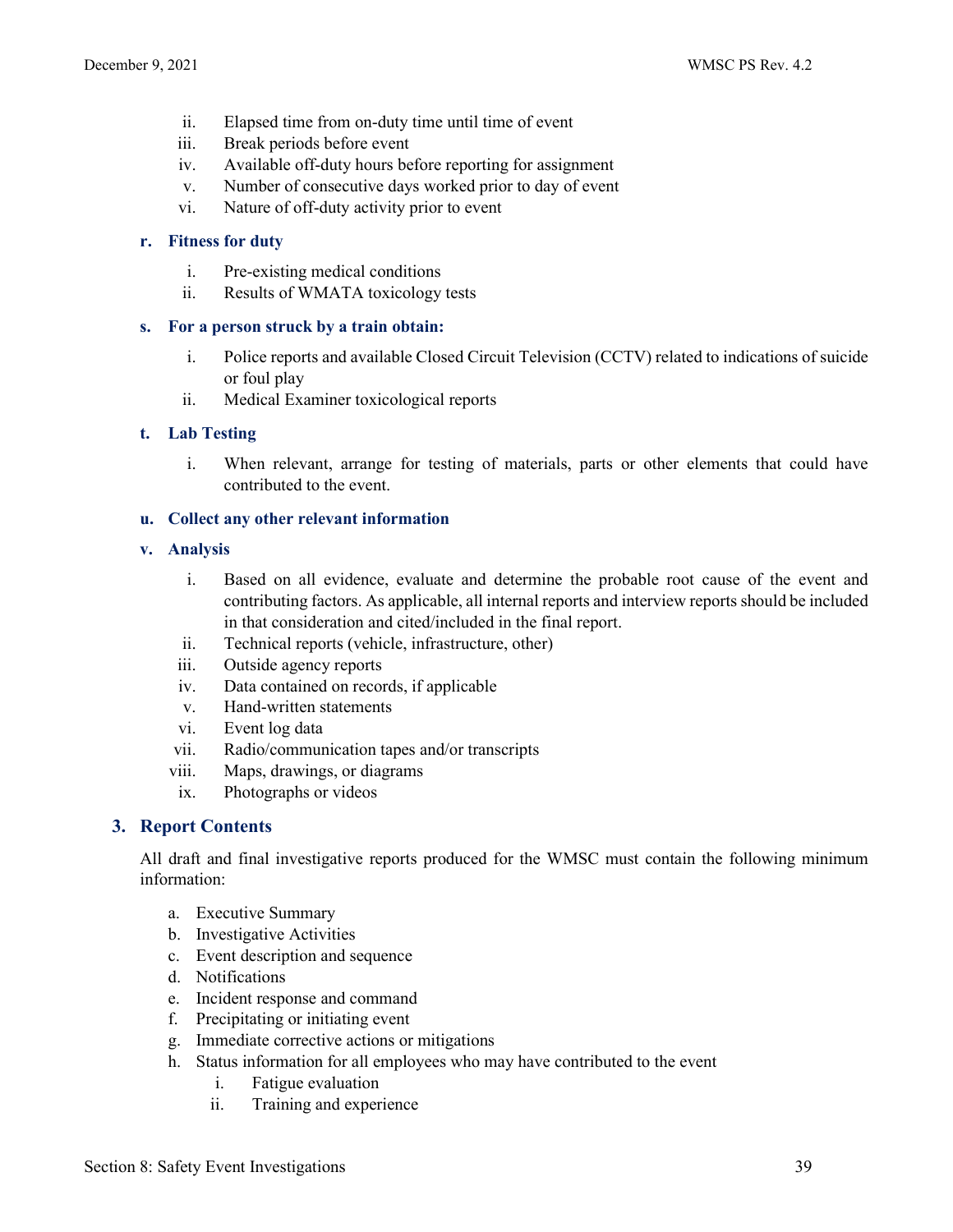- iii. Post-event testing
- i. Investigation records
	- i. Operator(s), involved individual(s) or responding individual(s) report
	- ii. Field supervision report
	- iii. Employee record/work history
	- iv. Post-event safety inspection
	- v. Data analysis (e.g. video, vehicle data, other data)
- j. Cause
	- i. Probable cause
	- ii. Root factors causing or contributing to the event
- k. Conclusions
- l. Recommended Corrective Action Plans (RCA)

Additional information may be required in any report. The WMSC is authorized to obtain or observe any material created, compiled, or otherwise used or relied upon by WMATA.

Issues or concerns identified during an investigation that require correction are usually addressed through WMATA's Recommended Corrective Actions (RCA) process, which WMATA must log and track. RCAs require some action and documentation even if resolved in a manner different from the recommendation. The WMSC, at its own discretion, may require one or more issues instead be addressed through the WMSC's CAP process. Whether addressed via a PAP or a CAP, the WMSC monitors and oversees both, as required by 49 CFR Part 674. Both PAPs and CAPs are addressed in greater detail in Program Standard Section 9 (Corrective Action).

#### **4. Transmitting Notifications and Reports to the WMSC**

Safety event reports, including all attachments and appendices, must be sent to the WMSC according to the following schedule:

- a. **Initial Notification**: Basic information about the safety event must be transmitted verbally and via e-mail to the WMSC as set forth in Program Standard Section 7.D (Safety Event Notification Matrix).
- b. **Preliminary Report**: As soon as possible after the event, but **within 14 days** of the event date, WMATA must submit a preliminary written report to the WMSC. This report must include a preliminary probable cause, immediate mitigations, potential corrective actions, an investigation summary, reports from field personnel, interview summaries, images related to the event, available data analysis, and other relevant available information.
- c. **Investigation Status Update**: The WMSC may, at its discretion, require WMATA to provide updates on an investigation at any time. This is in addition to WMATA's ongoing duty to keep the WMSC apprised of all data and information as such becomes available.
- d. **Draft Final Investigation Report**: **Within 60 days** of the event, WMATA must submit a draft final report. The WMSC then reviews the report for sufficiency. If any issues are identified, WMATA must make changes accordingly and submit a revised draft final report **within 14 days** from the date of the directed revisions. When the WMSC is satisfied with the draft final report, approval is transmitted to WMATA.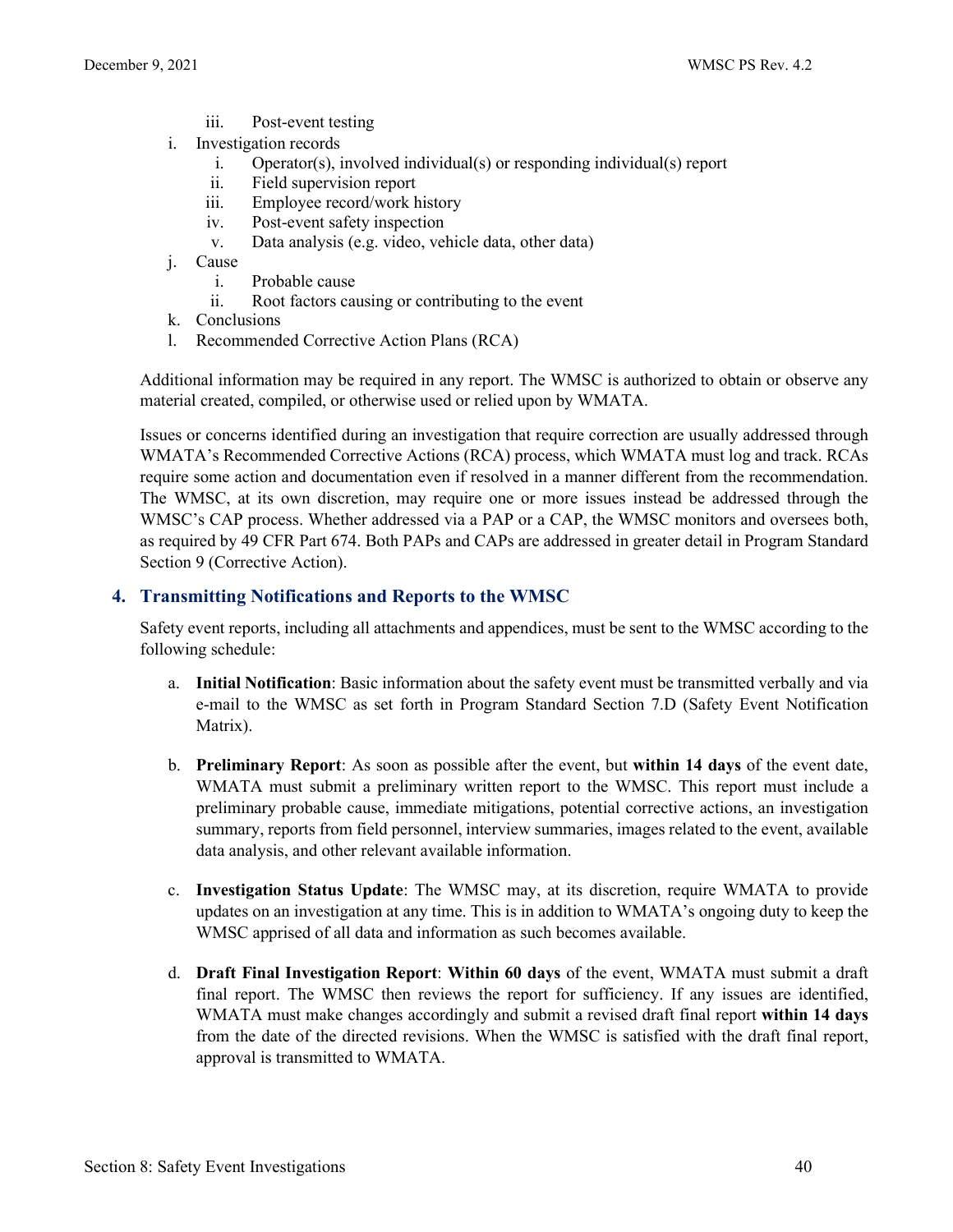e. **Final Investigation Report**: After WMATA receives the WMSC's approval of the draft final report, WMATA must provide the final report to the WMSC as soon as practicable.

# <span id="page-41-0"></span>**C. WMSC-Conducted Investigations**

This Section 8.C is invoked when the WMSC informs WMATA of the WMSC decision to lead an investigation or conduct an independent investigation.

WMATA must provide the WMSC with the resources and information necessary to conduct the investigation in an effective and efficient manner on a timeline set by the WMSC.

#### **1. Investigation Activities**

WMATA's on-scene commander is notified when WMSC personnel have arrived. The WMSC on-site team wait until WMATA or other emergency response personnel have established Incident Command before entering the roadway.

WMSC personnel may conduct field analyses, operational surveys, interviews, record checks, data analysis, and any other tasks necessary for an investigation. The WMSC assesses compliance with relevant policies, rules, and procedures; review employee records and test results; as well as inspects equipment and vehicles.

The WMSC complies with the investigation procedures stated in Section 8.B.2 above.

### **2. Report**

At the conclusion of an investigation, the WMSC provides a draft report to WMATA. This report contains information on the investigation activities, factors that caused or contributed to the event, and any findings or recommendations. WMATA must review the draft report and provide any comments on the technical accuracy of the report to the WMSC **within 15 days**. As appropriate, revisions based on those comments will be incorporated. The WMSC then issues a final report.

# <span id="page-41-1"></span>**D. Corrective Action**

If concerns on the level of a finding or recommendation are identified, the WMSC will issue findings and recommendations accordingly. The findings/recommendation process will follow Program Standard Sections 5.C (Audits) and 9 (Corrective Action), which includes the stated notification transmittal procedures.

For urgent hazards or trends, WMATA may undertake immediate corrective action and mitigation without WMSC approval. Urgent hazards or trends are conditions that require immediate corrective action given the high probability that Metrorail personnel, customers, the public, or the environment are in imminent danger. For example, inoperable fans in a contiguous tunnel section is an urgent hazard. Within 24 hours, WMATA must provide all information related to the urgent hazard and its emergency corrective action or mitigation that is planned or underway. Where the WMSC is unable to approve the CAP, the WMSC will work with WMATA to formulate an acceptable CAP.

# <span id="page-41-2"></span>**E. Investigation Conducted by Another Agency**

Depending on the circumstances of a safety event, another entity such as the NTSB or the FTA, might conduct an investigation using its own procedures and personnel. In such an event, the WMSC will provide necessary support.

WMATA must provide the WMSC with a copy of all information provided to the other entity and ensure that the WMSC receives all reports and recommendations issued by that other entity.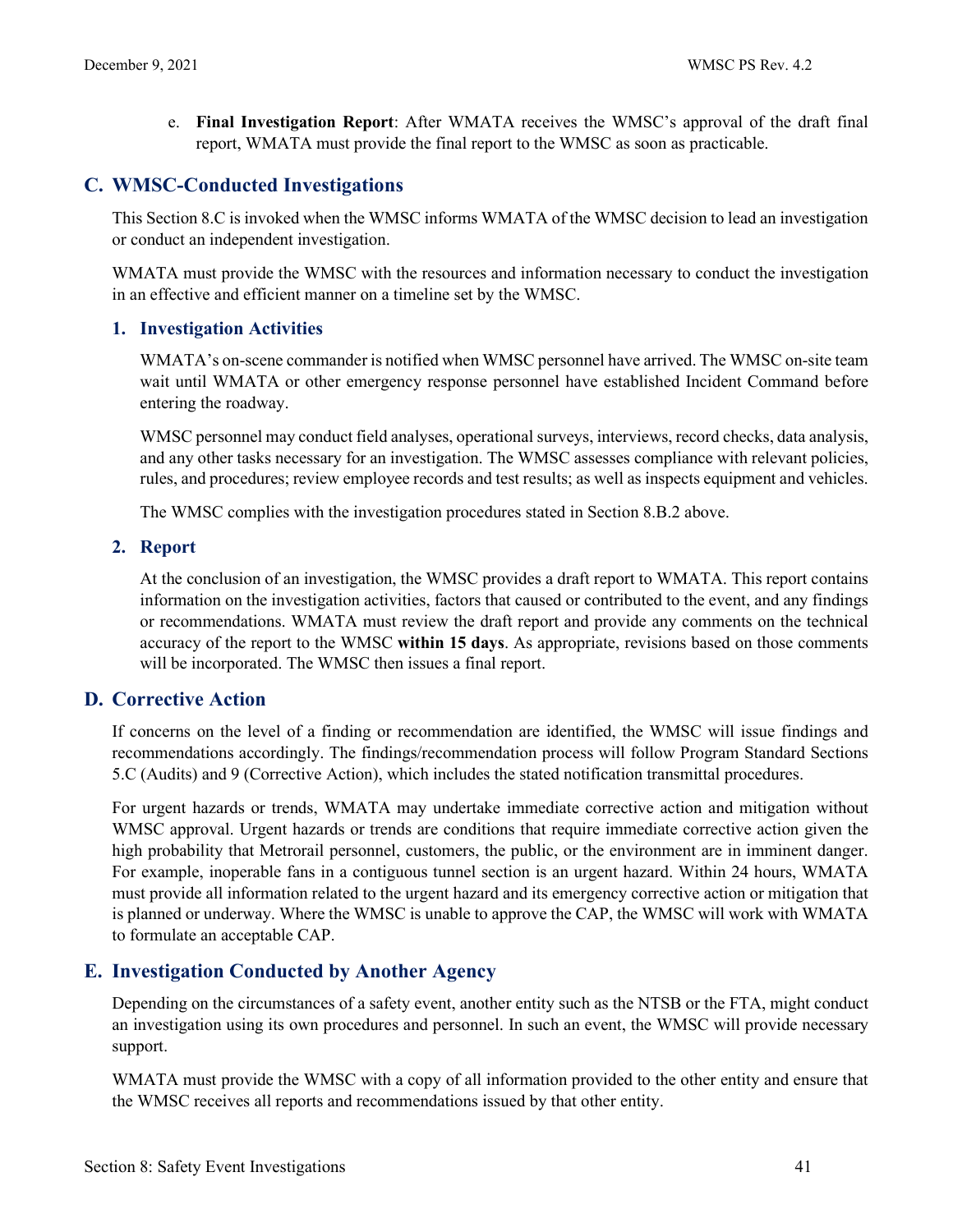The WMSC may participate in any discussions and reviews between WMATA and the other entity when the subject is a Metrorail safety event. The WMSC and WMATA will review the other entity's findings (or equivalent issue identification) and report. The WMSC may adopt the other entity's report and require associated corrective actions. WMATA must then follow the procedure outlined in Program Standard Section 9 (Corrective Action).

WMSC participation in an investigation led by another agency does not preclude the WMSC from conducting its own independent investigation if the WMSC determines such additional investigation is required. If the WMSC opts to conduct such additional investigation, it may occur simultaneous with, or at any time before, during, or after the other entity's investigation.

# <span id="page-42-0"></span>**F. Information and Data**

The WMSC requires WMATA to make the following information and data related to a safety event available in the original format (i.e. without edit or alteration) to the WMSC immediately and simultaneously with WMATA's receipt as these items are retrieved, gathered, or created (or as soon as practicable thereafter):

- 1. Station or facility CCTV footage
- 2. On-board forward, interior, and rear facing cameras footage
- 3. On-board operator camera footage
- 4. Event recorder or Vehicle Monitoring System (VMS) download of the event
- 5. Radio recordings (between train operators, roadway worker-in-charge (RWIC), on-track personnel, AMF, ROCC controller, Office of Rail Transportation (RTRA) supervisors, ROCC supervisors and management, maintenance and inspection supervisors)
- 6. Telephone recordings
- 7. Ambient recordings within the ROCC or other facilities
- 8. CCTV footage of the ROCC floor
- 9. Track diagram showing interlockings and track circuits in the area of the event
- 10. AIM data including:
	- a. Presence of work zones
	- b. Condition of traction power breakers
	- c. Signal aspects and switch positions
	- d. Request or use of Stop and Proceed
- 11. First Responder interactions:
	- a. Request for fire and rescue support via 911
	- b. First Responder sequence of events
- 12. Train control room information
- 13. Most recent inspection reports (track, vehicles, systems)
- 14. Most recent maintenance, overhaul, or repair records (track, vehicles, systems)
- 15. Most recent Engineering Modification Instructions (EMIs) and any other relevant instructions. procedures or orders
- 16. Post incident drug and alcohol test results, including substance(s) and substance level
- 17. Sleep apnea program status for employees involved in safety event
- 18. Work/rest history for preceding seven days for employees involved in safety event
- 19. Phone records for WMATA issued cellphones and private cell phones for employees involved in safety event
- 20. Results of fatigue risk interview and analysis for employees involved in safety event
- 21. Photographs:
	- a. Event scene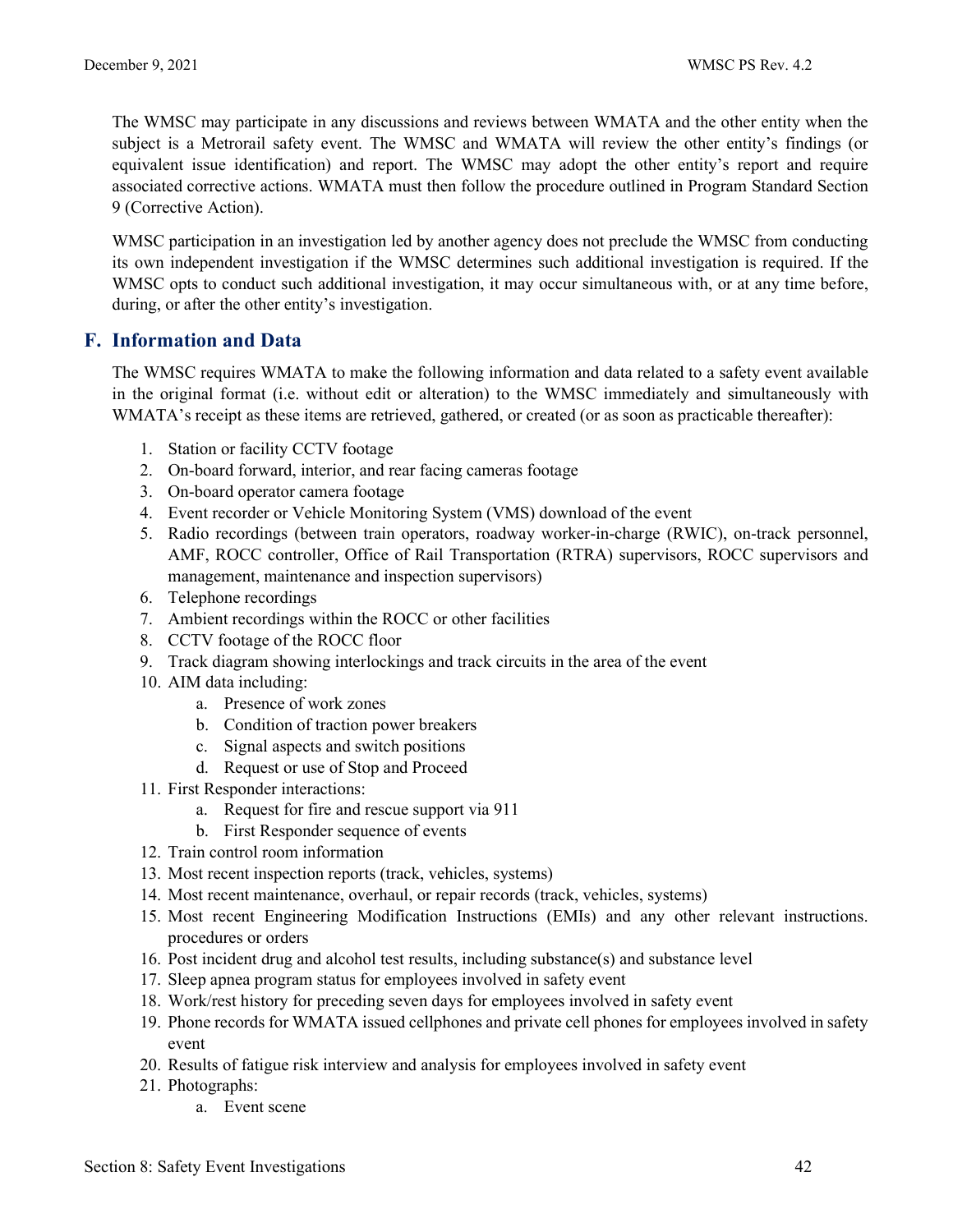- b. Damaged vehicles, damaged assets and damaged infrastructure
- c. Interior of damaged vehicles, assets, and infrastructure
- d. Close up photography of victim injuries
- e. Status of breakers in operator cab
- f. Operator cab details including console, seating and floors
- 22. Autopsy report
- 23. Any other information or data required by this Program Standard Section 8, requested by the WMSC, or determined by WMATA to be potentially relevant to the safety event

# <span id="page-43-0"></span>**G. Event Scene Release**

For each event designated as requiring WMC event scene release approval in the Safety Event Notification Matrix (Program Standard Section 7.D), the WMSC requires WMATA to seek, receive, and acknowledge approval from the WMSC prior to:

- 1. Removal of damaged vehicles, assets, and infrastructure from the event scene
- 2. Disassembly of damaged vehicles for engineering assessments
- 3. Performing repairs on damaged assets and infrastructure
- 4. Restoration of service

WMATA personnel are to contact the WMSC COO or the COO's designee to obtain this approval.

For each event which Metrorail's Safety Department, via the Incident Management Official (IMO), may approve the event scene release, WMATA must first follow its policies and procedures to ensure prior to the event scene release that evidence – particularly perishable evidence – is or will be appropriately collected and documented as required by this Program Standard, Metrorail procedures, and any other requirements.

The WMSC may require that vehicles and equipment removed from the scene of an event be preserved and protected at a WMATA facility until such time as the WMSC is able to inspect and document such items.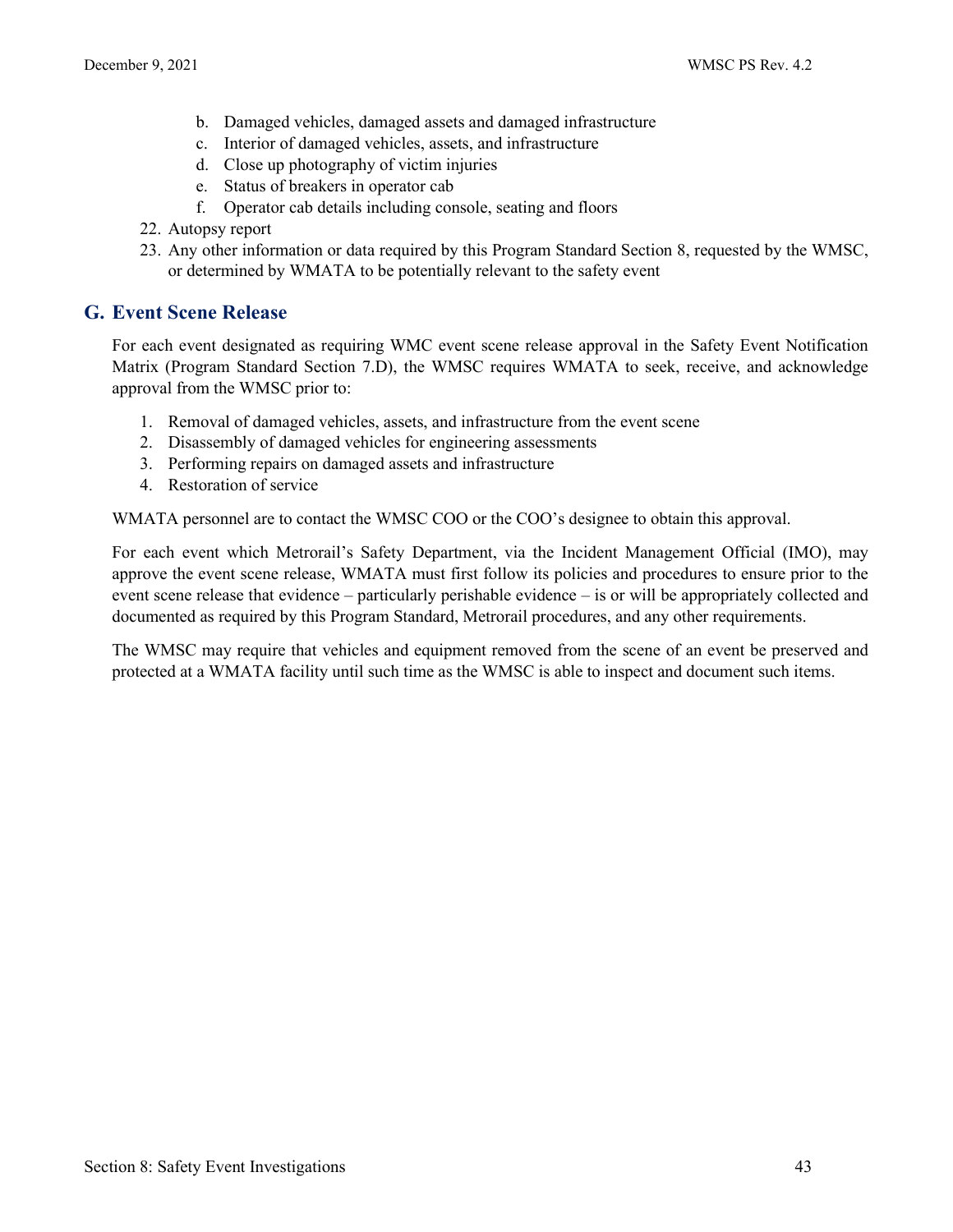# **SECTION 9: CORRECTIVE ACTION**

<span id="page-44-0"></span>This section provides the procedure for corrective actions.

*Corrective actions. The program standard must explain the process and criteria by which the SSOA may order an RTA to develop and carry out a Corrective Action Plan (CAP), and a procedure for the SSOA to review and approve a CAP. Also, the program standard must explain the SSOA's policy and practice for tracking and verifying an RTA's compliance with the CAP, and managing any conflicts between the SSOA and RTA relating either to the development or execution of the CAP or the findings of an investigation.*

49 CFR § 674.27(a)(8).

# <span id="page-44-1"></span>**A. Development**

Each finding issued by the WMSC requires WMATA to develop a suitable CAP. The WMSC may also require WMATA to develop a CAP due to other types of findings or conclusions, including from the sources noted in Section 9.A.1 below. Recommendations may require a CAP as determined by WMATA. Both findings and recommendations are defined in Program Standard Section 5.C.

Proper CAPs are achievable, verifiable, assigned to a WMATA individual (not only a department or office), and include a realistic target date or dates for completion. CAPs are neither conditional nor advisory from one WMATA department to another; rather they are statements of specific actions that must be taken.

WMATA must designate a department responsible for CAP coordination on behalf of all WMATA Metrorail departments. At the time of adoption of this revision, the department of Quality Assurance, Internal Compliance & Oversight (QICO) is that designee.

The WMSC may direct spending on safety critical item(s) during the CAP process.

#### **1. Sources**

Findings or conclusions that may require corrective actions (or recommended corrective actions) may arise from the non-exhaustive list below. The WMSC informs WMATA when the WMSC requires a corrective action plan due to one of these events.

- a. WMSC inspections, investigations, or audits
- b. Safety event investigations
- c. Hazard investigations
- d. WMATA internal safety reviews
- e. WMATA risk identification or mitigation programs, such as:
	- i. Safety committees
	- ii. Customer service complaints
	- iii. Board meetings
- f. WMATA OIG investigations and audits
- g. Investigation, audit, review, bulletin, or advisory from another agency or body, such as:
	- i. NTSB
	- ii. FTA
	- iii. United States Congress
	- iv. District of Columbia
	- v. State of Maryland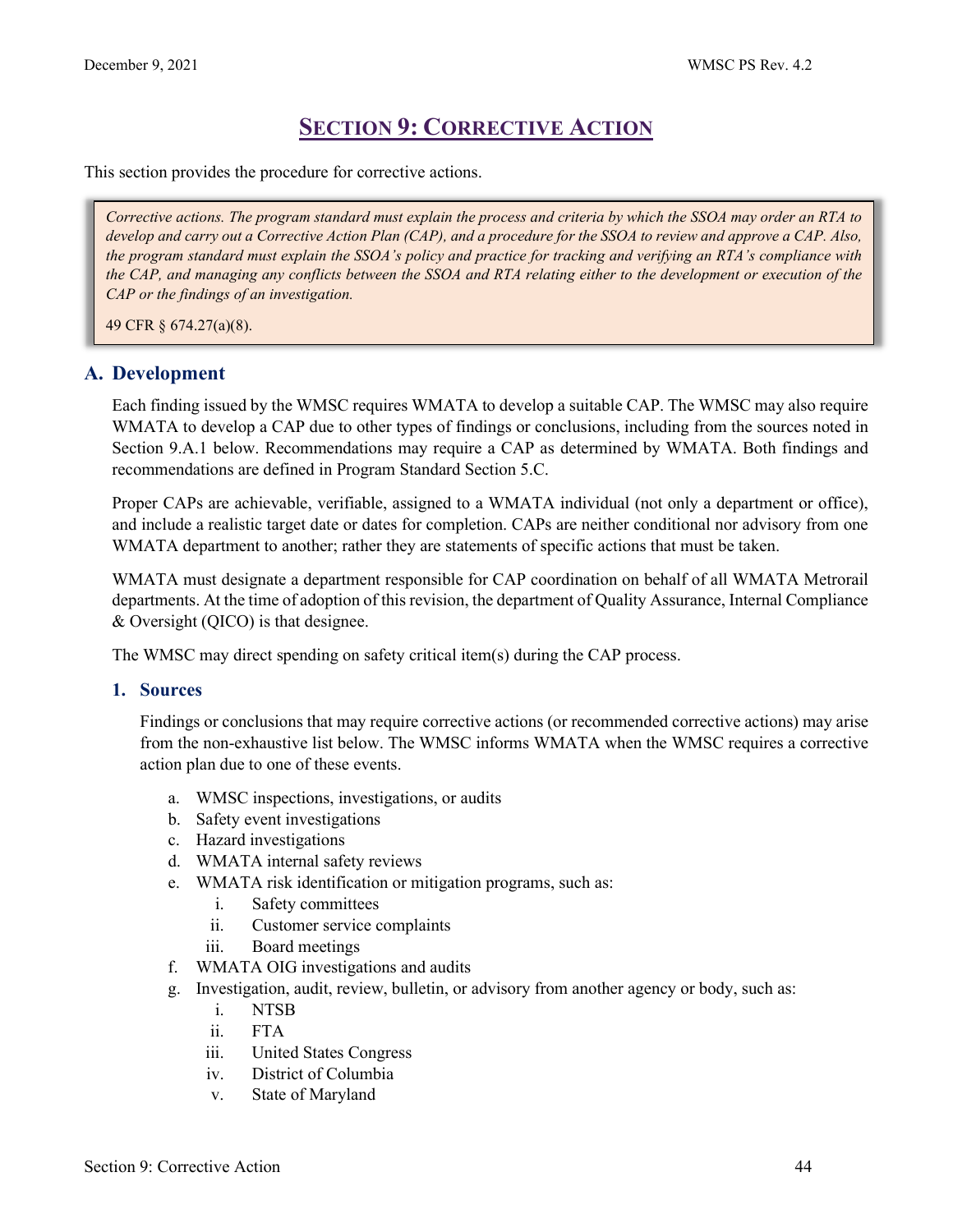- vi. Commonwealth of Virginia
- h. Major capital project reviews
- i. Other event or review that requires WMATA to correct an identified safety hazard or deficiency

In accordance with system safety, hazard identification, resolution, and management best practices, WMATA must conduct analysis of operational and maintenance data, as well as safety event history, to determine the existence of any trends or failures that are prevalent or pervasive at Metrorail. WMATA can, and should, take action to mitigate any safety issue wherever possible and should not wait for an event to occur, or the WMSC to act, before addressing such an issue.

Upon discovery of a systemic failure or trend, WMATA must provide that information to the WMSC and develop corrective actions **within 30 days** of discovery. WMATA must provide regular status updates (at least quarterly) to the WMSC.

Either the WMSC or WMATA may identify the need for additional corrective action. If the WMSC identifies a need for an additional corrective action plan, WMATA will be notified in writing and WMATA must develop a CAP in accordance with this Program Standard Section 9.

#### **2. WMATA Plans**

#### **a. Recommended Corrective Actions**

The conclusions from each WMATA-led safety event investigation that identify corrective actions to improve safety must be tracked and carried out through a recommended corrective action (RCA). These plans must identify the specific action that has or will be taken to eliminate or mitigate future risk; if an alternative action is later identified to effectively mitigate or eliminate risk that must be documented. WMATA must document the development, tracking and implementation of these plans, and provide a comprehensive update on each plan on at least a quarterly basis. Those updates must include, at a minimum:

- i. the precipitating event, inspection or investigation;
- ii. the conclusion;
- iii. the specific actions taken or being taken in response;
- iv. the timeline for implementation of each action and any changes to that timeline; and
- v. the status of implementation of each action.

#### **b. Internal Safety Reviews**

WMATA-conducted Internal Safety Reviews as provided in Program Standard Section 4.C may also merit additional corrective action beyond that identified by an internal review. The WMSC may require that an internal RCA instead be developed as a corrective action plan directly overseen by the WMSC. If the WMSC identifies a need for WMATA to develop a corrective action plan in accordance with this Program Standard section, WMATA will be notified in writing.

#### **3. Corrective Action Plan Proposals**

CAP proposals must be formulated in accordance with this Program Standard. Every proposed CAP requires active coordination across all relevant WMATA departments to ensure all parties are satisfied, to ensure successful future implementation, and to avoid the introduction of unintended hazards.

#### **a. Elements**

Every CAP must include the following elements: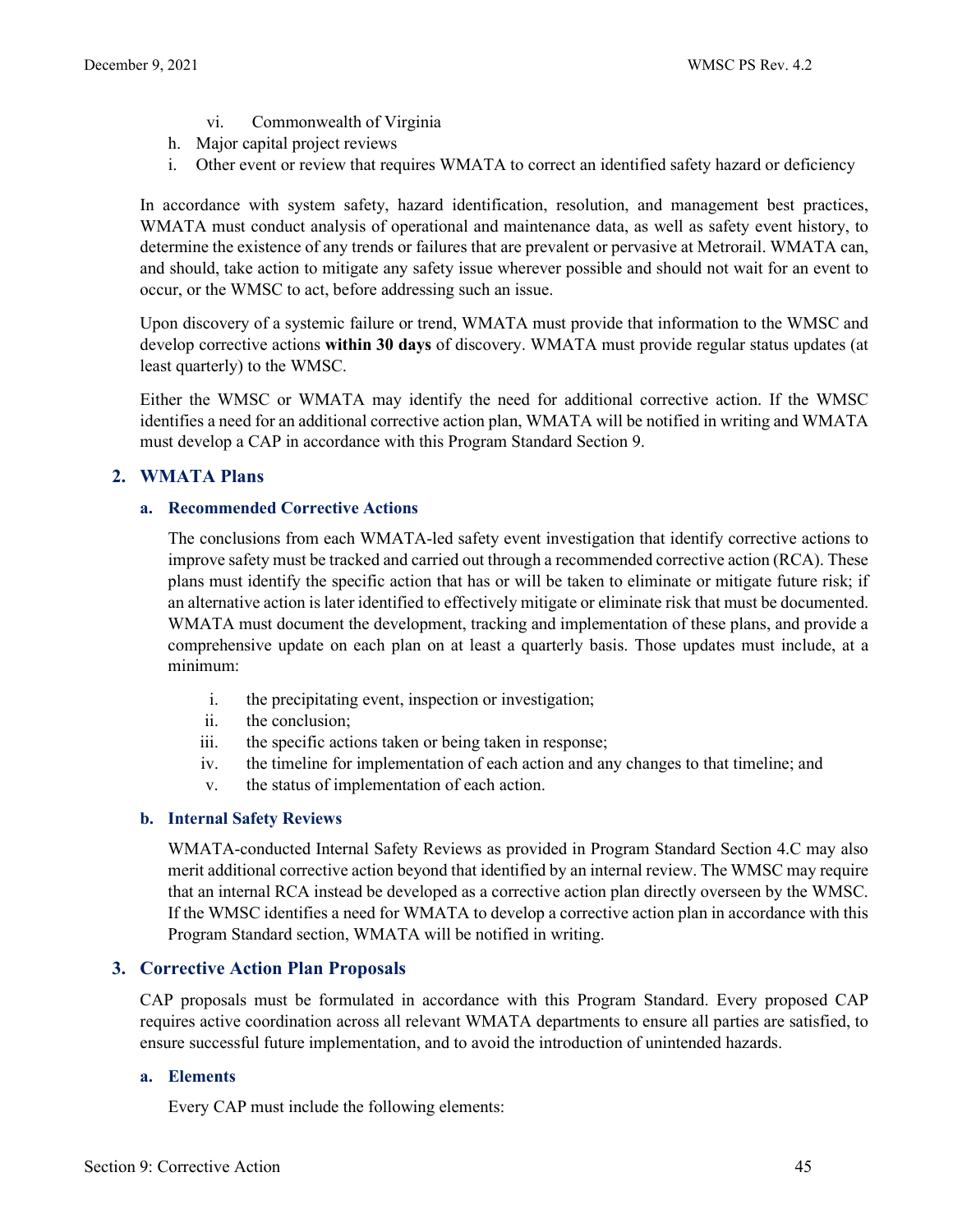- i. Date the proposed CAP version was generated
- ii. Unique CAP number
- iii. Individualized CAP for every finding/recommendation
- iv. State the document where the finding or recommendation originated
- v. State the specific finding or recommendation
- vi. Hazard rating
- vii. Estimated cost and funding strategy
- viii. Interim mitigations in place (if applicable)
- ix. Specific deliverables or actionable items that will be carried out
- x. Anticipated completion date for each item
- xi. Responsible party and department, and
- xii. Date of final approval

#### **b. Verification Requirements**

For all CAP proposals, WMATA must include steps that will fully address the finding and provide documentation of each step, including complete and proper implementation.

The relevance of each of the following aspects will vary by CAP; however, this provides examples of what WMATA should include in CAP proposals, since these are areas the WMSC considers when determining whether to approve CAPs for implementation.

- i. Most proposed CAPs must include actionable items/deliverables (as relevant to the associated finding) that demonstrate: appropriate documents were created, relevant personnel have received and understand those documents, appropriate training has been conducted, any necessary related work or procedures have been implemented and updated, and evidence that the identified rule or procedure is actually being followed. Frequently, this also requires evidence demonstrating an ongoing process to ensure the improvements are sustainable and reviewed regularly.
- ii. For proposed CAPs related to non-compliance with established staffing, training or similar standards, the CAP must include (as relevant to the associated finding) the specific positions that are vacant or that must be created, the justification for current staffing requirements and whether additional positions are required, a specific hiring plan, evidence of the implementation of that plan to include filling all the positions, a complete list of employees who must complete required training, qualification or certification, a schedule showing when each employee will complete that required training, documentation that each relevant employee has completed the training, appropriate ongoing review of that training, and evidence that appropriate refresher training timelines and procedures are in place.
- iii. Proposed CAPs involving updated training must include submission of the revised course schedules, curricula, syllabi, exams, and other relevant documentation.

# **4. Timelines**

The timelines identified in this Section 9 refer to WMATA's *development* of a CAP proposal. The timeline for actual implementation of the plan will vary according to the issue. The proposed completion date(s) is one of the aspects considered by the WMSC in determining whether to approve the CAP proposal for implementation. The following timelines apply unless the WMSC provides another timeline:

a. **Within 30 days** from the date the WMSC issues a finding or recommendation, WMATA must propose a suitable corrective action plan. The WMSC will provide a response to that proposal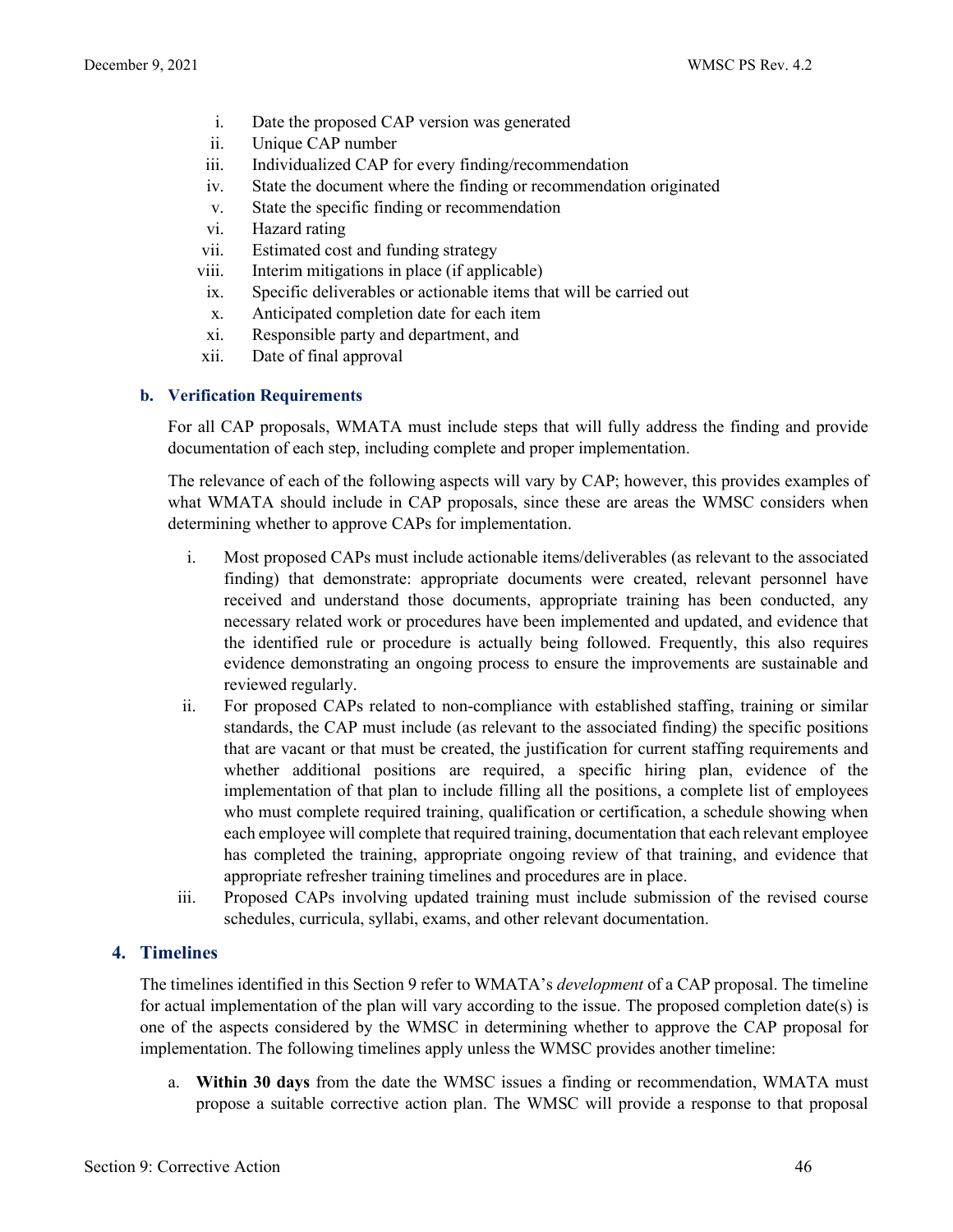**within 14 days** approving the CAP proposal(s) for implementation or noting deficiencies in the proposals.

b. After receiving the WMSC's response, WMATA has **14 days** to address any noted deficiencies. The WMSC provides a response **within 14 days** of WMATA's revised submission. If further revisions are needed, this continues until CAP approval.

# <span id="page-47-0"></span>**B. Approval**

CAPs will not be approved by the WMSC until all the above information has been included. The WMSC's decision to approve or decline to approve any or all submitted CAP proposals will be provided to WMATA in writing within the timelines provided in Section 9.A.4 above. Upon written approval from the WMSC, WMATA must begin implementation of the CAP.

WMATA can and should take any interim steps required to mitigate a hazard or provide other safety improvements while CAPs are under development or review. These steps must be communicated to the WMSC but may or may not be a part of the CAP that is eventually approved for implementation.

For urgent hazards, WMATA may undertake immediate corrective action without WMSC approval. However, **within 24 hours**, WMATA must provide all information related to the urgent hazard and the corrective action that is planned or underway. Where the WMSC is unable to approve the CAP, the WMSC will work with WMATA to formulate an acceptable CAP.

# <span id="page-47-1"></span>**C. Amendment or Revision**

After CAP approval if WMATA or the WMSC determine another course of action is more appropriate than the existing, approved CAP, WMATA must submit a new, revised CAP proposal. The CAP will be subject to WMSC approval in the same manner as all other CAPs.

If WMATA initiates the CAP amendment or revision, the personnel or department responsible for the existing CAP must submit an evaluation and justification for the change outlining the following:

- 1. Steps taken to ensure meaningful input from all relevant internal personnel or affected parties
- 2. Substantive factors and considerations that led to the request
- 3. Explanation of how the underlying finding or recommendation will be fully addressed in the revised CAP proposal
- 4. Explanation of how the revised CAP proposal provides the same or improved safety benefits compared to the existing CAP
- 5. Timeline for implementation of the revised proposal

# <span id="page-47-2"></span>**D. Tracking**

CAPs are tracked on an ongoing basis and require regular communication between WMATA and the WMSC.

#### **1. Database**

The WMSC tracks and monitors WMATA deliverables for all approved CAPs through an electronic tracking database. The database tracks a wide range of information related to each CAP, including:

- a. Underlying finding/recommendation
- b. Responsible parties
- c. Estimated completion date
- d. Status updates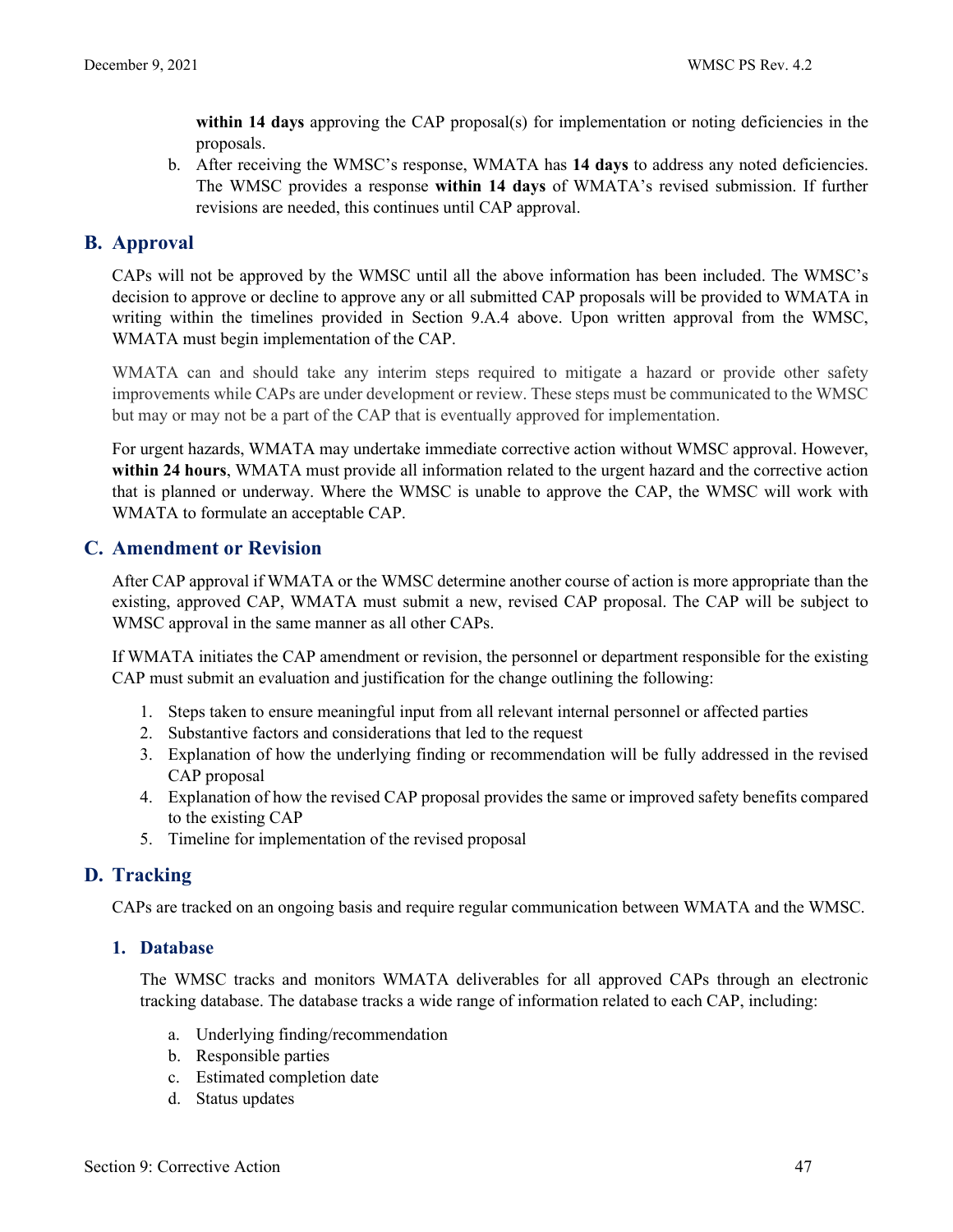- e. Date of next scheduled update
- f. Interim milestones
- g. Closure date (as applicable)

#### **2. Status Update Schedule**

A schedule may be developed and implemented to ensure that each WMATA department appears at meetings with the WMSC to provide status updates and progress reports on CAPs within the department's purview. Appropriate WMATA representatives from QICO and operating departments (e.g. Rail Transportation, Car Maintenance, Vehicle Engineering, Track & Structures, etc.) must be present to discuss CAP implementation and to provide verification documentation to the WMSC.

The status of each CAP must be updated **not less frequently than quarterly**. This may occur via meeting attendance or written documentation.

#### <span id="page-48-0"></span>**E. Verification and Closeout**

When WMATA determines implementation of a given CAP is complete, WMATA must request the WMSC review and consider the CAP for closure. The WMSC and WMATA conduct regular meetings to facilitate CAP closure.

Prior to the meeting, the WMSC transmits an updated database to WMATA for review. The agenda must cover the following items:

- 1. CAPs recently submitted for closure
- 2. WMSC Action Items from previous meeting(s)
- 3. CAP updates
- 4. Overdue CAPs

The WMSC verifies CAP deliverables or actionable items by obtaining documents clearly demonstrating that aspect of the CAP has been completed, conducting an on-site review, or other verification.

If the WMSC determines that a CAP is completed, the WMSC notifies WMATA in writing that the CAP is closed. If the WMSC declines to close a CAP, WMATA must take the additional steps required to complete the CAP or provide additional documentation or evidence that supports closure of the CAP in accordance with a deadline set by the WMSC based on the circumstances of the CAP.

Closure concludes the CAP process; however, the WMSC may conduct additional safety oversight activities to ensure that corrective actions remain in place and effective even after this CAP process concludes.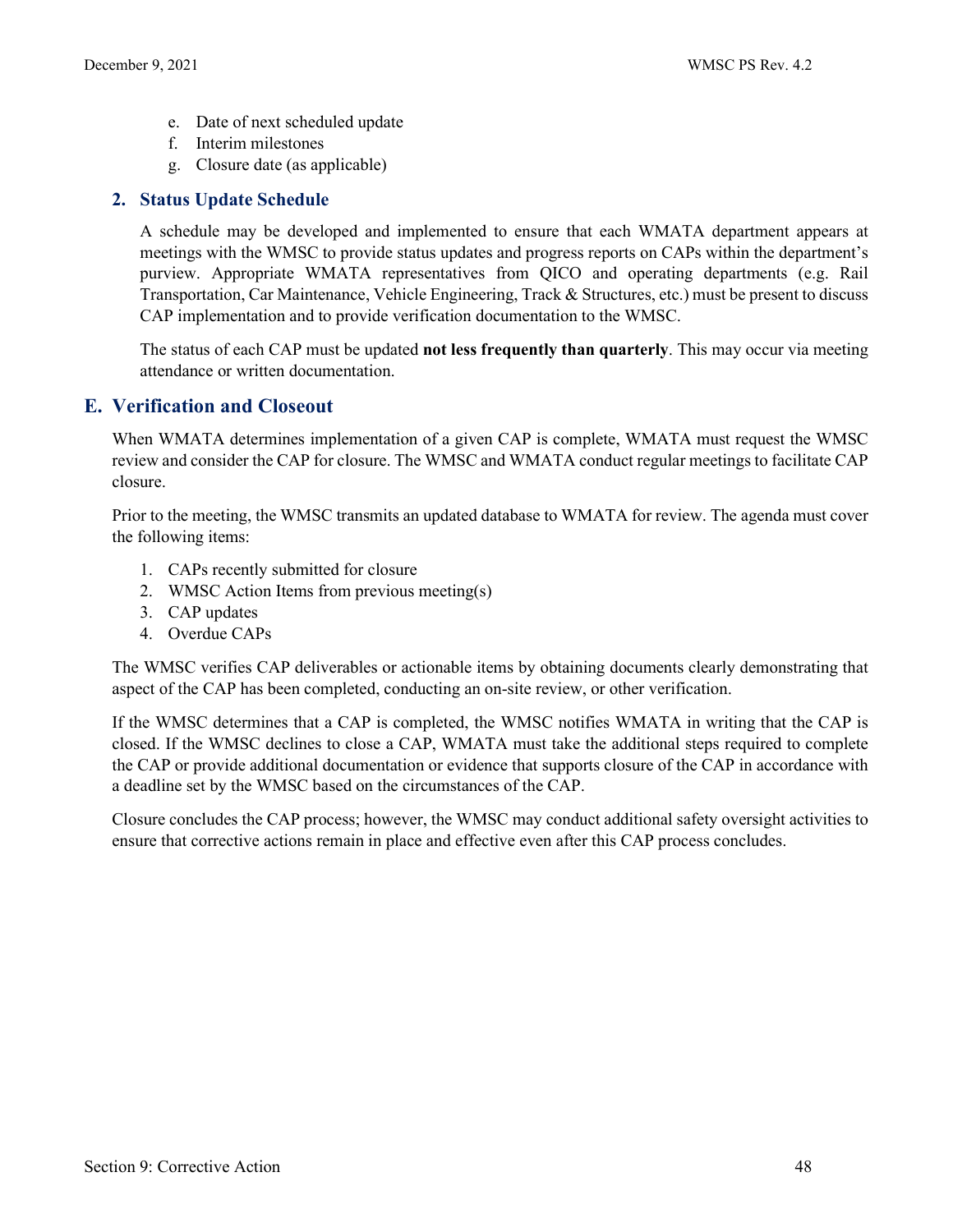# **SECTION 10: SAFETY CERTIFICATION**

<span id="page-49-0"></span>This section describes WMSC activities related to oversight of WMATA's safety certification program. This includes system modifications and expansions.

Documents cited in this section refer to the document of that title or its successor, once replaced.

# <span id="page-49-1"></span>**A. WMATA Safety Certification Program**

WMATA (or the project owner, if different from WMATA) is responsible for certifying each project. Safety certification is a formal process required by the FTA for certain projects and by WMATA for additional projects. WMATA must notify the WMSC of any project that requires safety certification.

All projects that require a Safety and Security Certification Verification Report (SSCVR), and any other projects determined by the WMSC to require concurrence, may only be activated with the WMSC's concurrence (see Section C below).

# **1. Oversight of WMATA's Safety Certification Program**

WMATA's PTASP is required to have a sufficient safety certification program that ensures safety concerns, hazards, and vulnerabilities are adequately addressed in projects prior to activation (or re-activation) and the initiation (or re-initiation) of passenger operations—or any other use not related to testing.

If the WMSC determines that WMATA's safety certification program is insufficient, WMATA is required to make corrections **within 30 days** and will not be allowed to complete any safety certification processes impacted by the deficiencies until the corrections have been implemented. The WMSC may require the issue be addressed via the corrective action process provided in Program Standard Section 9.

WMATA's safety certification program must include:

- FTA New Starts Full Funding Grant Agreement or any replacement grant program
- Projects that meet or exceed the FTA's monetary threshold for mandatory safety certification
- All projects to extend, rehabilitate, or modify an existing Metrorail system
- Replacement of vehicles or equipment
- Restoration of a system, subsystem, other feature, or asset to service that is inoperable or otherwise unusually switched off for a period of two weeks or longer, and
- Any other project identified by the WMSC

#### **2. Safety Certification Verification**

When required by the Safety Certification Program or other rule or regulation, the project owner (whether WMATA or another entity) must prepare an SSCVR to document the entire certification process to ensure the project meets design and other specifications and that the project's safety has been verified. WMATA may not begin passenger service or use not related to testing until:

- a. The project owner has transmitted the draft final SSCVR to the WMSC
- b. The project owner has adequately responded to any WMSC questions or comments, which includes taking any additional required actions, and
- c. The WMSC has issued a letter concurring with the conclusions of the SSCVR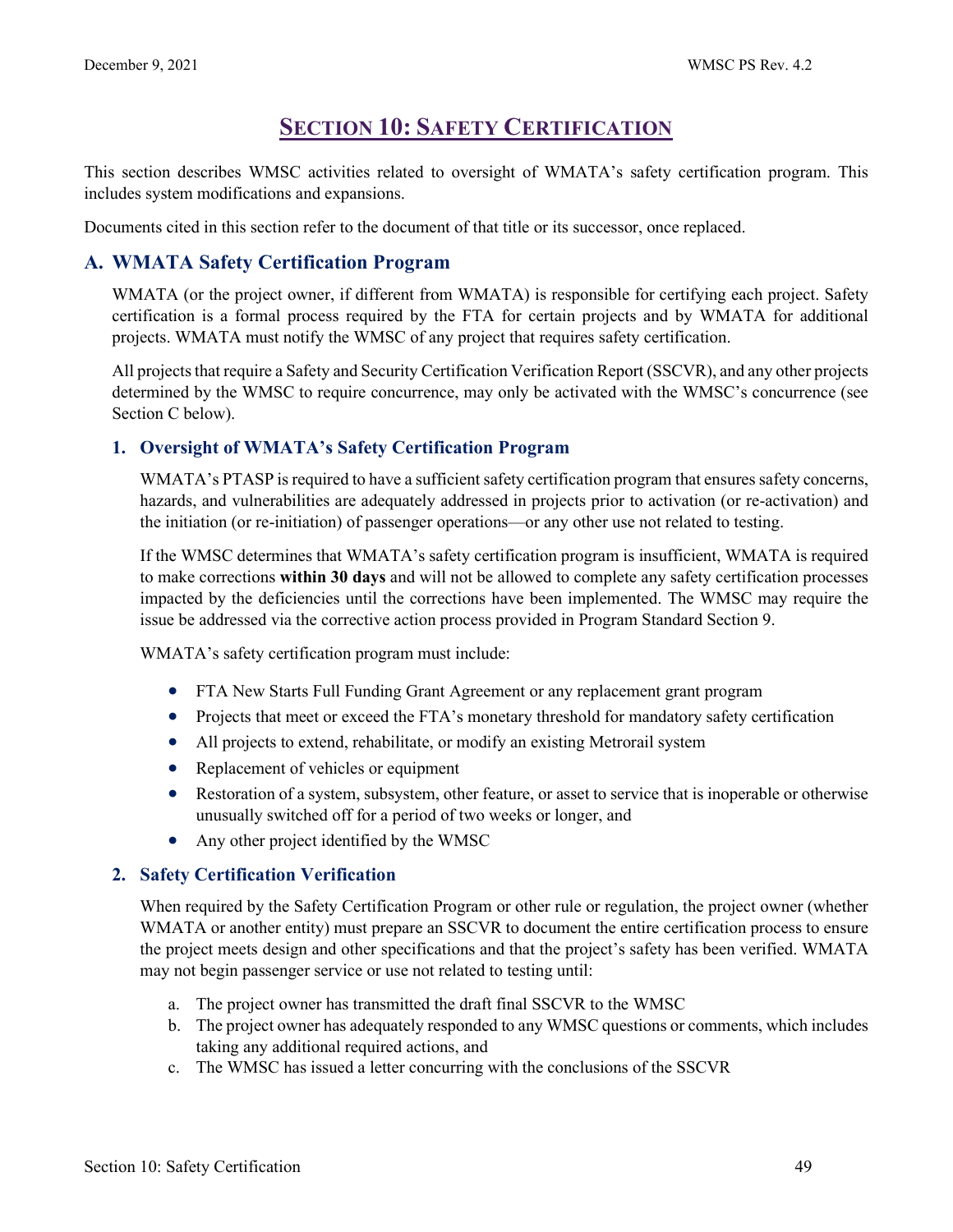Only after the WMSC issues its concurrence letter may Metrorail use the system, asset, or project in passenger service or any other use not related to testing.

For projects requiring WMSC concurrence, if WMATA plans to use a Temporary Use Notice (TUN) to introduce or reintroduce a system, asset, or project into passenger service, WMATA must provide all documentation pertaining to that TUN as specified by the Safety and Security Certification Program Plan (SSCPP) to the WMSC **at least 7 days in advance** of the TUN going into effect.

#### <span id="page-50-0"></span>**B. System Changes**

As Metrorail grows and evolves, changes to the built environment will necessitate review by the WMSC to ensure the safety of WMATA personnel and riders. For major projects, WMATA must conduct preliminary hazard analyses and other required safety studies and reviews from the pre-design phase through project completion. WMATA must provide all relevant documentation to the WMSC and provide advance notification of relevant meetings so that the WMSC may decide whether to directly participate.

Throughout this process and during Safety Certification, WMATA or the WMSC may identify hazards requiring mitigation or correction. These deficiencies must be addressed through the project-specific procedures developed by WMATA and approved by the WMSC or the FTA.

To assess the safety of new projects, the WMSC will review modifications and expansions, and other projects likely to have a significant safety impact on the Metrorail system as determined by the WMSC.

Examples include:

- New starts or system extensions, expansions, new stations, or rail yards
- Major reconstruction of existing lines
- Major redesign and installation of system components
- New or significantly reconstructed maintenance and operating facilities
- New vehicle procurements or major overhauls (e.g. mid-life overhaul)
- Any new or rehabilitative work associated with automatic train control (ATC) and signaling or the ROCC
- Any other projects the WMSC determines have significant safety implications, including projects implemented by other project owners that have a direct impact on WMATA operations

#### **1. Required Submissions**

WMATA must provide documents related to the following development phases of applicable projects:

- Project Planning
- Preliminary Engineering
- Final Design
- Procurement
- Construction
- Operations and Maintenance Procedures and Plans
- Training
- Testing
- Pre-Revenue/Start-Up
- Activation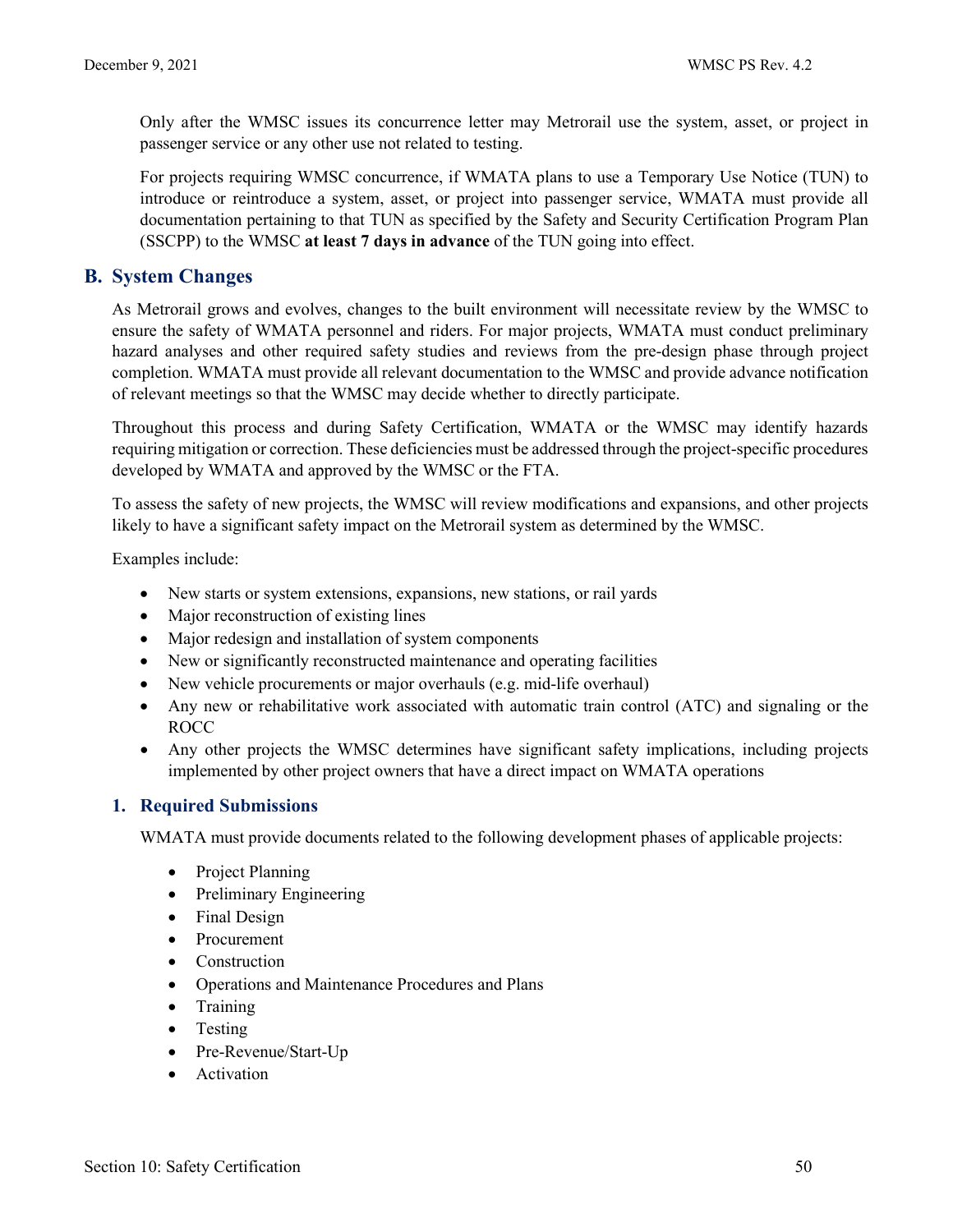The following represent some of what must be provided to the WMSC (including draft versions, the final version, and any future updates):

- Planning Studies (i.e. that evaluate alternatives and define a project's scope)
- Design Criteria and Standards Manual
- Identification of safety codes, standards or requirements
- Design documents, reviews and approvals
- Various analyses that would impact design and operations (i.e. Preliminary Hazard Analysis, Operational Hazard Analysis, Safety Analysis)
- Safety Certification Plans, including Certifiable Elements and Items Lists, Compliance Checklists, Hazard Logs and Open Items Lists
- Project Management Plans
- Preliminary specifications and drawings
- Contract technical specifications and drawings
- Configuration Management Plans
- Construction Plan and Schedules
- Operating Changes and Plans during Project Construction
- Transportation & Maintenance Operating Procedures
- Training Programs and Procedures
- Integrated Test Program and related documents
- Emergency Procedures
- System Safety Reviews
- Any "lessons learned" from operating experience

#### **2. Ongoing Project Oversight**

The WMSC conducts ongoing oversight activities from the project planning phase to the conclusion of any Pre-Revenue Service Review.

#### **a. Meetings**

The WMSC may participate in any WMATA committee or workgroup meetings pertaining to a Metrorail project, including the Safety and Security Certification Review Committee (SCRC) and Executive Safety Committee (ESC) and any other meetings related to safety certification or projects that are, or will be, part of a safety certification process. Should other committees or subcommittees be formed, WMSC personnel may also attend or review associated documentation such as (but not limited to) agendas and meeting minutes.

WMATA (or other entities and project owners when appropriate) is responsible for ensuring that appropriate WMSC personnel have prompt notification of all meetings, drills, or tests. In addition to schedule notification, WMATA must provide access to meeting information, and access to all associated materials, which includes any relevant meetings or discussions scheduled or hosted by contractors.

#### **b. Document Review**

WMATA is required to transmit each version of all key documents for projects undergoing safety certification to the WMSC, including:

• Project Management Plan (PMP)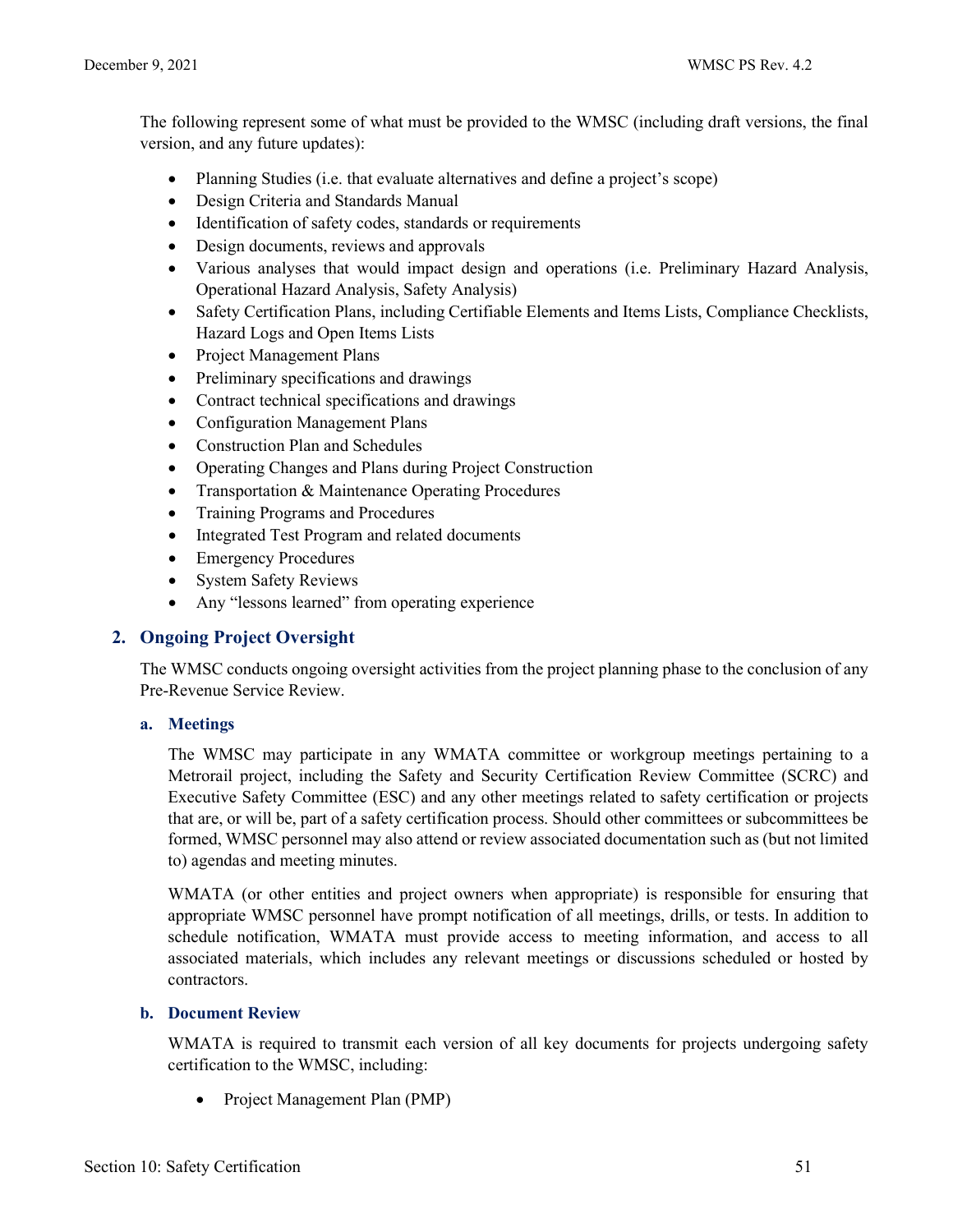- Safety and Security Management Plan (SSMP)
- Safety and Security Certification Program Plan (SSCPP)
- Preliminary Hazard Analysis (PHA)
- System Integration Test Plan (SITP)
- Rail Activation Plan (RAP)
- Emergency Preparedness Plans
- Emergency drill and exercise materials, Situation Manuals, meeting minutes, After Action Reports
- Accident/Incident Investigation Procedure (AIP)
- Legal agreements with parties covering operations, maintenance
- Training Plan(s)
- Rail Fleet Management Plan
- Track Access Safety Training Plan/Materials
- Operations and Maintenance Plan
- Pre-Revenue Operations (PRO) Plan
- Configuration Management Plan or Procedure
- Resident Engineer's Manual
- Safety Certification Conformance Checklists
- Standard Operating Procedures (SOPs)
- Emergency Operating Procedures (EOPs)
- Rulebook
- Maintenance and Inspection Procedures and Checklists
- Safety Open Items List (SOIL), Hazard Log, or similar tracking mechanism

#### **c. Observation and Inspection**

The WMSC may observe or inspect any aspect of Metrorail, which in context of this Section 10 includes training for operations and maintenance staff; observations of pre-revenue operations; station, vehicle, and facility inspections; and interviews with project staff.

The WMSC may observe any test, drill, emergency drill, or exercise. The WMSC must be notified of each test, drill, or exercise, and (where appropriate) the WMSC coordinates attendance with relevant WMATA personnel.

#### **d. Issue Identification and Notification**

If the WMSC identifies any area of concern or issue requiring additional action of WMATA or the project owner, the WMSC will issue a finding, directive, or other written documentation. The identified issue will be conveyed to WMATA or the project owner as soon as practicable via e-mail to relevant personnel involved in the specific project. The Department of Safety and Environmental Management (SAFE) must be carbon copied on the e-mail.

#### **e. FTA Coordination**

Metrorail projects may involve oversight by the FTA's Region III office through the Project Management Oversight (PMO) function or another FTA representative. Should a Metrorail project involve such oversight, the WMSC coordinates with the FTA and any other oversight agencies to the maximum extent practicable to provide consistent, effective, and efficient guidance to WMATA or the project owner.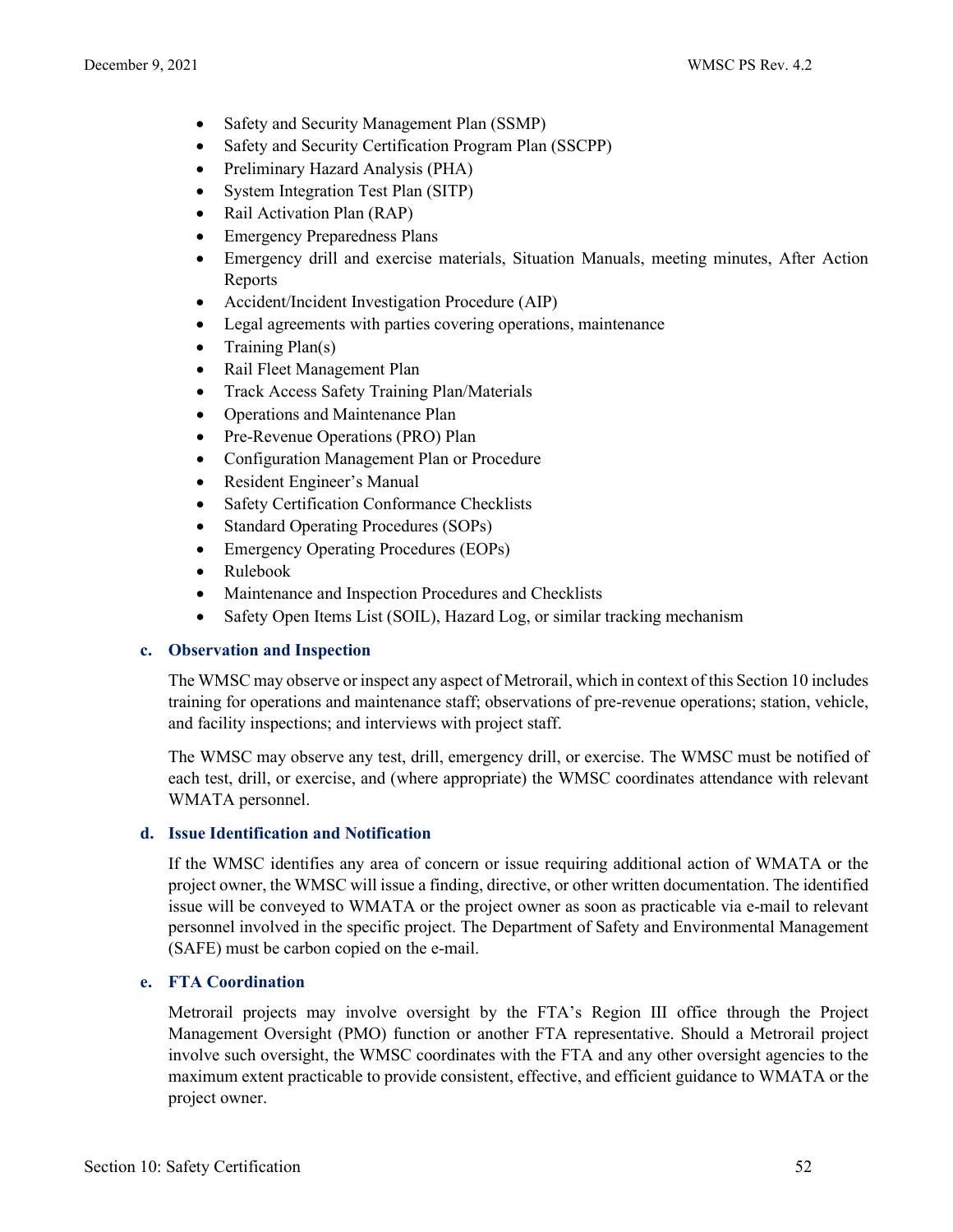### **3. Pre-Revenue Service Review**

#### **a. Timeline**

Each project is unique in scope and, therefore, requires the WMSC to use a custom oversight approach. The WMSC may conduct a Pre-Revenue Service Review (PRSR) of any project related to Metrorail.

The PRSR occurs prior to the start of revenue service (passenger service), around the point of project substantial completion. It involves many of the activities outlined above (and throughout this Program Standard) as part of ongoing oversight. The PRSR also focuses on WMATA's safety certification process, operational and maintenance readiness.

#### **b. PRSR Activities**

To initiate the final stages of a PRSR, the WMSC will transmit a notification letter with initial document requests and queries to WMATA or the project owner. WMATA or the project owner then has **15 days** to provide documents or responses.

The WMSC conducts the on-site portion after review of the documents and responses, which ordinarily follows **within 30 days** of receipt of the initial document request. The on-site activities are scheduled at a time suitable to both parties. The on-site activities may be held on WMATA premises, remotely, at a specific project location, or in a mixed form depending on the audit needs and current environment.

Once the on-site portion is scheduled, the WMSC and WMATA will coordinate the appearance of interviewees selected by the WMSC. The WMSC may name specific personnel or request WMATA/project owner to provide personnel based on stated parameters. Additional interviews may be requested at any time, even after conclusion of the scheduled on-site activities.

The on-site portion begins with an entrance conference attended by WMSC, WMATA, and project personnel. The entrance conference outlines the PRSR scope, schedule, WMSC team, and serves to discuss any other relevant facets.

Thereafter, the WMSC interviews relevant WMATA, contractor, or other personnel, including frontline personnel and managers. The interviews may be scheduled prior to or during the on-site activities. Document review is an ongoing task throughout the PRSR. To maintain the integrity of the PRSR process, only the named interviewee(s) and the WMSC may attend interviews, unless the WMSC allows otherwise.

Site visits are another on-site activity. Additional site visits may be required even after conclusion of the initially scheduled on-site activities if the WMSC staff determines those visits are needed.

WMSC staff will comply with all applicable procedures and rules while on the right-of-way, which includes personal protective equipment (PPE). Ordinarily, the WMSC will enter non-public areas with an authorized WMATA guide; however, the WMSC is authorized to enter WMATA premises and adjacent facilities without such guide. (See WMSC Compact  $\S 31$ .)

At the conclusion of on-site activities, the WMSC holds an exit conference. This serves to recap the PRSR scope and to convey any preliminary issues that have been identified at that time. Preliminary issues presented during the exit are, in fact, preliminary and a list of findings will be provided in writing as part of the report detailed in Section 10.B.3.c below.

#### **c. Supplemental Processes**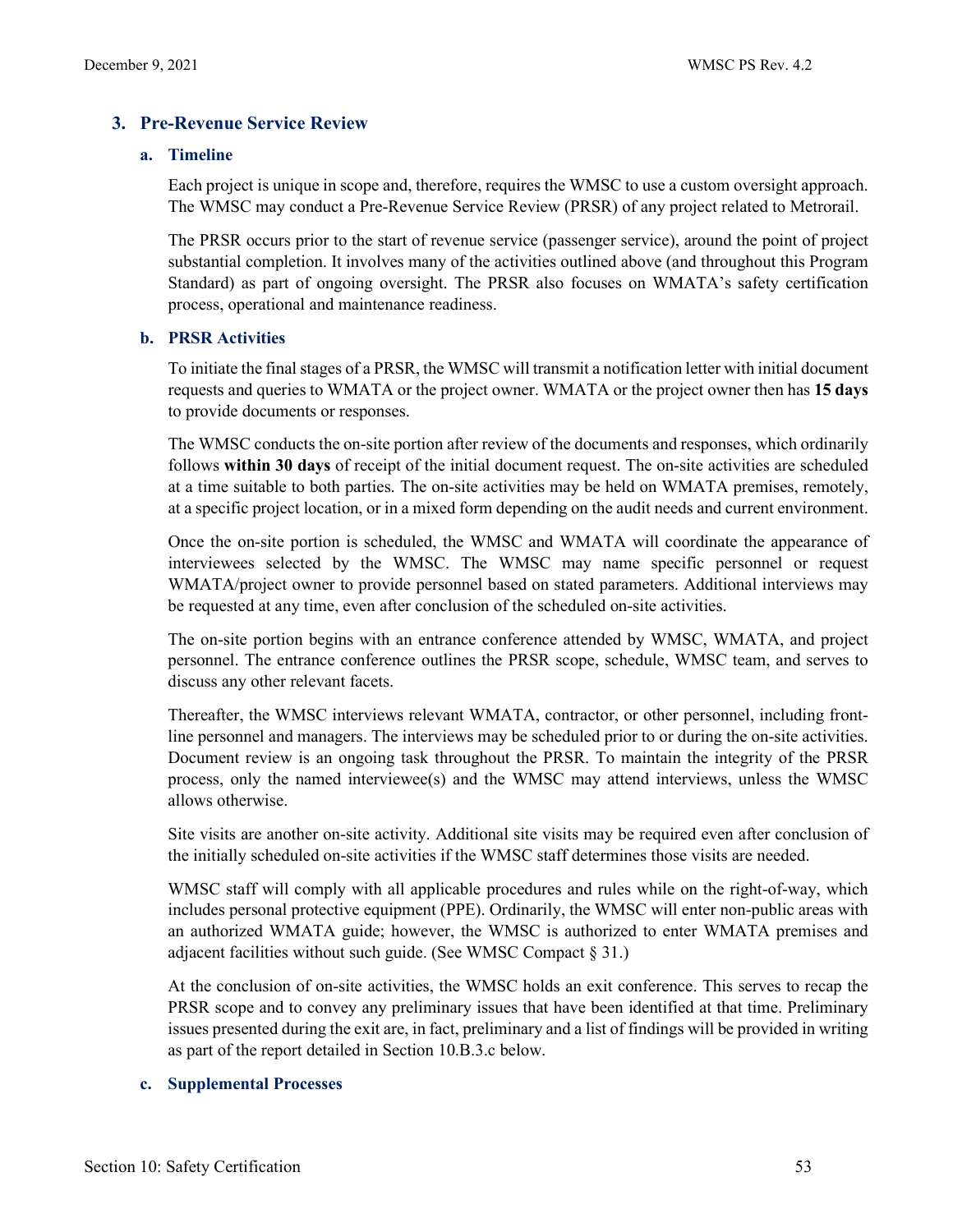For the Silver Line, the Metropolitan Washington Airports Authority (MWAA) is required to follow the safety certification process described in the MWAA Safety and Security Management Plan (SSMP) and WMATA is required to follow its SSCPP and any project-specific documents in connection with construction and commissioning of the Silver Line. After the Operational Readiness Date (ORD), WMATA must follow the process described in its SSCPP. These processes are designed to ensure that safety-related elements and items that comprise the project at each phase (from design to passenger operations) identified on the Certifiable Items Lists (CIL) have been verified as completed, safe, and secure, or that there are appropriate temporary approved mitigations in place. These CIL items include physical systems and facilities that make up the new rail line, as well as documents, plans, and training and certification programs.

#### **d. Report**

Depending on the scale of the project, the WMSC may draft a formal report or convey any issues or findings via an e-mail report. If a formal report occurs, it is transmitted to WMATA as a draft; WMATA must review the draft report and provide any comments on the technical accuracy of the report to the WMSC **within 20 days**. As appropriate, the WMSC incorporates revisions based on those comments received from WMATA. The WMSC issues a final PRSR report **within 30 days** of issuing the draft report.

In the event the WMSC issues findings or recommendations, Program Standard Section 9 (Corrective Action) must be followed.

### <span id="page-54-0"></span>**C. Concurrence**

In cases where the WMSC determines concurrence is required, WMATA may not activate passenger service or any use not related to testing until the WMSC concurs it is safe to do so. This occurs only after the WMSC is satisfied that the safety certification process has been conducted properly, including any proposed mitigations or corrective actions. WMATA is informed by a letter of concurrence, which may be transmitted via e-mail.

The WMSC also issues a letter of concurrence to signify approval of WMATA's safety certification program.

# <span id="page-54-1"></span>**D. WMATA Document Updates**

For Metrorail projects, WMATA is required to amend or update its PTASP and any other agency-wide plan, program, or document affected by a project.

For the PTASP, this update must occur **no later than the next annual review cycle**. All other plans, programs, or documents must be updated **within 1 year** of the WMSC's concurrence.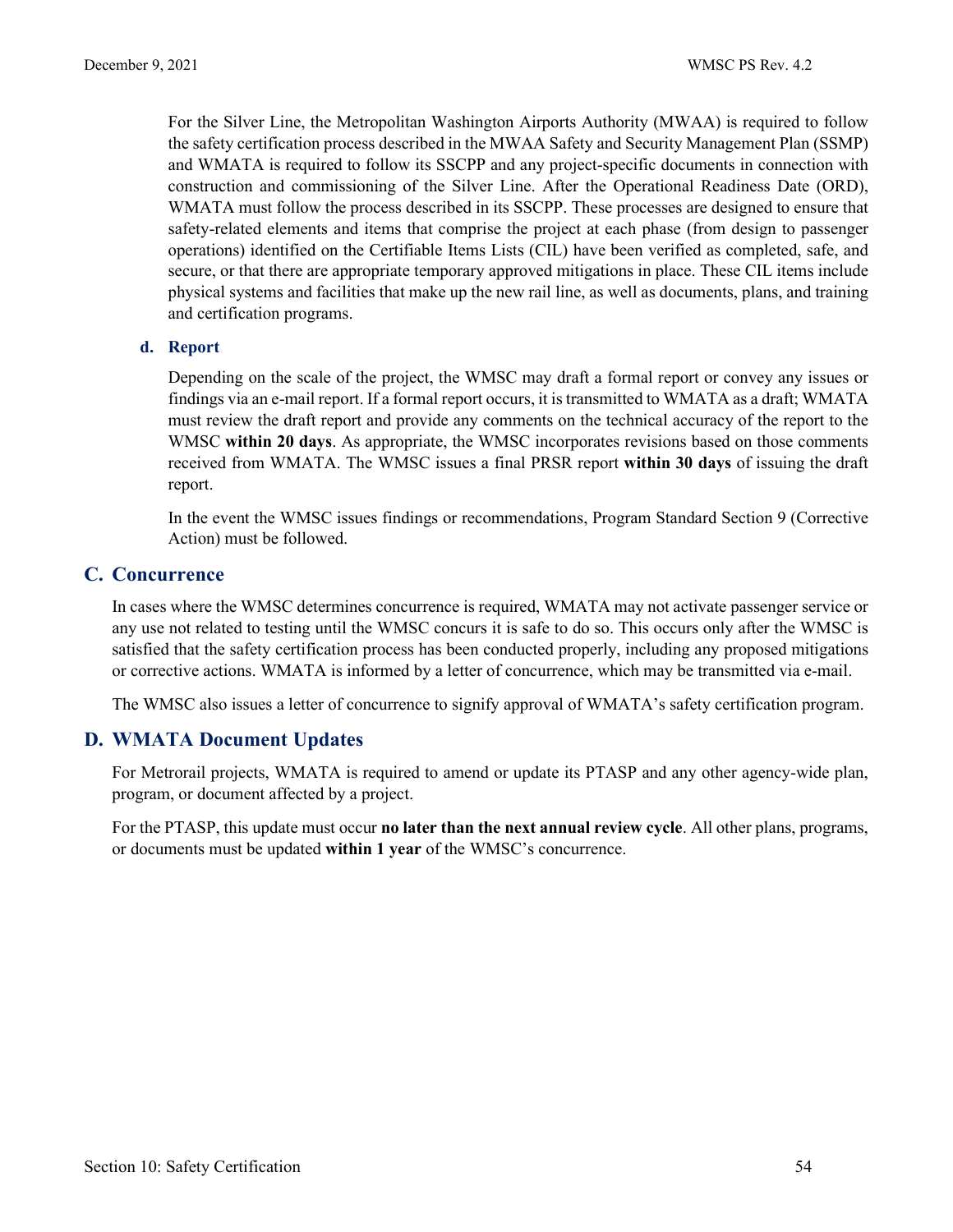# **SECTION 11: DISPUTE RESOLUTION AND ENFORCEMENT**

<span id="page-55-0"></span>This section provides the procedure for dispute resolution and enforcement.

# <span id="page-55-1"></span>**A. Dispute Resolution**

The WMSC requires WMATA's full cooperation and participation in all oversight activities. This includes, but is not limited to, compliance with all deadlines and all requirements of this Program Standard.

The WMSC and WMATA endeavor to resolve any disputes at the staff level. For example, if front-line staff cannot resolve an issue, the WMSC may contact a WMATA supervisor, department head, the chief safety officer, the general manager, or any other WMATA individual or group of individuals—to include the WMATA Board of Directors. WMATA may contact the WMSC Chief Operating Officer or the Chief Executive Officer.

In any communication with WMATA, the WMSC may set a clear deadline (e.g. September 14, 2020 by 5:00 p.m.). WMATA must adhere to any deadline set by the WMSC. Should WMATA be confused by a WMSC deadline or request, clarification must be sought of the WMSC immediately.

# <span id="page-55-2"></span>**B. Enforcement**

### **1. Powers Available to the WMSC**

In the event of WMATA's noncompliance, the WMSC may take any of the following measures at any time. Each of the following measures may be taken alone, in combination, or in addition to other measures. Any action taken by the WMSC is determined on a case-by-case basis. Prior exercise of any of these powers does not establish precedent for future use.

- a. Compel or otherwise enforce the adoption and implementation of a revised PTASP, corrective action, or federal and state laws and regulations relating to safety of the WMATA Rail System
- b. Compel or otherwise enforce the WMSC's authority to conduct inspections, investigations, examinations, and testing of WMATA personnel and contractors, property, equipment, facilities, rolling stock, and operations of the WMATA Rail System, including, without limitation, electronic information and databases
- c. Compel or otherwise enforce the WMSC's authority to enter upon the WMATA Rail System
- d. Issue citations or fines as provided in Section 11.B.3.a below
- e. Direct WMATA to suspend or disqualify from performing in or overseeing any Safety Sensitive Position an individual (employee or contractor) who is alleged to or has violated safety rules, regulations, policies, or laws as provided in Section 11.B.3.d below
- f. Compel WMATA's OIG, created under WMATA Board Resolution 2006–18, or any successor WMATA office or organization having similar duties, to conduct safety-related audits or investigations
- g. Issue subpoenas
- h. Direct WMATA to prioritize spending on safety critical item(s)
- i. Legal action
- j. Remove a specific vehicle, infrastructure element, or hazard from the WMATA Rail System
- k. Compel WMATA to restrict, suspend, or prohibit rail service on all or part of the WMATA Rail System
- l. Any other action the WMSC deems appropriate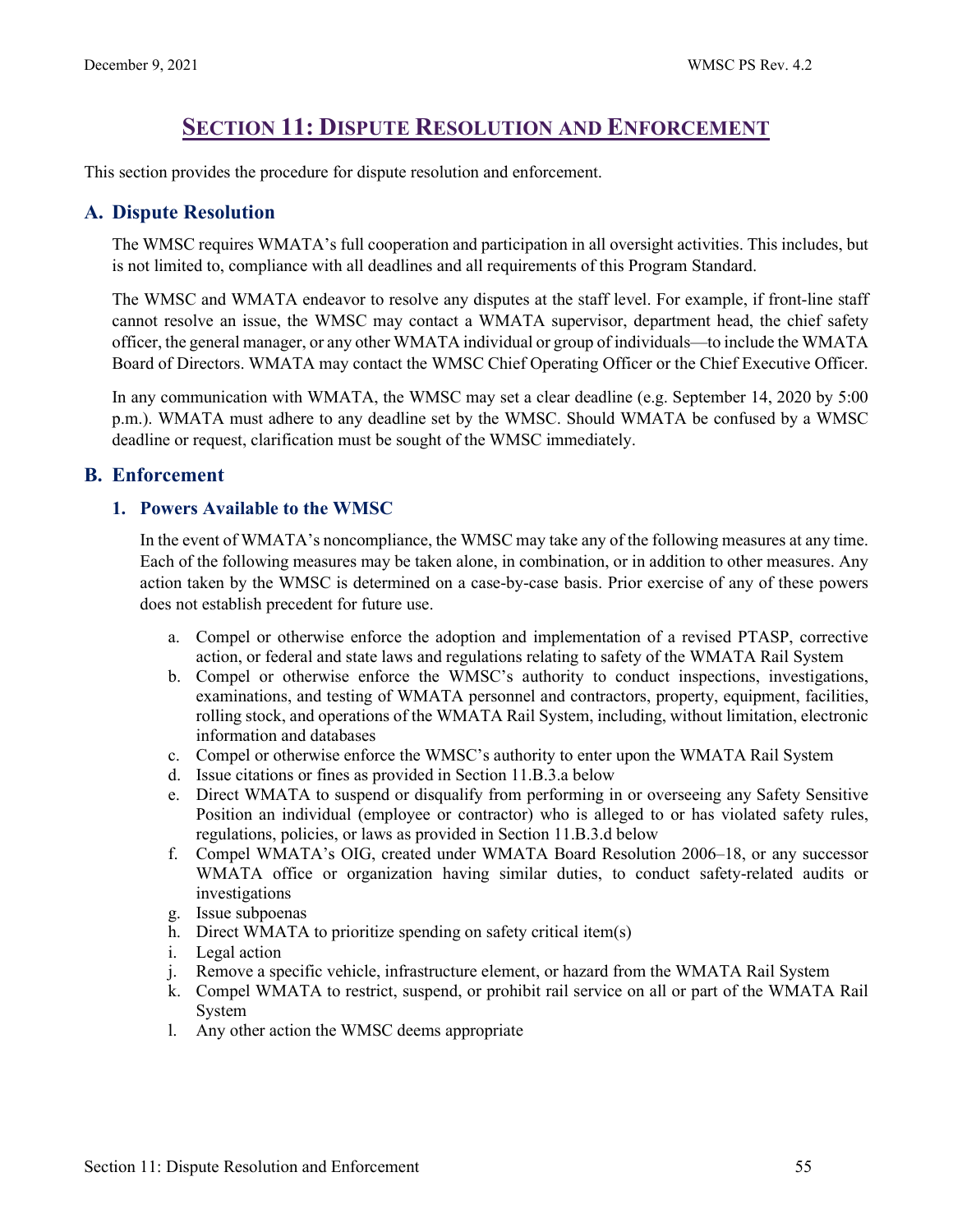# **2. Notice**

In the event WMATA fails to comply with any provision of this Program Standard and the WMSC invokes a power provided in Section 11.B.1 above, the WMSC will identify the noncompliance issue(s) and state the action required of WMATA in an e-mail to the WMATA Chief Safety Officer (CSO). WMATA's CSO must then respond by the deadline set by the WMSC. If WMATA fails to address the issue(s), the WMSC may take further action(s) described in this section.

### **3. Definition of Powers**

#### **a. Citation or Fine**

For each instance of noncompliance with this Program Standard, safety violation, or instance that WMATA fails or neglects to comply with any part or provision of any order, decision, decree, rule, directive, demand, or requirement of the WMSC, WMATA may be subject to a monetary penalty or any other enforcement action determined by the WMSC as appropriate to the unique situation (e.g. a suitable sum toward a specific safety improvement). Each violation is separate and distinct. In the case of a continuing violation, each day of the violation is considered separate and distinct subject to its own penalty.

#### **b. Restriction, Suspension, or Prohibition of Rail Service**

Restriction, suspension, or prohibition of rail service on all or part of the WMATA Metrorail system may be necessary if, as determined by the WMSC, WMATA is unable or unwilling to take appropriate action to address imminent or urgent risk(s) to public safety.

Upon receipt of an order restricting, suspending, or prohibiting rail service, WMATA must immediately curtail or end service as directed by the order. WMATA must address all issues identified in the order and inform the WMSC of the actions taken to remediate the problem(s).

Upon resolution of the issue(s), WMATA must inform the WMSC in writing. The WMSC generally recommends WMATA provide documentation along with that transmission such as photographs, communications and any other relevant evidence of how the course of action was determined, what action was taken, and when and how the actions were begun and completed. Upon verification of WMATA's adequate resolution or mitigation of the issue, the WMSC provides written approval authorizing WMATA to resume service. If the WMSC finds that the issue has not been resolved or adequately mitigated, the WMSC provides written notice to WMATA stating the matter remains unresolved, that the order restricting, suspending, or prohibiting rail service remains in effect, and that further remediation is required.

#### **c. Removal of Vehicle, Infrastructure, or Hazard**

Where an imminent or urgent risk to public safety is limited to a vehicle, infrastructure element, or specific hazard, the removal of that vehicle, vehicle category or class, infrastructure element, or specific hazard may be necessary if, as determined by the WMSC, WMATA is unable or unwilling to take appropriate action to address the imminent or urgent risk to public safety.

Upon receipt of an order directing such removal, WMATA must immediately remove the identified vehicle, infrastructure element, or specific hazard as directed by the order. WMATA must conduct a hazard analysis based on the identified issue and provide that analysis to the WMSC. WMATA must address the reason for the order and inform the WMSC of the actions taken to resolve or mitigate the problem.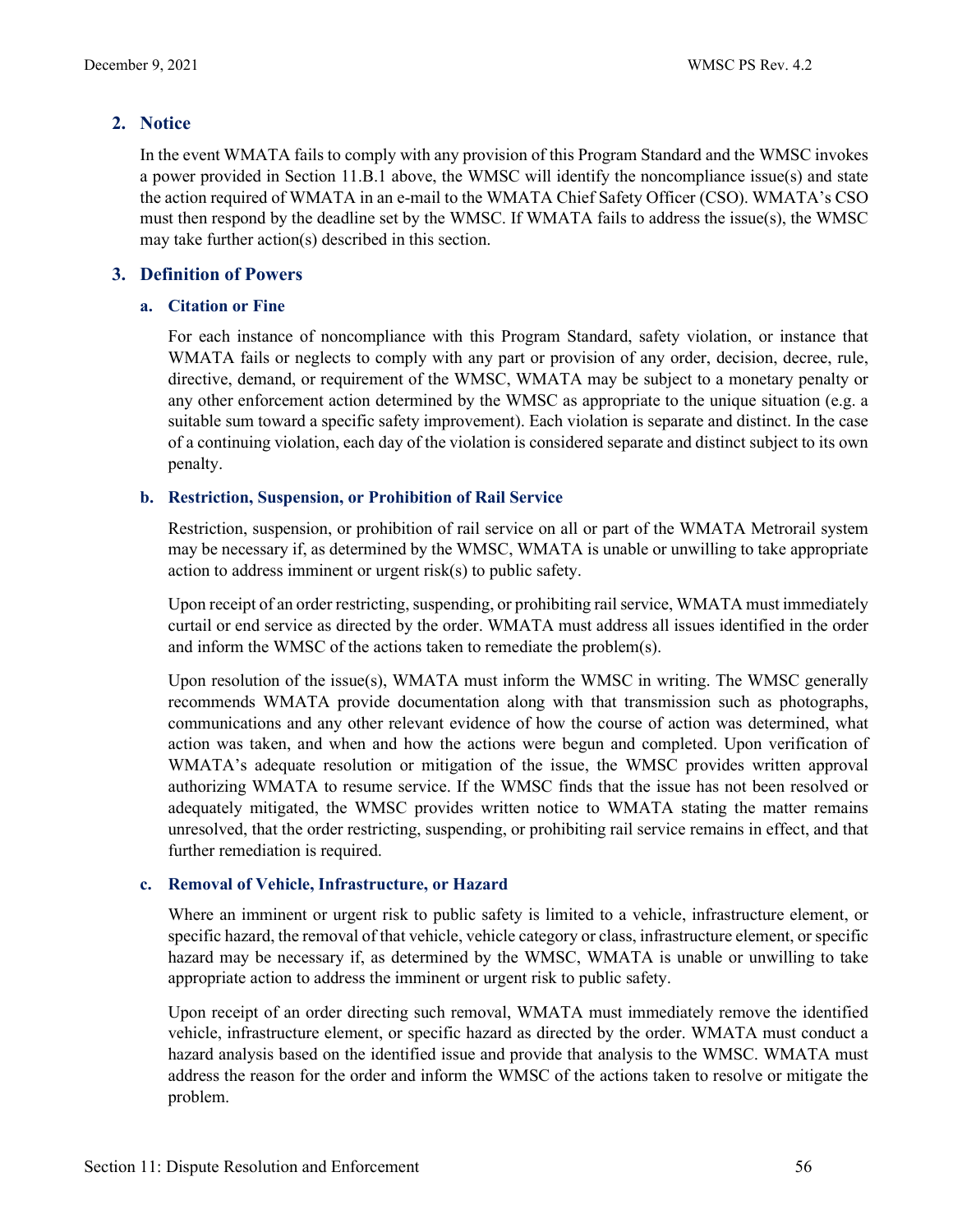Upon completion of the hazard analysis and upon resolution of the issue, WMATA must inform the WMSC in writing. Upon verification of WMATA's remediation, the WMSC provides written approval authorizing WMATA to reinstate the removed element. If the WMSC finds that the issue has not been resolved or adequately mitigated, the WMSC provides written notice to WMATA stating that the matter remains unresolved, that the order of removal remains in effect, and that further remediation is required.

#### **d. Suspension or Disqualification of an Individual**

The WMSC has the authority to direct WMATA to remove an individual (employee or contractor) from a Safety Sensitive Position. In accordance with the WMSC Compact  $(\S 1(h))$ , a Safety Sensitive Position means "any position held by a WMATA employee or contractor designated in the Public Transportation Agency Safety Plan for the WMATA Rail System and approved by the [WMSC] as directly or indirectly affecting the safety of the passengers or employees of the WMATA Rail System," such a position is one that affects the safety of WMATA personnel, contractors, first responders or the public, regardless of whether the position is front-line or upper-level management. The positions designated in the PTASP include the management positions explicitly noted in WMATA's organizational chart as well as roles that are carried out by lower-level managers and front-line personnel in each of those departments.

WMSC Compact Section 31(d) authorizes the WMSC to direct WMATA to suspend or disqualify an individual from performing in any Safety Sensitive Position when the WMSC reasonably believes the person has been alleged to have or has violated safety rules, regulations, policies, or laws.

The removal of an individual from performing in a Safety Sensitive Position, or from supervising (to any degree) an individual performing in a Safety Sensitive Position, is not a form of discipline; it is solely to reduce the risk of future safety events. The circumstance(s) and severity of an individual's violation, whether one-time or systematic, will be considered in suspending or disqualifying an individual from performing in any safety sensitive function on the WMATA Metrorail System.

If WMATA proposes to return a suspended or disqualified individual to a Safety Sensitive Position, WMATA must request written approval from the WMSC to do so. WMATA must provide the WMSC with a detailed explanation of why WMATA believes the individual is suitable to return to a Safety Sensitive Position and demonstrate that all safety concerns relevant to the individual's suspension or disqualification have been mitigated or resolved. WMATA may not return a suspended or disqualified individual to a Safety Sensitive Position until receipt of the WMSC's written approval to do so.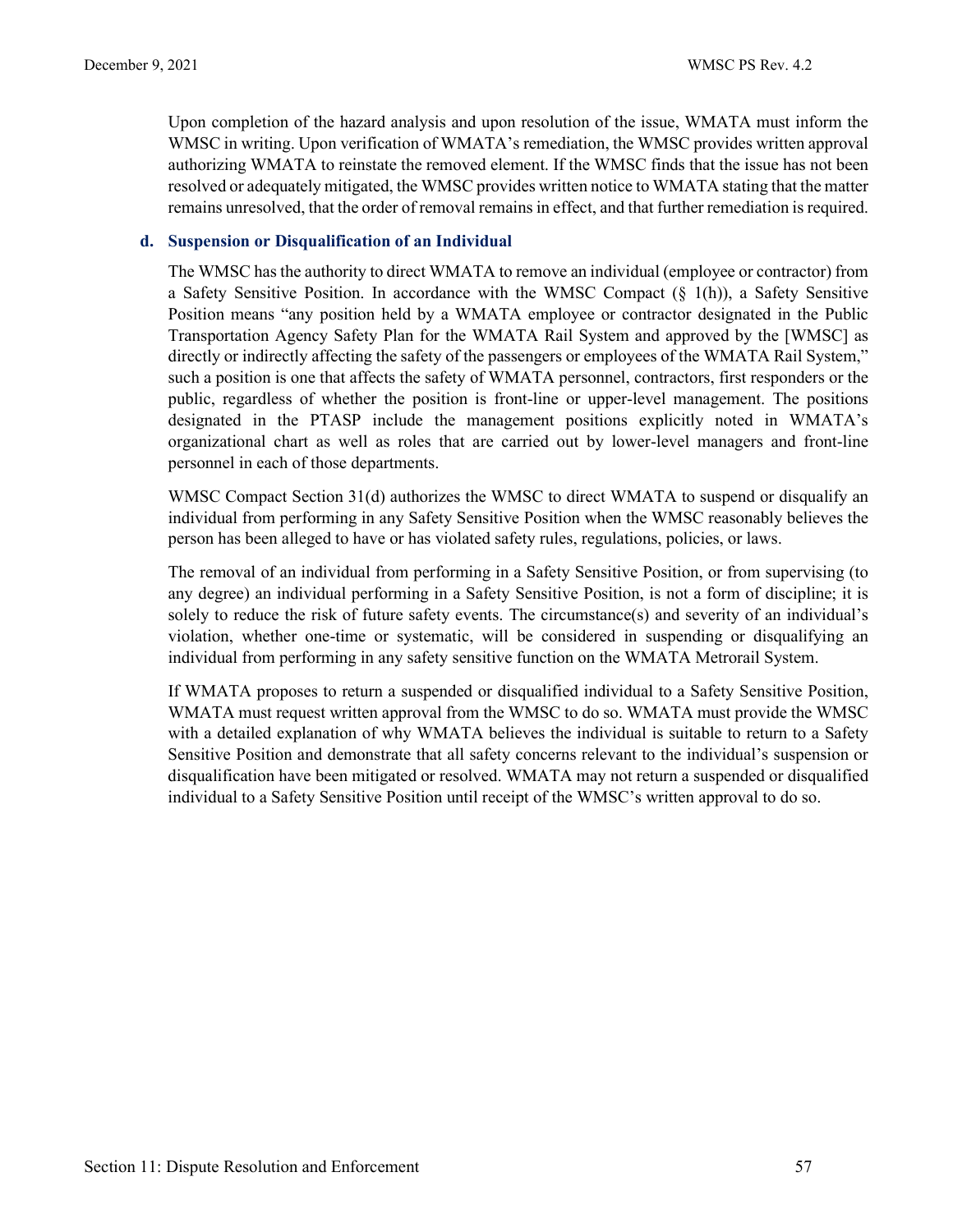# **APPENDIX A: ACRONYMS AND ABBREVIATIONS**

<span id="page-58-0"></span>

| AIP          | Accident/Incident Investigation Procedure             |
|--------------|-------------------------------------------------------|
| AIM          | <b>Advanced Information Management system</b>         |
| AMF          | <b>Advance Mobile Flagging</b>                        |
| <b>APTA</b>  | <b>American Public Transportation Association</b>     |
| <b>ATC</b>   | <b>Automatic Train Control</b>                        |
| CAP          | <b>Corrective Action Plan</b>                         |
| <b>CCTV</b>  | <b>Closed Circuit Television</b>                      |
| <b>CEO</b>   | <b>Chief Executive Officer</b>                        |
| COO          | Chief Operating Officer                               |
| <b>CSO</b>   | Chief Safety Officer                                  |
| EMI          | <b>Engineering Modification Instructions</b>          |
| EOP          | <b>Emergency Operating Procedures</b>                 |
| <b>ESC</b>   | <b>Executive Safety Committee</b>                     |
| <b>FTA</b>   | <b>Federal Transit Administration</b>                 |
| <b>MWAA</b>  | Metropolitan Washington Airports Authority            |
| <b>NSTB</b>  | <b>National Transportation Safety Board</b>           |
| <b>OIG</b>   | Office of the Inspector General                       |
| <b>ORD</b>   | <b>Operational Readiness Date</b>                     |
| <b>PHA</b>   | Preliminary Hazard Analysis                           |
| <b>PMO</b>   | Project Management Oversight                          |
| <b>PMP</b>   | Project Management Plan                               |
| <b>PPE</b>   | Personal Protective Equipment                         |
| <b>PRO</b>   | Pre-Revenue Operations (PRO) Plan                     |
| <b>PRSR</b>  | Pre-Revenue Service Review                            |
| <b>PTASP</b> | <b>Public Transportation Agency Safety Plan</b>       |
| QICO         | Quality, Assurance, Internal Compliance and Oversight |
| <b>RAP</b>   | Rail Activation Plan                                  |